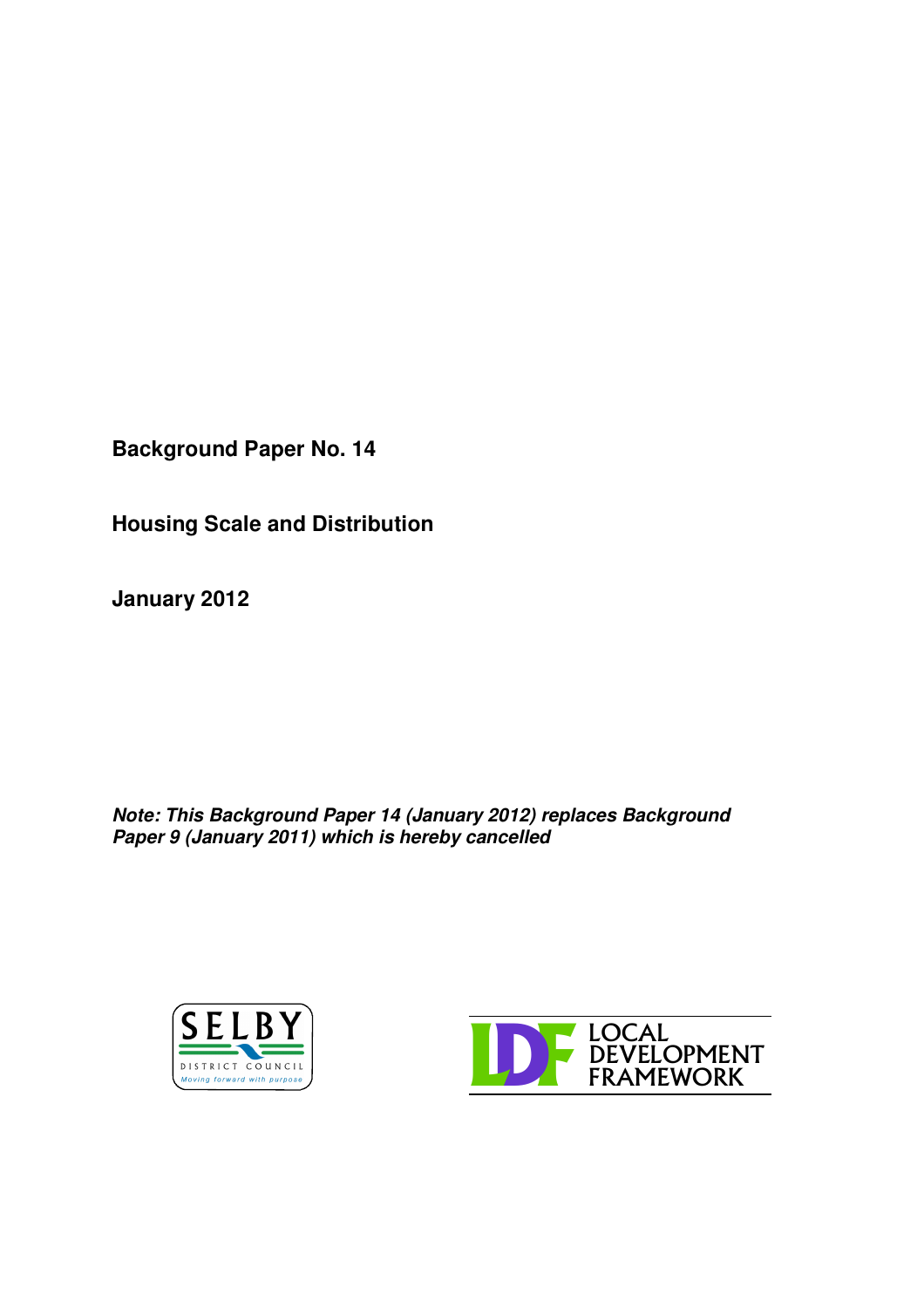# **1. Executive Summary**

- 1.1 The Examination into the Submission Draft Core Strategy (SDCS) was suspended to allow the Council to address the following three topics, as set out in the Inspector's Ruling:
	- $(i)$ The strategic approach to Green Belt releases;
	- ii) The scale of housing and employment development proposed for Tadcaster and the implications for the Green Belt;
	- (iii) The overall scale of housing development over the plan period.
- 1.2 The Council has considered these three topics and its approach in the light of a review of evidence and will carry out a consultation directly with participants on the changes it proposes to the Core Strategy arising from its considerations.
- 1.3 This Background Paper considers the second two topics and:
	- reviews the evidence base:
	- outlines the further work that has been undertaken;
	- sets out the factors that have been taken into account;
	- explains the Council's approach in addressing the Inspector's concerns: and
	- describes the proposed changes to the SDCS.
- 1.4 The main areas of work have been:
	- Evidence on the scale of housing required through a review of household projections and other influencing factors in a new Housing Paper.
	- Update of housing land availability through the new Strategic Housing Land Availability Assessment (SHLAA 2011).
	- Update of the Infrastructure Delivery Plan in the light of revised housing numbers.
	- Further Sustainability Appraisal (SA) of the proposed changes through an Addendum to the existing SA Report.
- 1.5 The key conclusions are:
	- Revised housing land requirement of 450 dwellings per annum (dpa) as compared to 440 dpa.
	- Introduction of Phasing over the plan period.
	- Reduction in numbers at Tadcaster and increase in numbers at Sherburn to closer reflect the evidence in the Strategic Housing Market Assessment (SHMA) 2009 (see Background Paper 3 Addendum).
	- Revised Policy CP2 (housing requirement).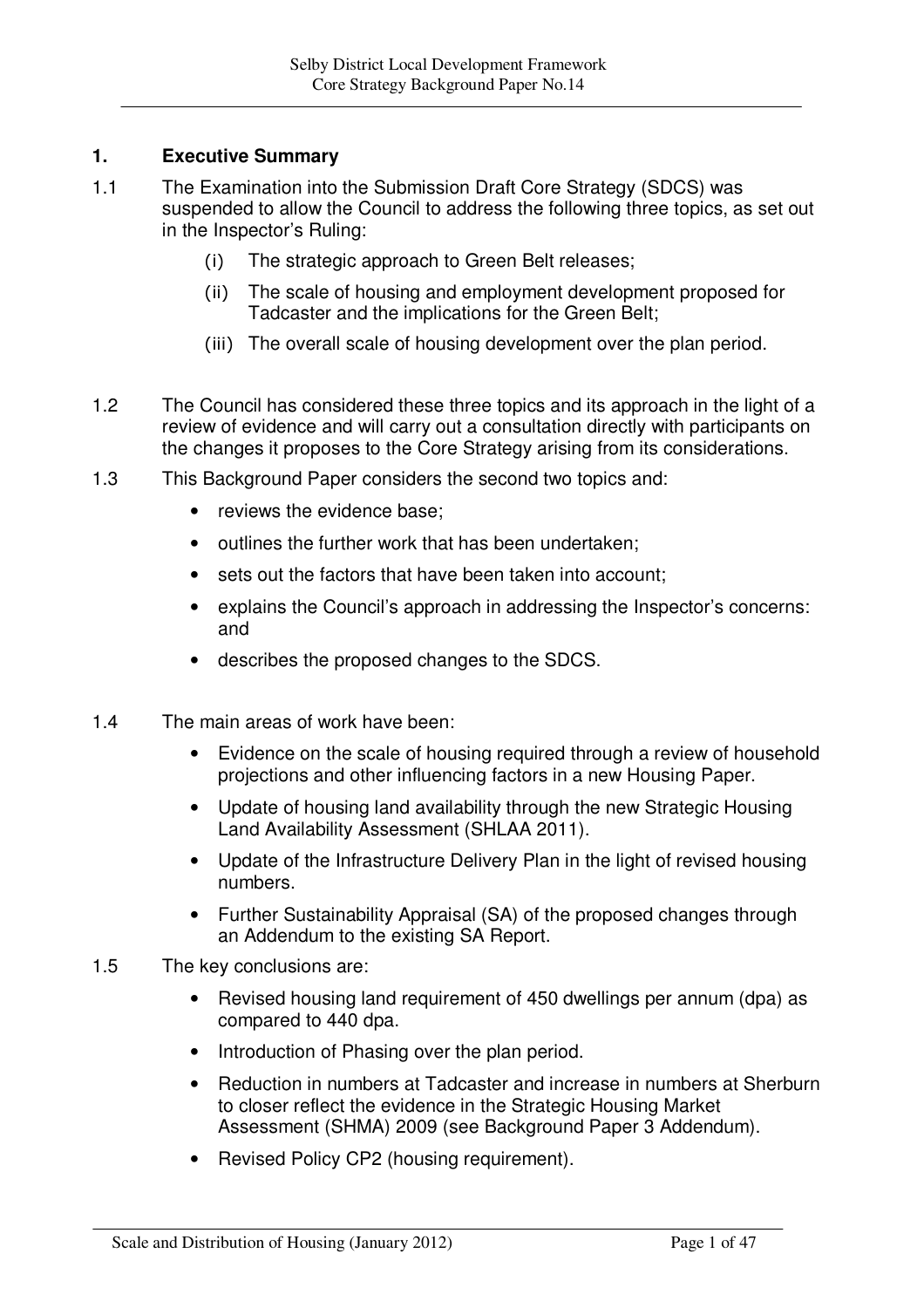- Revised Policy CP3 to ensure robust delivery mechanism including monitoring and triggers for remedial measures if housing delivery is underperforming.
- Link to new Green Belt Policy CPXX which describes the plans for a Green Belt review through a further Development Plan Document and the conditions for identifying any alterations to the Green Belt boundaries in the light of 'exceptional circumstances' in order to accommodate new development if this is the most sustainable option.
- 1.6 Green Belt issues are dealt with in new Background Paper 15.
- 1.7 This Background Paper 14 supersedes Background Paper 9 which is cancelled.

### **2. Introduction**

- 2.1 The Submission Draft Core Strategy (SDCS) Examination in Public (EIP), which ran from 20 September to 30 September 2011 was suspended to allow the Council to address the following three topics, as set out in the Inspector's Ruling<sup>1</sup>:
	- $(i)$ The strategic approach to Green Belt releases
	- ii) The scale of housing and employment development proposed for Tadcaster and the implications for the Green Belt.
	- (iii) The overall scale of housing development over the plan period.
- 2.2 During the Suspension period further work has been undertaken by the Council to review the evidence base and the Council has considered a number of options to address the inspector's concerns and soundness issues.
- 2.3 This Background Paper deals with the last two points (although there is some overlap with the new Addendum to Background Paper 3 Housing Distribution Options). A new Background Paper 15 on 'Green Belts' deals with the first one.
- 2.4 For a summary of the proposed changes to the Core Strategy since the Submission Version (May 2011) see Background Paper 11a. The Proposed Changes proposed since the Suspension of the EIP are set out in a Fifth Set of Proposed Changes. All five sets of the Proposed Changes to the SDCS are also published in a Composite Schedule (January 2012).
- 2.5 For further information on the Housing Distribution Options see Addendum to Background Paper 3 (January 2012). This new Background Paper 14 provides further details of the consideration of overall Scale of Housing, some distribution issues as they relate to the scale of development in Tadcaster and deliverability issues.
- 2.6 This Background Paper firstly outlines the concerns and issues which were raised by the EIP Inspector and then seeks to explain the Council's process for tackling the issues. There are many factors to be taken into account and balance in considering the options. The Background Paper reviews the various

 $1 \text{ Copy available on EIP page of the Council's website }$  www.selby.gov.uk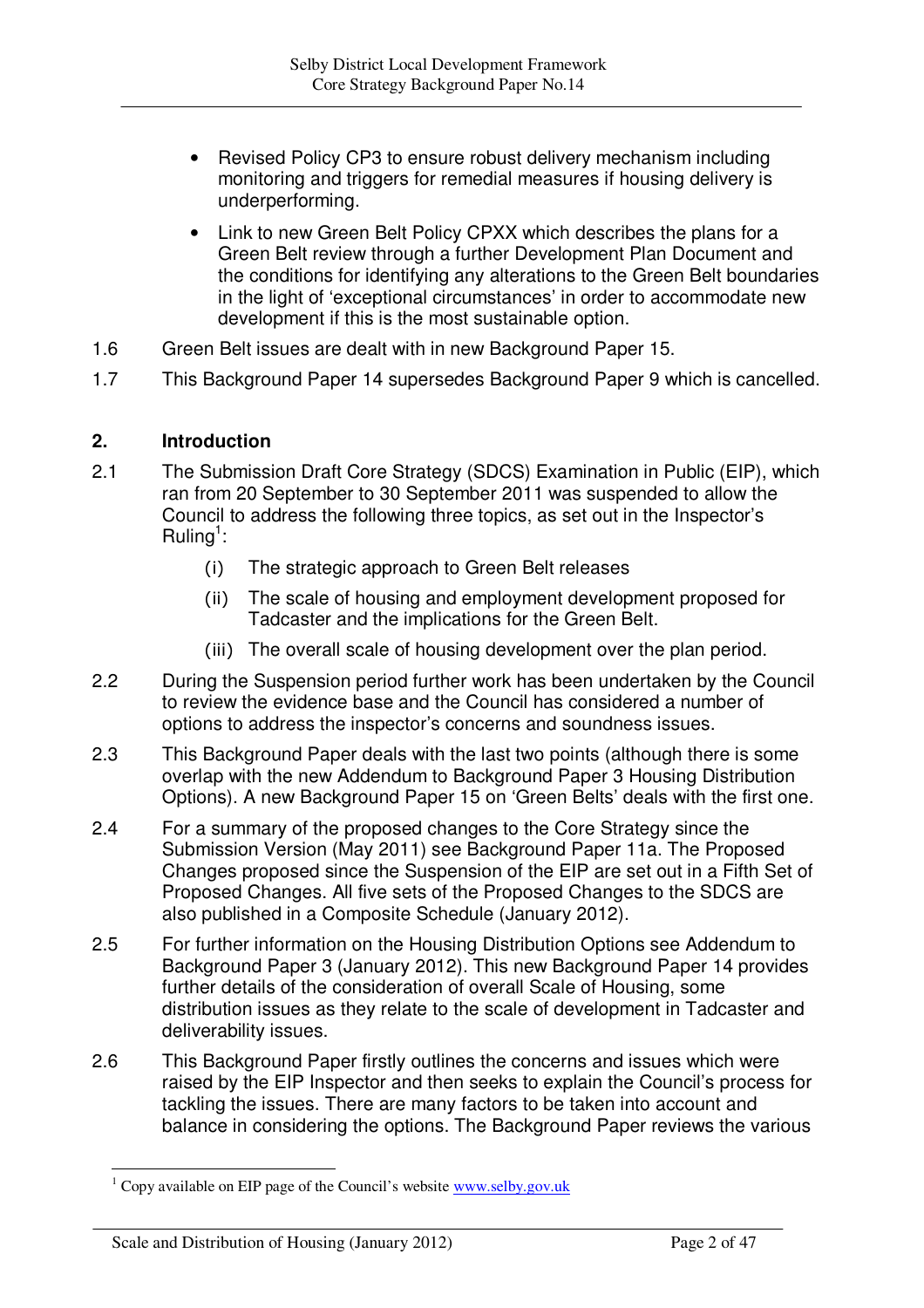parts of the evidence base (and cross refers to the relevant data and other reports and Core Documents) and draws all the elements together – the Background Paper seeks to describe how the Council has arrived at the Proposed Changes.

2.7 Part A outlines the issues raised by the Inspector and Part B sets out the Council's response

## **Part A - Issues**

# **3. Overall Scale of Housing Requirement**

## **Scale and Distribution of housing**

- 3.1 When considering the overall quantum of housing development over the plan period, the Inspector considered the following matters should be taken into account:
	- the latest Department of Communities and Local Government (CLG) trend-based household projections which suggest a significant increase above the Regional Spatial Strategy (RSS) target of 440 dwellings per annum for the District;
	- the statement in policy H2 of the RSS that a partial review of housing growth should be completed by 2011, coupled with the RSS EIP Panel's finding that there was insufficient evidence to recommend housing figures for the 2021-2026 period;
	- the findings of the latest Strategic Housing Market Assessment (SDC, SHMA, 2009) and the evidence about how this should be interpreted; and
	- the evidence at the hearings about migration levels, commuting patterns and so on.
- 3.2 The Inspector also highlights that significant national policy changes (for example the National Planning Policy Framework (NPPF) if published), or changes to the local evidence base; as an example, the forthcoming North Yorkshire Strategic Housing Market Assessment may provide up-to-date evidence which has a bearing on the overall scale of housing development.
- 3.3 The Inspector has given a clear indication that he considers there is a strong body of evidence that points to a current level of need significantly above the RSS target of 440 dwellings per annum.
- 3.4 The Inspector has also concluded that the Council's case for relying on the RSS figure is not sufficiently robust and the Council should reconsider the overall housing target in the light of the most up-to-date evidence. If the Council intends to rely on a housing requirement which is significantly below one which is derived from the latest evidence, it will need to provide cogent justification for so doing, or face the significant risk that the Inspector will find the Core Strategy unsound.
- 3.5 The Inspector considers that the consequences of this further work for the SDCS are not clear: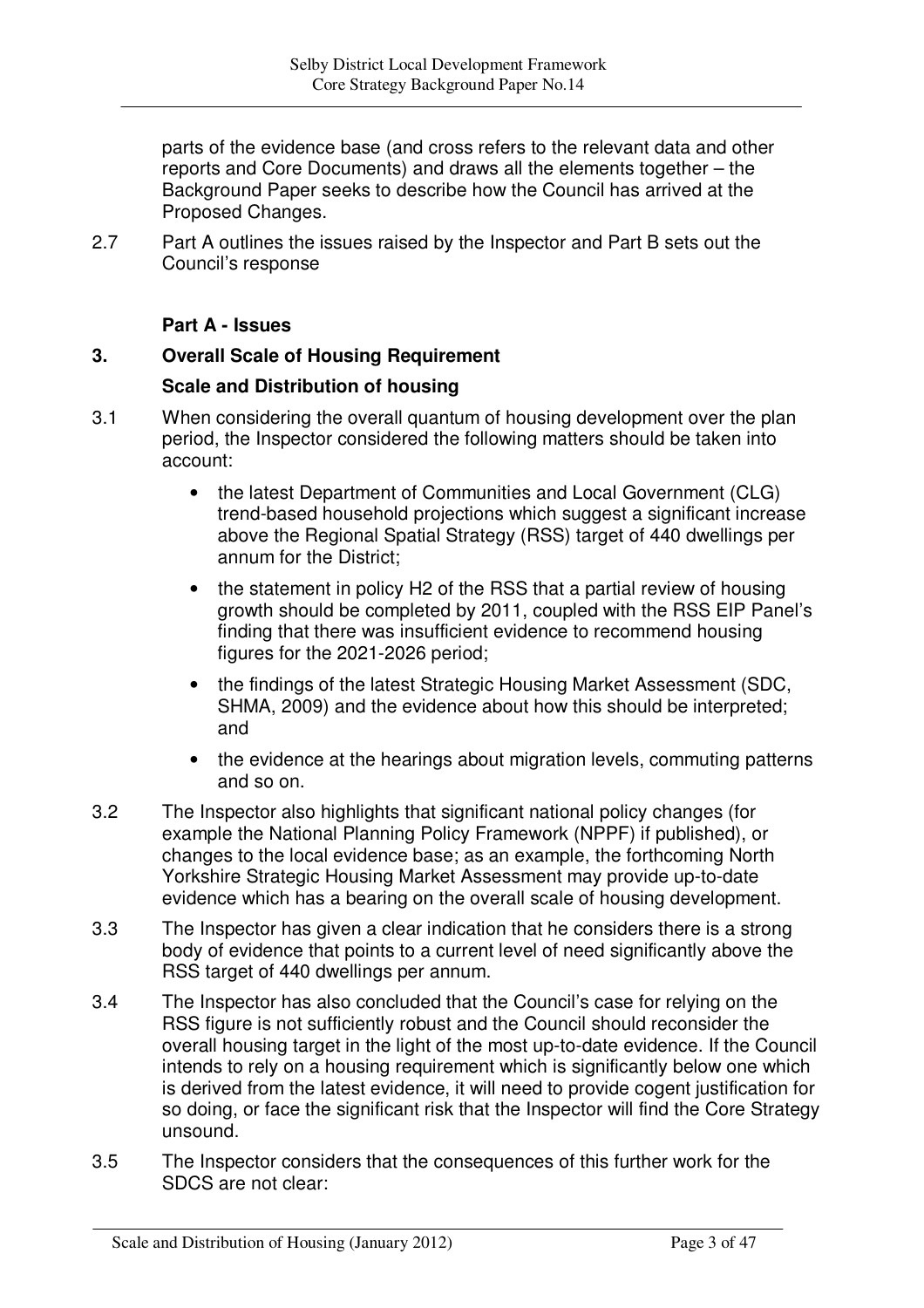- If the Council decides to stick with the RSS target (or thereabouts) then there would be no change to the strategy; however, unless there is compelling evidence to support the RSS figure in the face of more up-todate indicators of need, the authority faces the risk of the SDCS being found unsound.
- If, on the other hand, the Council decides to increase the overall housing requirement to more closely reflect recent projections, the change could have significant implications for the strategy as a whole. It is not possible to anticipate whether such changes could be assimilated without undermining the principles which govern the scale and distribution of development in the SDCS. This could mean the SDCS may have to be re-evaluated and withdrawn or it could be found unsound.

### **4. Land availability particularly at Tadcaster**

### *Land Availability*

- 4.1 The Inspector considered that from evidence given at the hearings by agents of landowners in Tadcaster, it was clear that the Council could not deliver the housing and employment land that it argued was necessary to meet Tadcaster's needs [*i.e. that put forward in the SDCS*] without releasing land from the Green Belt.
- 4.2 The Inspector considered that "*given the substantial amount of non-Green Belt land around the perimeter of the town which is suitable for development, the fact that only one site (meeting about a third of the stated need) is to be released by the landowners is highly unusual*."

### *Implications for the Green Belt*

- 4.3 The Inspector stated that the Council's response, as set out in its Position Statement submitted during the EIP (document SDC/6), is to say that a review of the Green Belt at Tadcaster is necessary if the settlement is to meet the level of development allocated to it. If this position is sustained (see below), the use of Green Belt land for such purposes would be a significant change in the nature of the land to be identified for development. However, the SDCS does recognise that localised Green Belt reviews may be necessary in locations where there are difficulties in accommodating the scale of growth required. In these circumstances, and because the role of Tadcaster as a local service centre would remain the same, it is at least arguable that such a change to the SDCS would not fundamentally undermine the overall strategy.
- 4.4 But, notwithstanding the above conclusion, the Inspector highlights concerns about whether the scale of growth proposed for Tadcaster is fully supported by the evidence.
- 4.5 The Inspector considered that the need to take land out of the Green Belt throws this matter into much sharper focus, for the 'exceptional circumstances' test (as set out in PPG2 Green Belts) is unlikely to be met unless there is both:
	- (i) a compelling case for the level of growth proposed for Tadcaster, and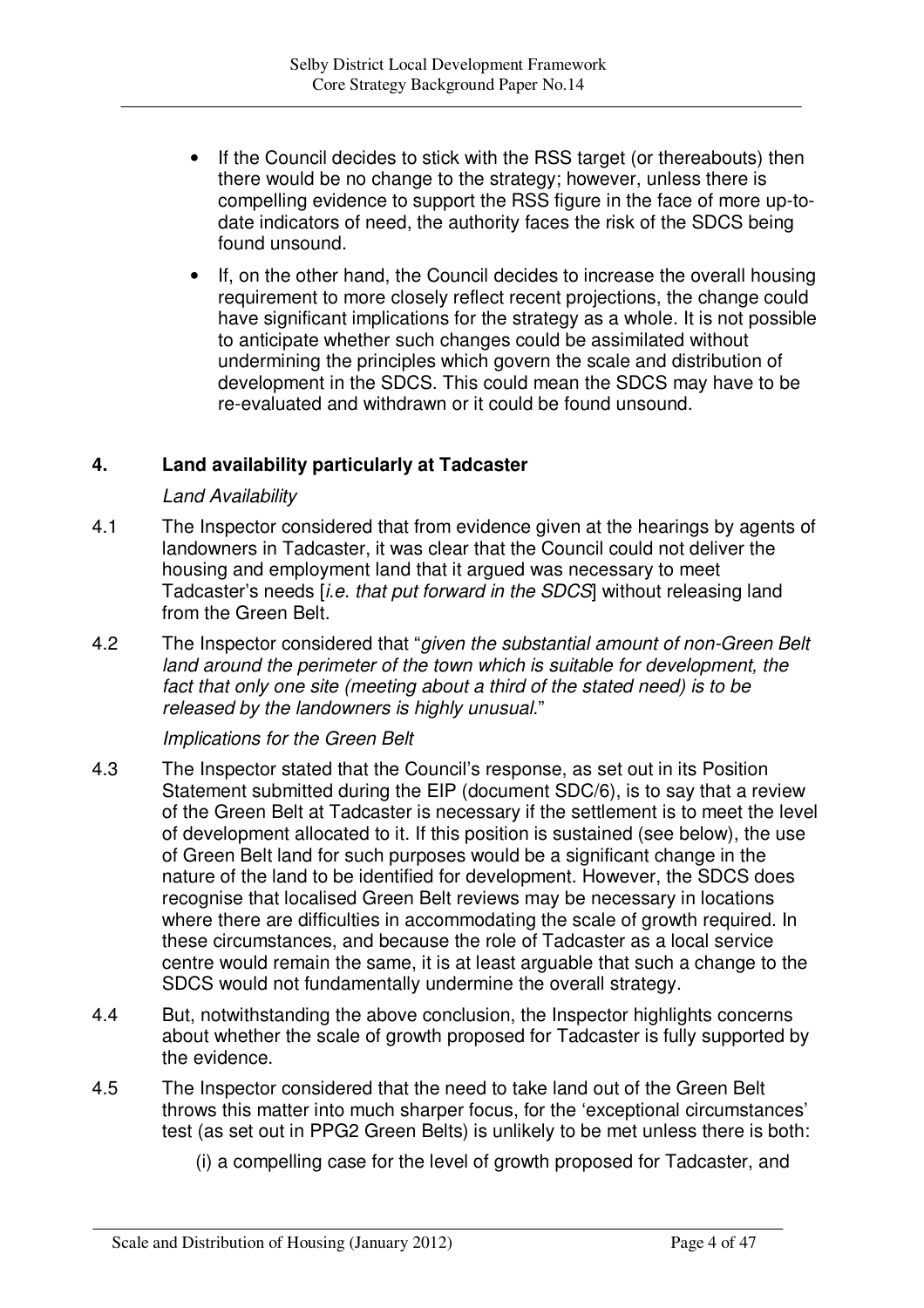- (ii) it can be shown that land elsewhere (such as at Sherburn-in-Elmet) would be 'significantly less sustainable' (the phrase at paragraph 2.62 of the RSS).
- 4.6 The Inspector was clear that it is therefore not sufficient to simply say that because there is insufficient land available outside the Green Belt around Tadcaster to meet the identified scale of growth, Green Belt releases are justified. Alternative options, such as accommodating at least part of that growth elsewhere, should be investigated to determine whether the taking of Green Belt land could be obviated or reduced. If, having carried out this exercise, the alternative options are shown to be significantly less sustainable than development at Tadcaster, then the exceptional circumstances test may be met. Of course, other considerations will also have to be taken into account.
- 4.7 In the Inspector's view, the correct approach would be to establish the principles governing Green Belt boundary reviews and then to apply these to Tadcaster as part of the process of determining the appropriate level of growth for the town.

*Level of Growth in Tadcaster*

- 4.8 The Inspector considered that the Council seems to have pre-empted this process in its Position Statement (EIP Submission SCS/6) by stating that the level of growth allocated to Tadcaster should not change. Unless it can provide evidence to substantiate this position, based on proper recognition of the importance of the Green Belt as set out above, it risks a finding of unsoundness.
- 4.9 It is not possible to predict the outcome of such a reappraisal. Nevertheless, it seems appropriate to consider the consequences of the Council deciding, for Green Belt and/or other reasons, that a lesser amount of development should be directed to Tadcaster than is currently proposed.
- 4.10 The Inspector takes the view that a suitable redistribution of part of the housing requirement would not alter the basic principles in the SDCS approach, which include protection of the Green Belt and the provision of housing in sustainable locations, and is unlikely to fundamentally change the overall strategy.
- 4.11 The evidence presented at the EIP by landowners in Tadcaster put beyond doubt that the majority of sites identified in the Council's 2008 Strategic Housing Land Availability Assessment (SHLAA) would not be available during the lifetime of the plan (at least up to 2026). The un-deliverability of housing at the level proposed in the Core Strategy makes that element unsound. The Council submitted a response to the EIP suggesting that because the new evidence meant that land within development limits was not available to meet the established and appropriate level of housing for the town then this was 'exceptional circumstances' for altering the Green belt boundaries.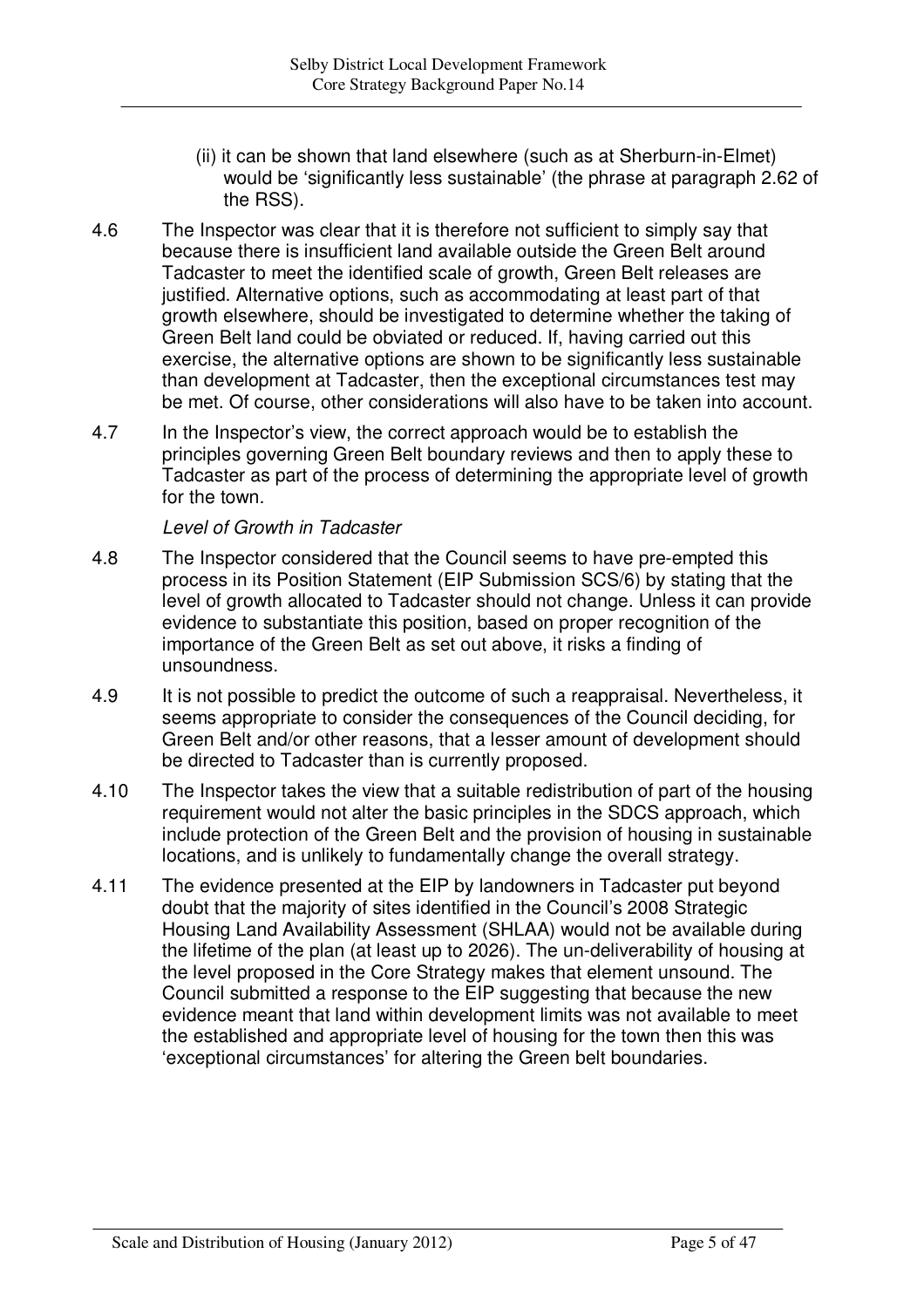### **Part B - Response**

### **5. Overall housing numbers – Review of Evidence**

### **Scale of Housing Requirement**

- 5.1 The Inspector refers to the 'most up to date evidence' identifying much higher requirements (as put forward by objectors such as house builders and land owners at the EIP). However, it is not as straight forward as just choosing the *latest* figures; more analysis has been done to determine which *is the most robust* evidence. There was already debate at the EIP regarding the reliability of the various date-based population and household projections in predicting the best growth scenarios for the District. This is a complex area and is discussed below.
- 5.2 The Inspector was clear (see Part A above) that he was unconvinced by the evidence put forward by the Council that it remains appropriate to rely on the RSS housing requirement figures for the District, without testing whether circumstances have changed in the intervening period, especially in the light of more recent population and household projections suggesting a much higher level of housing growth.
- 5.3 The Council therefore commissioned Arup Consultants to produce a Housing Paper<sup>2</sup>. The purpose of this paper was to consider the level of population and household growth that should form the basis of future housing provision in Selby District area. Key related questions for this assessment were:
	- Are Regional Spatial Strategy (RSS) figures still appropriate for Selby? Is there sufficient sound robust evidence to defend the approach of relying on RSS figures?
	- How has the recession and public sector cuts, or other factors, altered the outlook to 2026? What is the effect of the recession on the RSS estimates and on population and household projections?
	- How is the population projected to change within the District and what is the impact that this will have on the need for the number of households?
	- How will housing growth in surrounding authorities such as Leeds and York create needs and pressures on the housing market in Selby?
	- What levels of growth should Selby be seeking to accommodate?
	- Should growth be phased?
	- What are the consequences of alternative housing provision for Selby District?
- 5.4 The scope of the work included a review of:
	- The evidence base for the Yorkshire and Humber Plan (RSS).
	- The latest evidence in terms of population and household projections (from

 $2$  'Scale of Housing Growth in Selby', Arup for SDC, 30 November 2011 (CD56)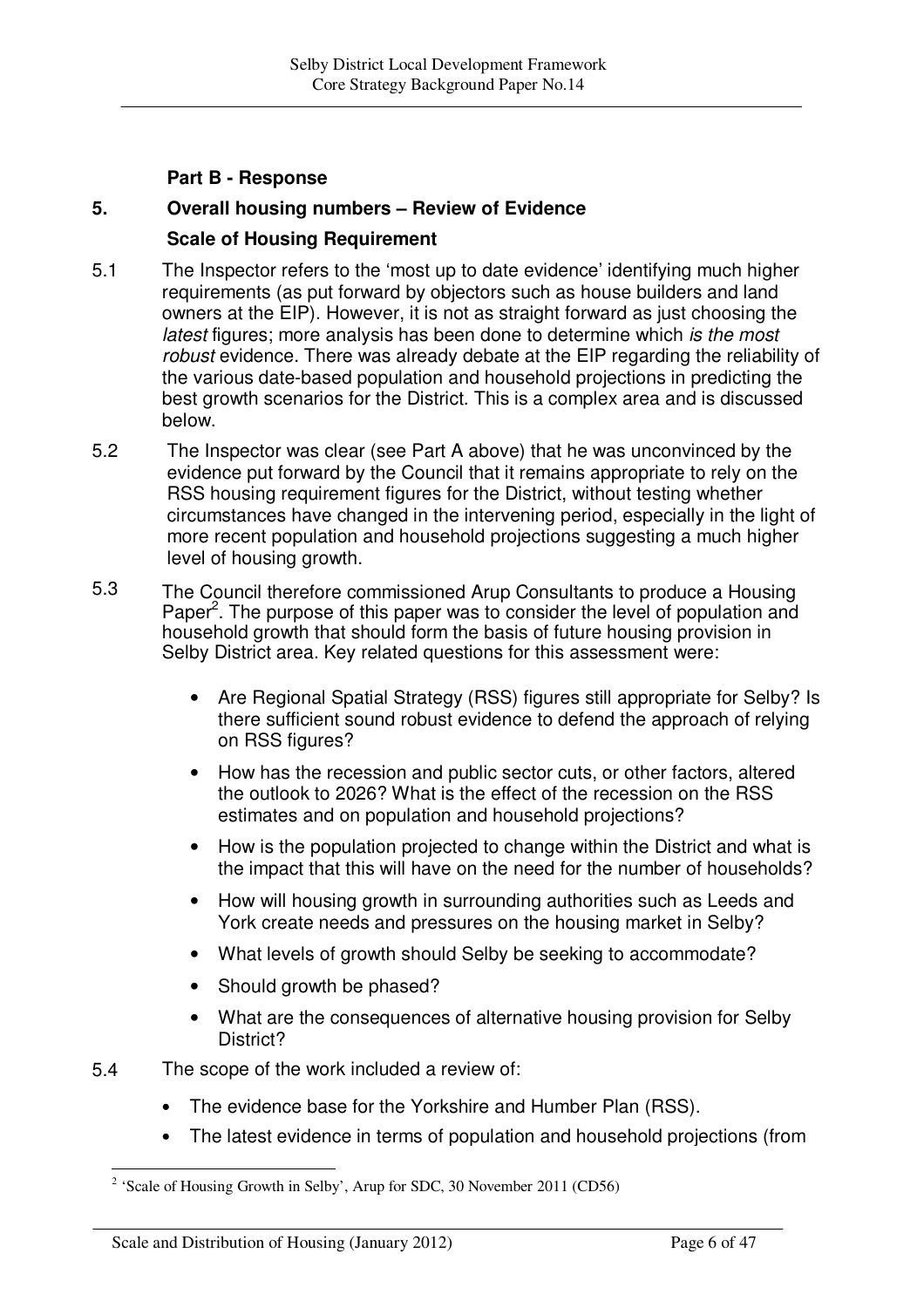2003, 2004 and 2008) including the components of these in terms of natural increase, domestic and international migration.

- Selby District Strategic Housing Market Assessment (SHMA 2009)
- North Yorkshire Strategic Housing Market Assessment (NYSHMA 2011)<sup>3</sup>
- The effect of the recession on both the Yorkshire and Humber Plan estimates and on population and household projections (since all sources, including official sources, still predate the recession).
- The observed effect of trends in the housing market in terms of housing completions, house prices, affordability and housing capacity.
- The effect of the economy on future household and population growth and change.
- Relationships and cross-boundary issues with adjoining authorities, especially Leeds and York.
- Implications of the governments agenda for 'Planning for Growth' and the emerging National Planning Policy Framework (NPPF).
- 5.5 The full Housing Paper (CD56) provides the detailed analysis of the factors which have been taken into account in recommending that the 2004 based Department of Communities and Local Government (CLG) household projections are the most appropriate as the basis for determining the housing requirement for the Core Strategy.
- 5.6 The Council has accepted the Housing Paper recommendation that 450 dwellings per annum (dpa) over the plan period is the most robust figure to use. This compares to 440 dpa set out in the RSS which was the figure used in the SDCS.
- 5.7 Appendix 1 of this report provides a Summary of the Main Conclusions of the Housing Paper (CD56) which includes an analysis of the different housing requirement figures presented by the various data sources.
- 5.8 Appendix 2 of this Background Paper provides a Summary of the Key Points of evidence in the Housing Paper.
- 5.9 In his Decision Letter, the Core Strategy EIP Inspector envisaged a potential substantial increase in housing numbers when more recent housing projections were taken into account. However, the Inspector is also keen that the most robust evidence is used.
- 5.10 The Brief for the Arup Housing Paper was to review all the available data sources and assess which would be the most robust. The study started from a blank sheet and looked at what would be the most appropriate figure for Selby District over the plan period. The housing requirement figure must also be deliverable and so the study considers other factors. The Inspector was clear that proposals must be deliverable to be considered sound.
- 5.11 Appendix 3 of this Background Paper is a copy of the further paper that Arup

 $3$  The NYSHMA Final Draft September 2011 was reviewed as part of the Arup work. The final unchanged version was approved by the Regional Housing Board on 12 December 2011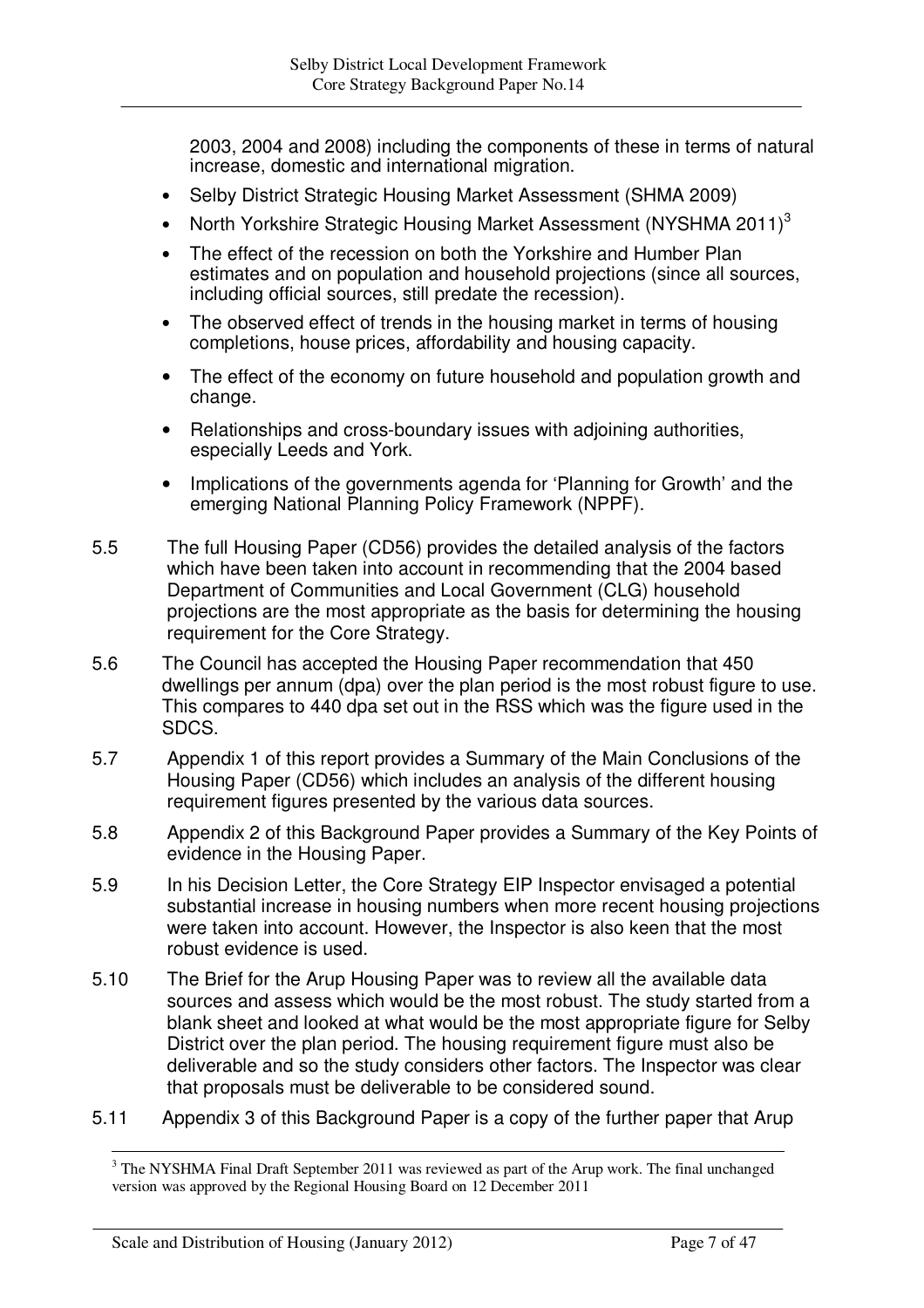provided for the Council which sets out their response to a request to provide further justification for the 450 dpa and consider the option of a higher figure of 465 dpa.

## **6. Consideration of a higher number**

### **Planning for Increased Housing Delivery**

- 6.1 The Ministerial Statement "Planning for Growth" and the letter to all Chief Planning Officers (March 2011) are clear that local planning authorities should "*press ahead without delay in preparing up-to-date development plans, and should use that opportunity to be proactive in driving and supporting the growth that this country needs. They should make every effort to identify and meet the housing, business and other development needs of their areas, and respond positively to wider opportunities for growth, taking full account of relevant economic signals such as land prices*."
- 6.2 The Draft National Planning Policy Framework (NPPF, July 2011) emphasises the need for local planning authorities to establish realistic assumptions about the availability, suitability and the likely economic viability of housing land to meet the identified requirement for housing over the plan period. The NPPF specifies that local planning authorities identify 20% headroom in the 5-year land supply (the equivalent to requiring 6 years of land supply). It should be stressed, that this requirement for 20% headroom, relates to land supply *per se*, and does not require the overall housing numbers to increase.
- 6.3 Four tests of Soundness for Local Plans are set out within the Draft NPPF. These require Local Plans to be: *positively prepared, justified, effective* and *consistent with national policy.* This means that Plans need to represent the most appropriate development strategy to meet objectively assessed development needs and be deliverable over the plan period.
- 6.4 The proposed figure put forward for Selby District in the light of the Housing Paper recommends 450 dpa taking into account the considerations outlined above. However the Council also considered whether it would be beneficial to make an additional allowance for extra housing development over the identified requirement of 450 dpa in the light of the sentiments expressed above (Planning for Growth) and within the context of the observed longer term housing completion rate of 465 dpa in the District.
- 6.5 The Council considered whether the advantages of planning for a higher level of housing growth might be to:
	- o Provide flexibility
	- o Promote additional growth with associated economic benefits
	- o Provide more opportunities for meeting affordable housing requirements
	- o Off-set some of the pressures the District could face from adjoining authorities.
- 6.6 However the Council is also mindful that the target should be deliverable. The work undertaken by Arup considered deliverability in recommending the 450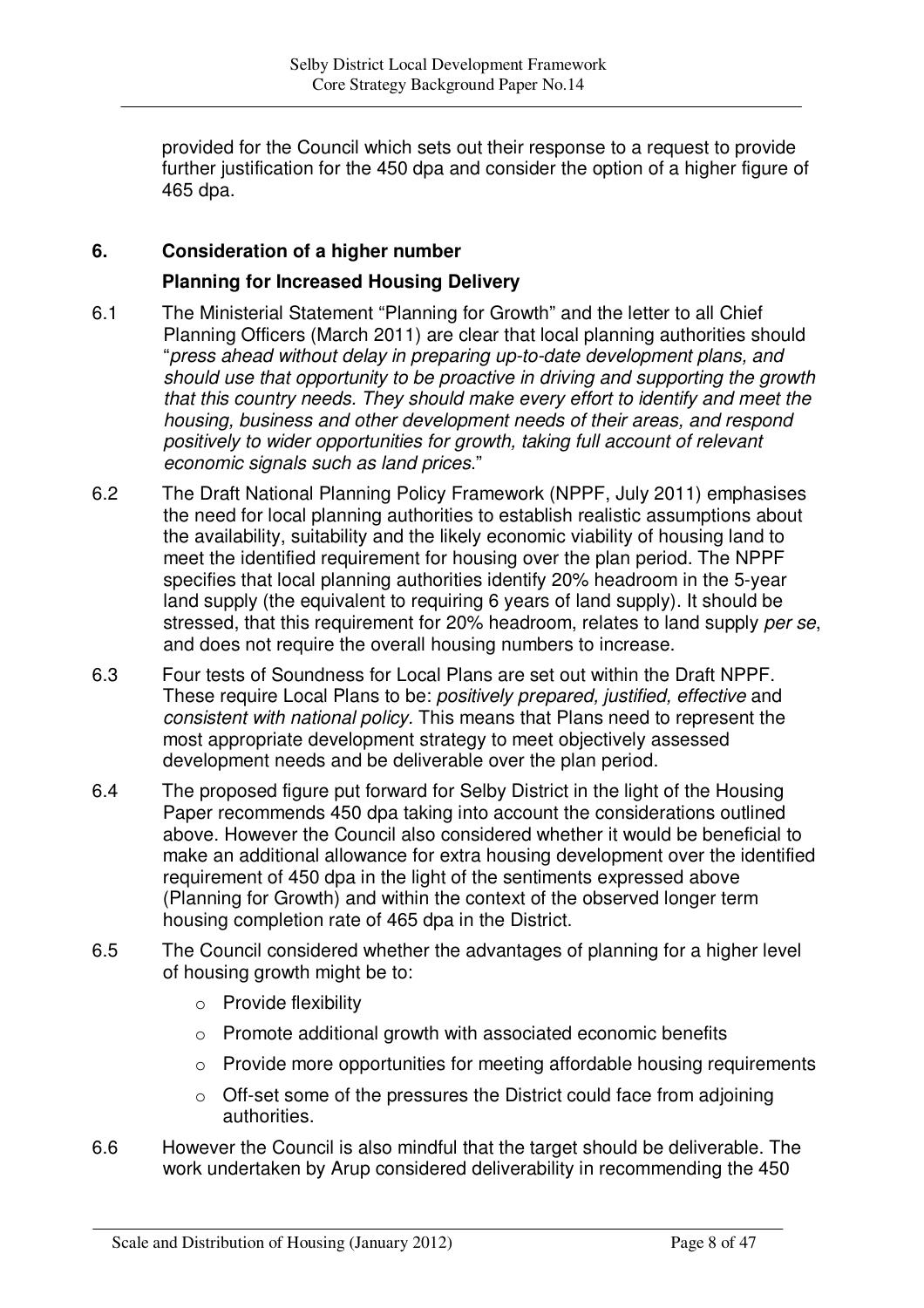figure. Any uplift would also have to be evidence based.

- 6.7 The Council received further information from Consultants (see Appendix 3) regarding the evidence for the sustainability of housing growth on a range of 450 to 465 dwellings per year over the Plan period.
- 6.8 Appendix 3 sets out in Section 5 that because 465 dpa is very similar to 450 dpa it would be reasonably robust given the current economic circumstances and future prospects. However past completion rates should not be the primary basis for planning for future housing growth. Further, although a plausible case could be put forward for a higher figure than the 450 dpa recommended (for example taking account of under provision/delivery in neighbouring authorities) this would be contrary to the Core Strategy principles of increasing economic self containment and reducing out-commuting.
- 6.9 Because the decision on overall scale of housing growth must be made on credible evidence, and also recognising that the housing requirement is an annual *minimum* target, the Council accepted the consultant's recommendation to use the average annual housing requirement of 450 dpa.
- 6.10 The Arup paper(s) also set out that there is a case for planning for a rate of housing delivery that is lower in the first five years. This is in the light of the evidence available leading to a cautious view being taken regarding economic recovery.

## **7. Phasing**

- 7.1 In proposing that the overall scale of housing is revised up to 450 dpa and recommending that the overall strategy for distribution remains broadly the same (see sections below), the Council also proposes that housing growth is phased over the plan period in the light of the evidence in the Housing Paper. The Council consider the economic recovery implications on housing delivery, especially in the early part of the plan period is a particularly important factor since the recent announcements by central Government in the Autumn Statement (November 2011) and the Office for Budget Responsibility downgrading of economic forecasts (November 2011) and the uncertainty in the Euro-Zone.
- 7.2 The proposed phasing of the total 7200 dwellings required over the plan period (16 years x 450 dwellings per year) is:

| $.2011 - 2017$ | $1st$ 6 years           | $@$ 400 dpa | 2400 dw |
|----------------|-------------------------|-------------|---------|
| $2018 - 2022$  | 2 <sup>nd</sup> 5 years | @ 460 dpa   | 2300 dw |
| $2023 - 2027$  | $3^{\text{rd}}$ 5 years | @ 500 dpa   | 2500 dw |
|                |                         | Total       | 7200 dw |

**Figure 1**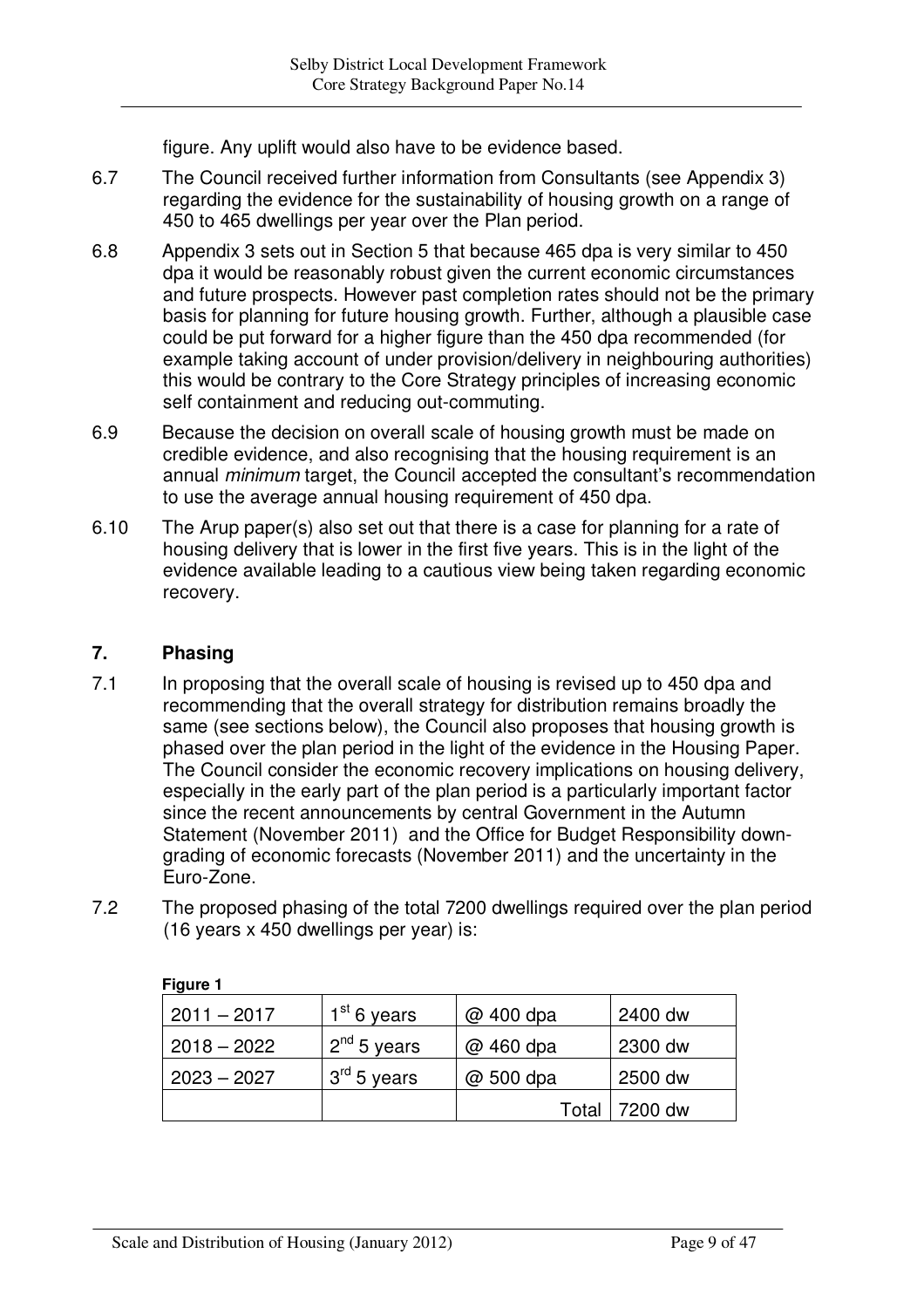# **8. Overall housing numbers**

### **Distribution between the settlement hierarchy**

### *Employment Growth*

- 8.1 The Inspector's Ruling referred to the issue of both the scale of housing development and economic development proposed for Tadcaster.
- 8.2 The Council do not consider that the level of economic growth proposed in the SDCS is in dispute. This issue was debated at the EIP. Because there has been no specific suggestion that the levels in the SDCS are not sound then further work on this aspect has not been undertaken.
- 8.3 In summary, Policy CP9 of the SDCS establishes an overall District-wide requirement for 37 – 52 hectares of employment land. The Core Strategy text suggests the broad distribution for Tadcaster to be 5-10 hectares based on the Employment Land studies that have been undertaken. Policy CP9 also states that the precise location of sites (therefore including numbers and sizes) is to be determined through the Sites Allocation DPD so the precise amount and location in Tadcaster is not an issue for the Core Strategy.
- 8.4 The issue of whether there is development land available (either for housing or employment) is the key issue and therefore discussed as part of this Background Paper under land availability (below in Section 9).

### *Scale of Housing Requirement for Tadcaster*

- 8.5 In the light of the Inspector's written views the Council has re-assessed:
	- Whether the level of housing in Tadcaster put forward in the Core Strategy is in fact the correct amount.
	- Whether that level of growth can be delivered on non-Green Belt land in Tadcaster.
	- If not, whether it is sustainable to re-distribute some of the requirement elsewhere.
	- Whether any change goes to the heart of the strategy.
- 8.6 In deciding the best course of action the Council has taken account of the evidence base and the relative sustainability of the various options.
- 8.7 After option appraisal (see Sections 10 and 11 below) the Council concludes that there is sound evidence to support the retention of the existing distribution option (consulted on though previous stages of the development of the Core Strategy and also discussed in Background Paper 3) within the overall strategy of the Core Strategy. That is; the Core Strategy aims to balance sustainability considerations and concentrate growth in Selby, satisfying locally identified housing need, while reflecting physical and other constraints.
- 8.8 The distribution is discussed in Background Paper 3 Addendum. It concludes that the scale of development promoted in Sherburn in Elmet and Tadcaster should be 11% and 7% respectively which reflects the proportion of identified affordable housing need in the Council's Strategic Housing Market Assessment 2009.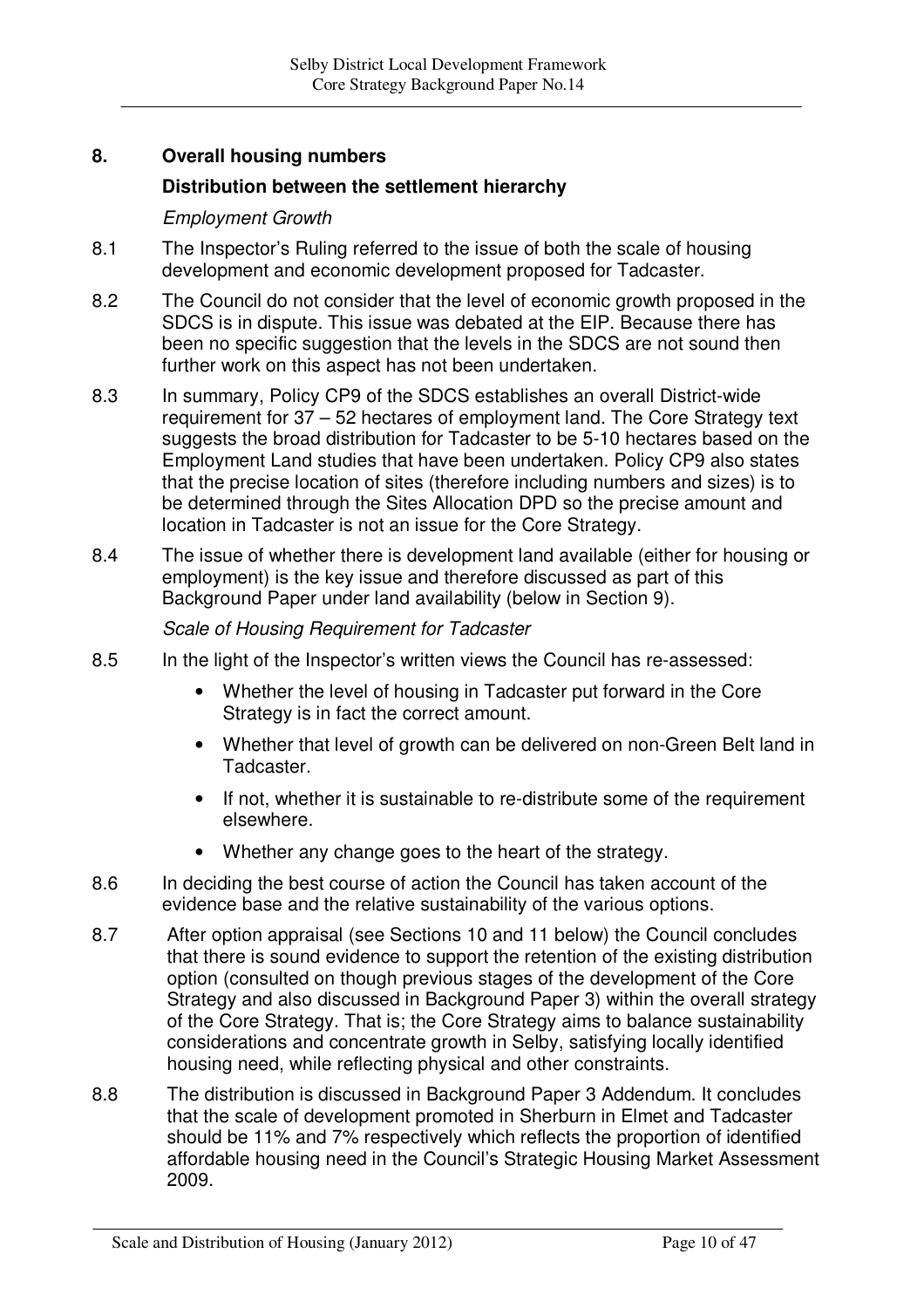- 8.9 Although the proportions are amended between the two Local Service Centres (LSCs) in comparison to the submission Core Strategy (the Core Strategy CP2 uses 9% and 9%, compared to 7% and 11%), the combined figure for the LSCs remains the same at 18%.
- 8.10 Figure 2 below shows the altered split between Tadcaster and Sherburn in Elmet also taking into account:
	- $\circ$  the proposed District-wide annual average housing requirement of 450 dpa (new see Background Paper 14); and
	- $\circ$  the update of planning permissions to 2011 from 2010 base<sup>4</sup>.

|                                   | <b>Overall</b><br>Requirement<br><b>Current</b><br>% | <b>Overall</b><br>Requirement<br><b>New</b><br>% | <b>Current CP2</b><br><b>New</b><br><b>Allocations</b> | <b>Proposed</b><br><b>New</b><br><b>Allocations</b> | <b>Difference</b> |
|-----------------------------------|------------------------------------------------------|--------------------------------------------------|--------------------------------------------------------|-----------------------------------------------------|-------------------|
| Selby                             | 51                                                   | 51                                               | 2336                                                   | 2527                                                | $+191$            |
| Sherburn                          | 9                                                    | 11                                               | 498                                                    | 718                                                 | $+220$            |
| Tadcaster                         | 9                                                    | $\overline{7}$                                   | 457                                                    | 364                                                 | - 93              |
| Designated<br>Service<br>Villages | 28                                                   | 29                                               | 1573                                                   | 1776                                                | $+203$            |
| Secondary<br>Villages             | 3                                                    | $\overline{2}$                                   | 0                                                      | $\mathbf 0$                                         | 0                 |

## **Figure 2 Comparative Changes to Housing Requirement by Settlement Hierarchy**

**9. Can the revised figures be accommodated within the existing strategy hierarchy of settlements? (Deliverability issues)**

**Overall land supply and deliverability**

# **(a) Strategic Housing Land Availability Assessment (SHLAA) 2011**

9.1 The production of a SHLAA is required by national policy on housing (PPS3) to ensure that land availability is not a constraint on the delivery of more homes. Local Planning Authorities have to identify enough land to ensure the continuous delivery of new homes in their area over a 15 year period.

#### Scale and Distribution of Housing (January 2012) Page 11 of 47

<sup>&</sup>lt;sup>4</sup> See also Section 12 regarding proposed changes to Policy CP2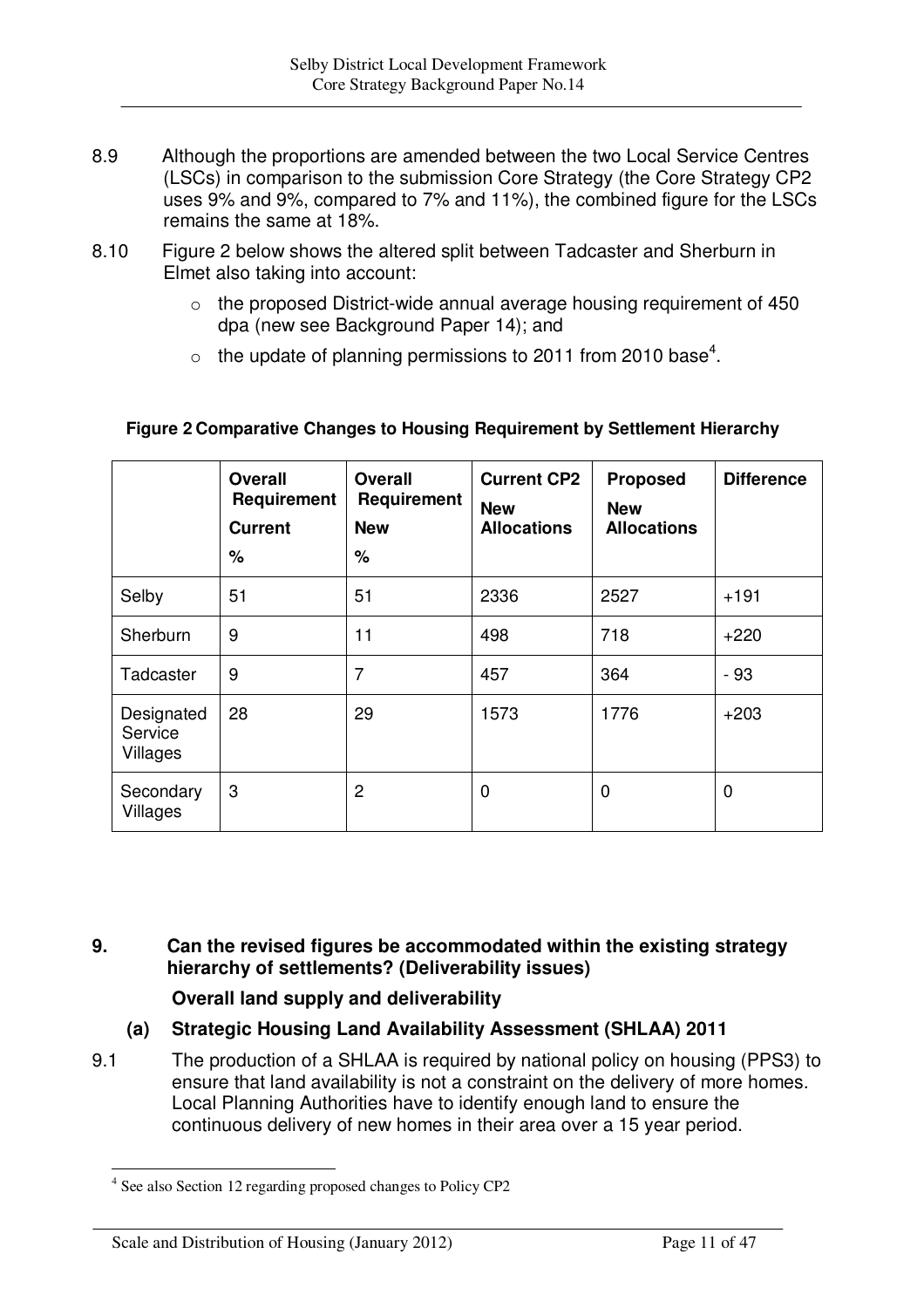- 9.2 The SHLAA is a technical document that examines the extent to which land and sites are available, developable and deliverable over time. It is not a policy document. The SHLAA is a key tool in the development of housing policies and proposals. The primary role of the SHLAA is to:
	- Identify sites with potential for housing
	- Assess their housing potential, and
	- Assess when they are likely to be developed
- 9.3 The Submission Draft Core Strategy (SDCS) was developed having regard to the SHLAA which was undertaken in 2008 and completed in 2009. There had always been the expectation and intention that the information would be updated annually. In common with other local planning authorities there have not been the resources to achieve that. Notwithstanding this, the Council's case at the EIP was that the SHLAA fulfilled its role and provided a robust evidence base for Core Strategy purposes.
- 9.4 However, the Council has, during the EIP Suspension, updated the SHLAA because:
	- of new information presented during the EIP regarding landowners' intentions / land availability at Tadcaster
	- a significant amount of new sites has been put forward by landowners through the Site Allocations DPD work, and
	- the need to base decisions about the overall scale and distribution of housing on the most up-to-date information
- 9.5 Since the EIP was Suspended, the Council has reconvened the SHLAA Stakeholder Working Group and the Methodology has been reviewed to consider any potential changes to the process. In general the method remains the same with some minor tweaks to ensure it takes account of the latest government guidance.
- 9.6 The Council has also contacted everyone on its Local Development Framework database and the SHLAA mailing list to ensure all interested parties are involved. Known landowners were sent questionnaires to provide any updates since 2008 and Land Registry Investigations into land ownerships have been undertaken and owners / agents of the released Phase 2 Selby District Local Plan<sup>5</sup> sites contacted. This is because it is important that the land owners' intentions are understood when analysing the potential housing land supply over the plan period.
- 9.7 New sites have been identified through the Site Allocations DPD process and a general 'call-for-sites' was published on the Council's website during October / November 2011 in order to identify any further opportunities.
- 9.8 The analyses of sites and consultation with the Stakeholder Working Group and key utility / service providers was undertaken in November / December and the

<sup>&</sup>lt;sup>5</sup> "Phase 2 sites" were allocated in Policy H2 of the Selby District Local Plan and released by the Council on 13 September 2011 under the provisions of Policy H2A of the Selby District Local Plan.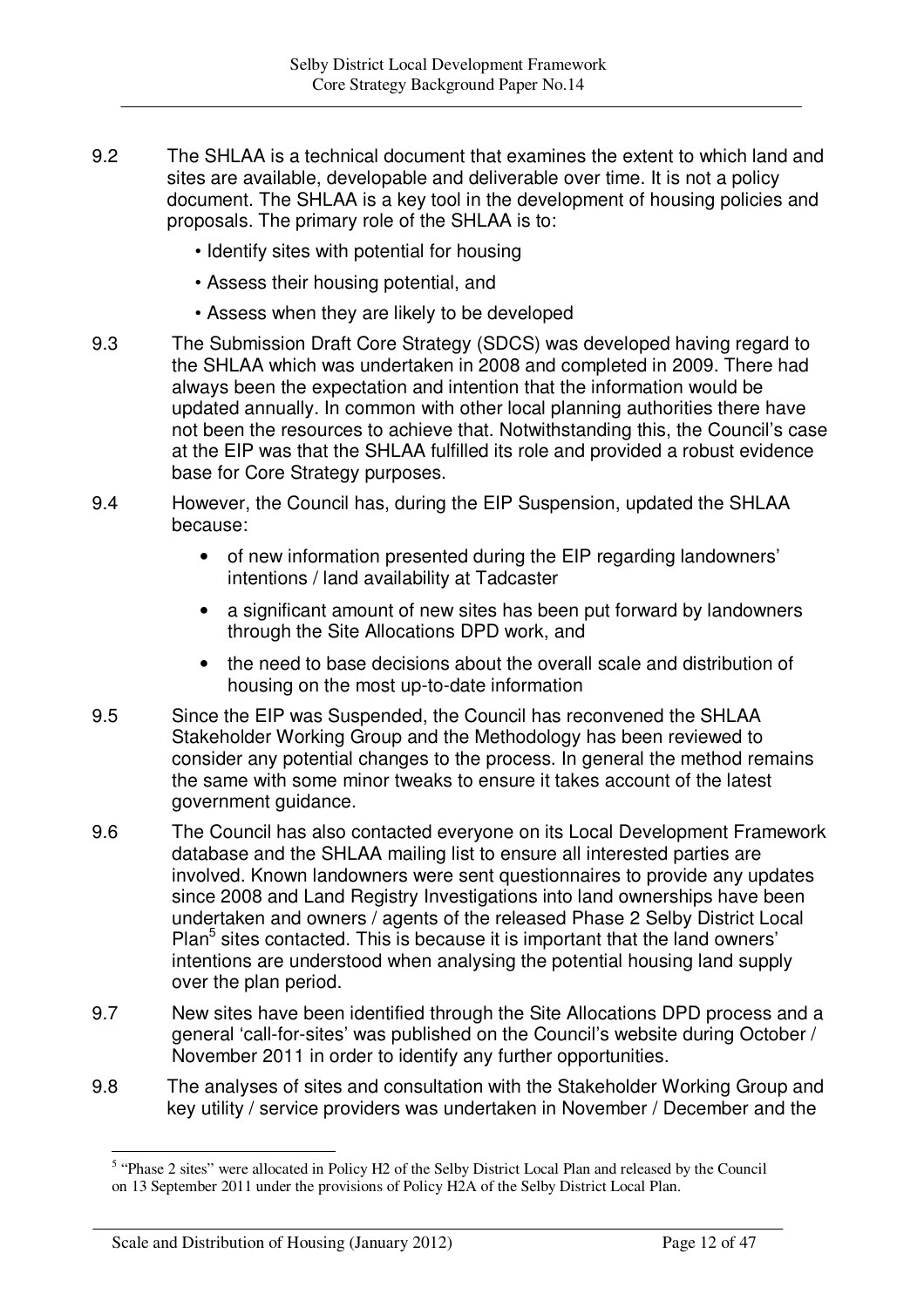amount and location of suitable land potentially available to deliver housing in the various time periods established (0-5 years, 6-10 years, 11-15 years and  $16+$  years).

9.9 The results of the exercise have been taken into account when the Council has considered the proposed changes required to the SDCS in terms of overall scale and distribution. The full draft SHLAA Report (including methodology, summary tables, maps and site summary sheets) is provided as a new Core Document CD55 which will be available from 5 January 2012.

*Tadcaster land availability – SHLAA Update*

- 9.10 A key point is whether there is enough land available at Tadcaster (even for the proposed reduced figure).
- 9.11 There was evidence put forward at the EIP by the agents of landowners of sites PHS/73/005 and PHS/73/010 that the two sites combined could deliver 250 dwellings.
- 9.12 This evidence is however rejected for two reasons:
	- 250 dw on 2.11 hectares equates to 118 dwellings per hectare (dph) which is unreasonable; and
	- 2011 SHLAA assessment (based on a density of 35 dph) puts the figure at only 131 dwellings for the both sites combined and indicates that site PHS/73/010 is highly constrained due to flood risk.
- 9.13 All the sites in the SHLAA database have been re-assessed in the light of up-todate information on land ownerships and landowners intentions (where known) as part of the 2011 SHLAA.
- 9.14 As part of the 2011 SHLAA 'call-for-sites' an additional site outside of the Green Belt has been put forward by a landowner who considers that it is immediately available PHS/73/020 (0-5 years). This site could accommodate 438 dwellings.
- 9.15 The Council considers that in Tadcaster the capacity of sites which are known to be available within the plan period on non-Green Belt land is 587 dw compared to the approximately 364 dw required (see Figure 2 above); which indicates in broad terms that capacity exists to meet the requirement.
- 9.16 Although it is not necessary at Core Strategy stage to identify specific allocated sites as that is the role of the Site Allocations DPD, it is necessary to demonstrate in broad terms that the strategy set out in the SDCS is robust and deliverable. The Council considers that this evidence on land availability shows that the existing strategy can be delivered through the clear framework established in the proposed changes to the SDCS policies (see Section 12 below).

# **(b) Updated Infrastructure Delivery Plan**

9.17 In addition to identifying a land supply through the SHLAA it is also key that the capacity of settlements to accommodate additional development is tested in terms of services and infrastructure. The SDCS scale and distribution testing was undertaken throughout its stages of development by liaising with service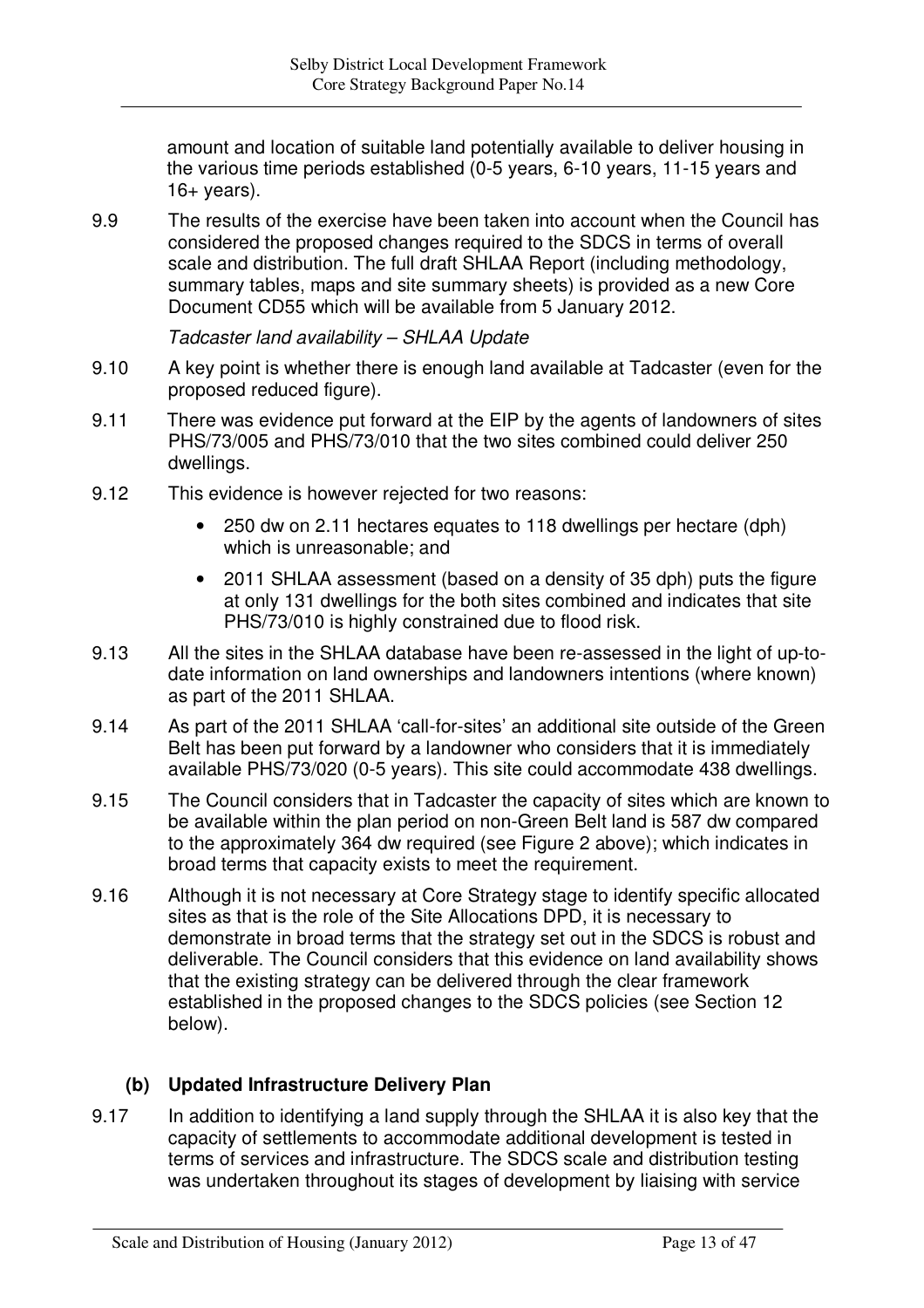providers such as Yorkshire Water, Environment Agency and Highways Authorities.

- 9.18 The Infrastructure Delivery Plan (IDP) has also been developed through this process and work is ongoing with the Site Allocations DPD.
- 9.19 Because the overall scale of development is proposed to be increased and the distribution between the two LSCs altered, it was important to check with stakeholders that these changes can be accommodated. This work has been undertaken as part of the SHLAA and updating the IDP.
- 9.20 The IDP has been updated with a new Addendum which sets out the results of this exercise (see CD19a). In summary, stakeholders considered that there would be no significant strategic impacts that would undermine the SDCS from either the increase in housing numbers or the alteration of the split between the two LSCs identified.

### **10. Options**

- 10.1 This Background Paper has so far reviewed all the various elements which have been considered by the Council in their decisions on the Proposed Changes to the Core Strategy. This section illustrates the framework within which the decisions were taken. This analysis overlaps with the consideration of overall scale and deliverability tests.
- 10.2 Figure 3 below outlines the process of the options appraisal which was undertaken to determine what the most appropriate distribution should be in the light of the revised scale of housing (see also Addendum to Background Paper 3). The bold text highlights the key decisions that were made.

### *Sustainability Appraisal*

- 10.3 Consideration of all the options for amending the Core Strategy was subject to Sustainability Appraisal (SA). Consultants have undertake this work on behalf of the Council and an Addendum to the SA (December 2011) is published as a new Core Document (CD17h).
- 10.4 The findings of the further SA have informed the decision to choose the preferred option (see below). The proposed amended policies and new Green Belt policy were also subject to sustainability appraisal. Further, the proposed new Policy CPXX (Green Belt) was amended since its draft version in the light of recommendations of the SA Addendum (with the addition of new Section F).
- 10.5 The key findings of the SA Addendum are provided in summary form at Appendix 4 of this Background Paper.
- 10.6 Appendix 5 outlines the Options that were considered in more detail and why alternative options were rejected.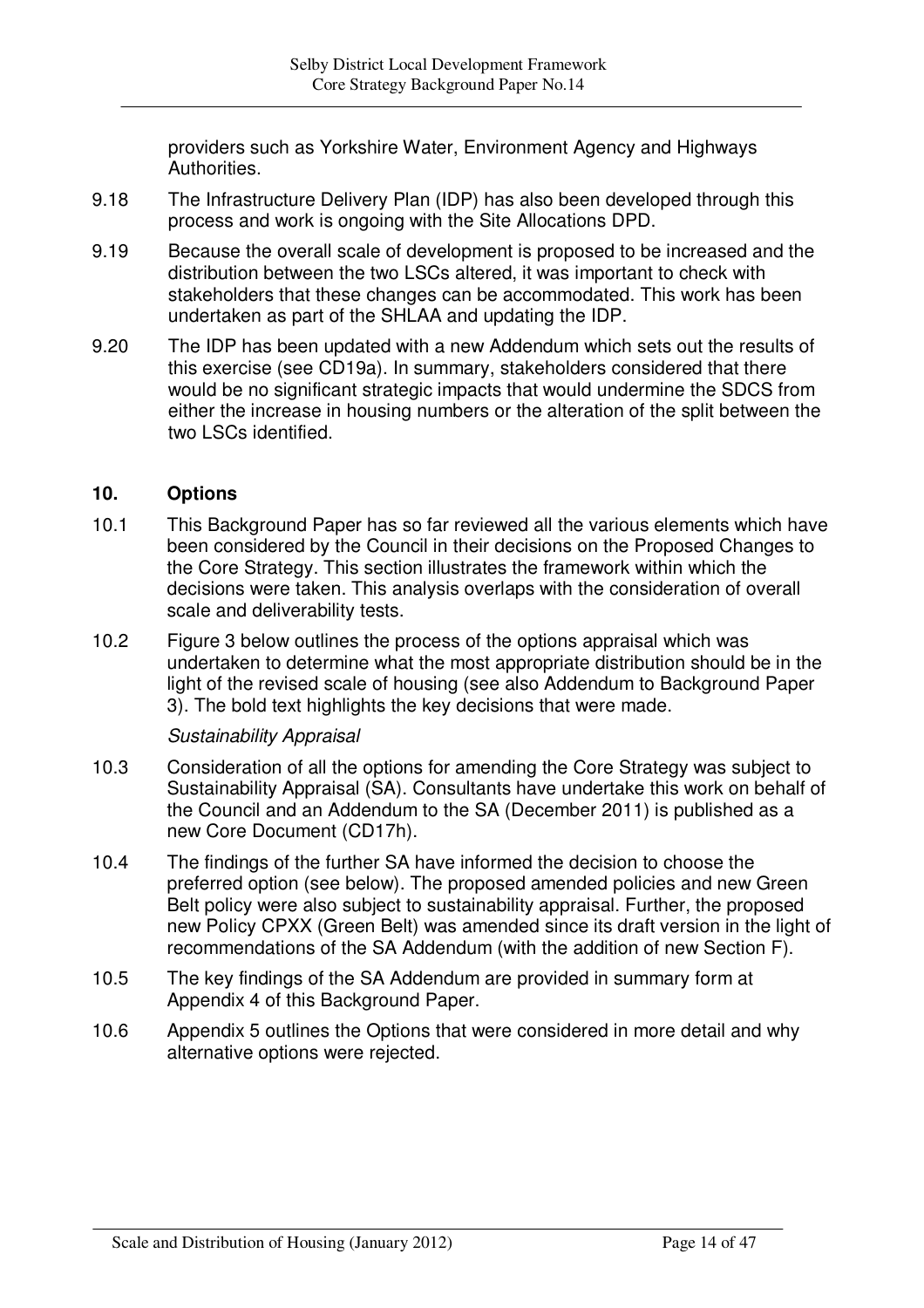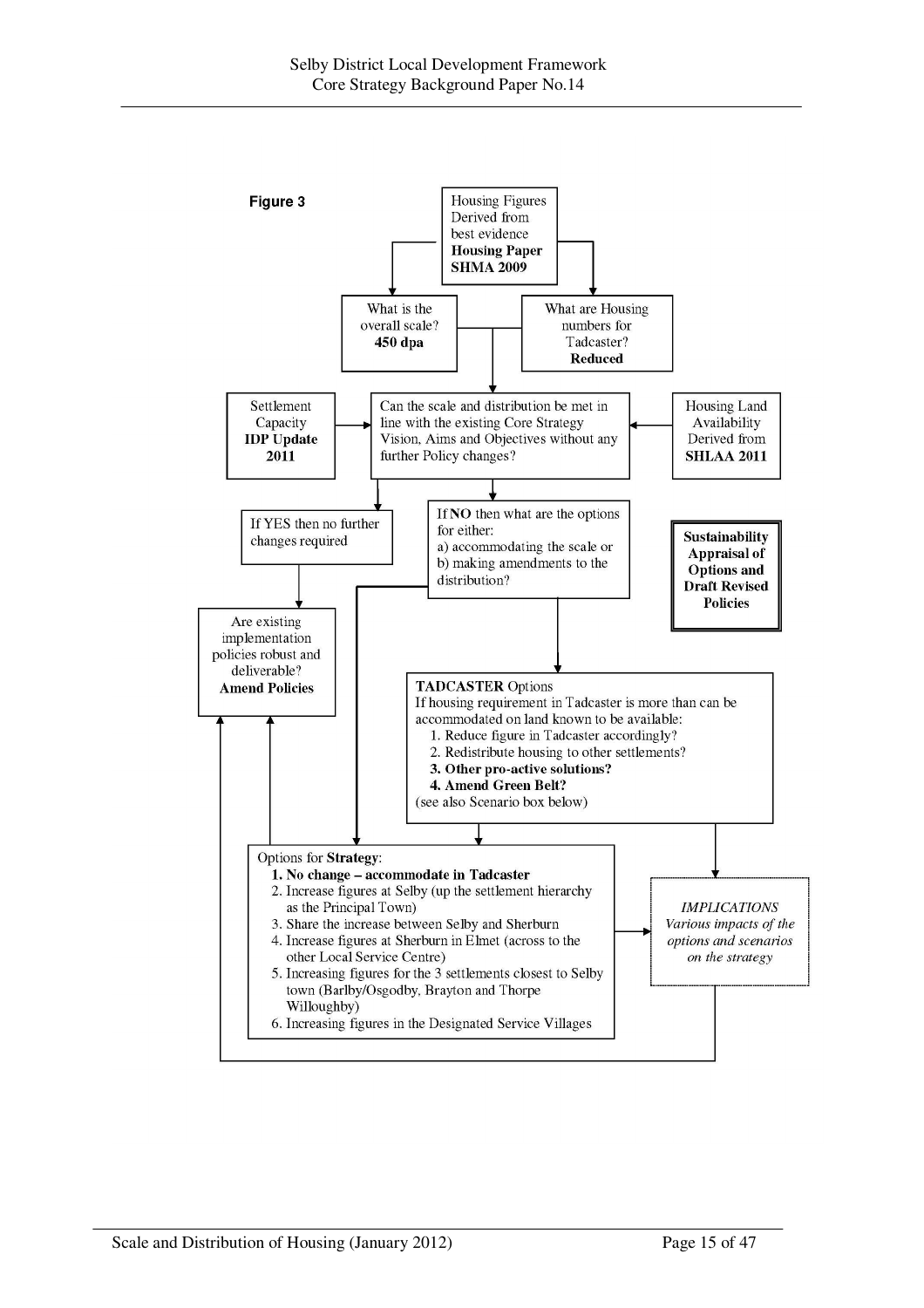# **11. Consideration of Options and Preferred Option**

11.1 The consideration of options took into account the Inspector's concerns on the level of growth at Tadcaster and deliverability issues. The Council has revisited the evidence base on the level of growth proposed for Tadcaster (see Background Paper 3 Addendum) and reviewed in this Background Paper whether the reduced level of growth can be accommodated and delivered.

### *Tadcaster Level of Growth and Land Availability*

- 11.2 The evidence supports a reduced housing figure for Tadcaster. The SHLAA 2011 indicates (with the new site PHS/73/020) that in and on the edge of the town there is sufficient land identified as available outside the Green Belt within the plan period to accommodate this figure.
- 11.3 The Council consider that Tadcaster can realistically accommodate (deliverability issues) the identified requirement by::
	- 1a Identifying the further site in Tadcaster on non-Green Belt land through the SHLAA 2011 update.
	- 1b Working with landowners / last resort CPO to bring forward the most sustainable identified sites within and on the edge of Tadcaster.
	- 1c Establishing if necessary exceptional circumstances for a Green Belt review if the alternative sites on non-green belt land are significantly less sustainable though the Site Allocations DPD.
- 11.4 The Council considers that Tadcaster should accommodate the identified the level of growth because:
	- Tadcaster should accommodate its own identified requirement based on affordable housing needs
	- This is in accordance with the established strategy in the Core Strategy (clearly the most sustainable option)
	- It would protect the appropriate settlement hierarchy
	- Tadcaster is a Local Service Centre
	- Would support regeneration of the town
	- Would seek to reverse the observed decline in population in Tadcaster\*
- 11.5 This approach is consistent with the existing SDCS strategy set out in the Vision, Aims ands Objectives as summarised below.
- 11.6 The Council consider that the SDCS sets out why the existing strategy for the settlement hierarchy and distribution of new development is the most sustainable option. This has been established at the various stages of the development of the Core Strategy from Issues and Options through public consultation. Section 2 of Core Strategy outlines key issues and challenges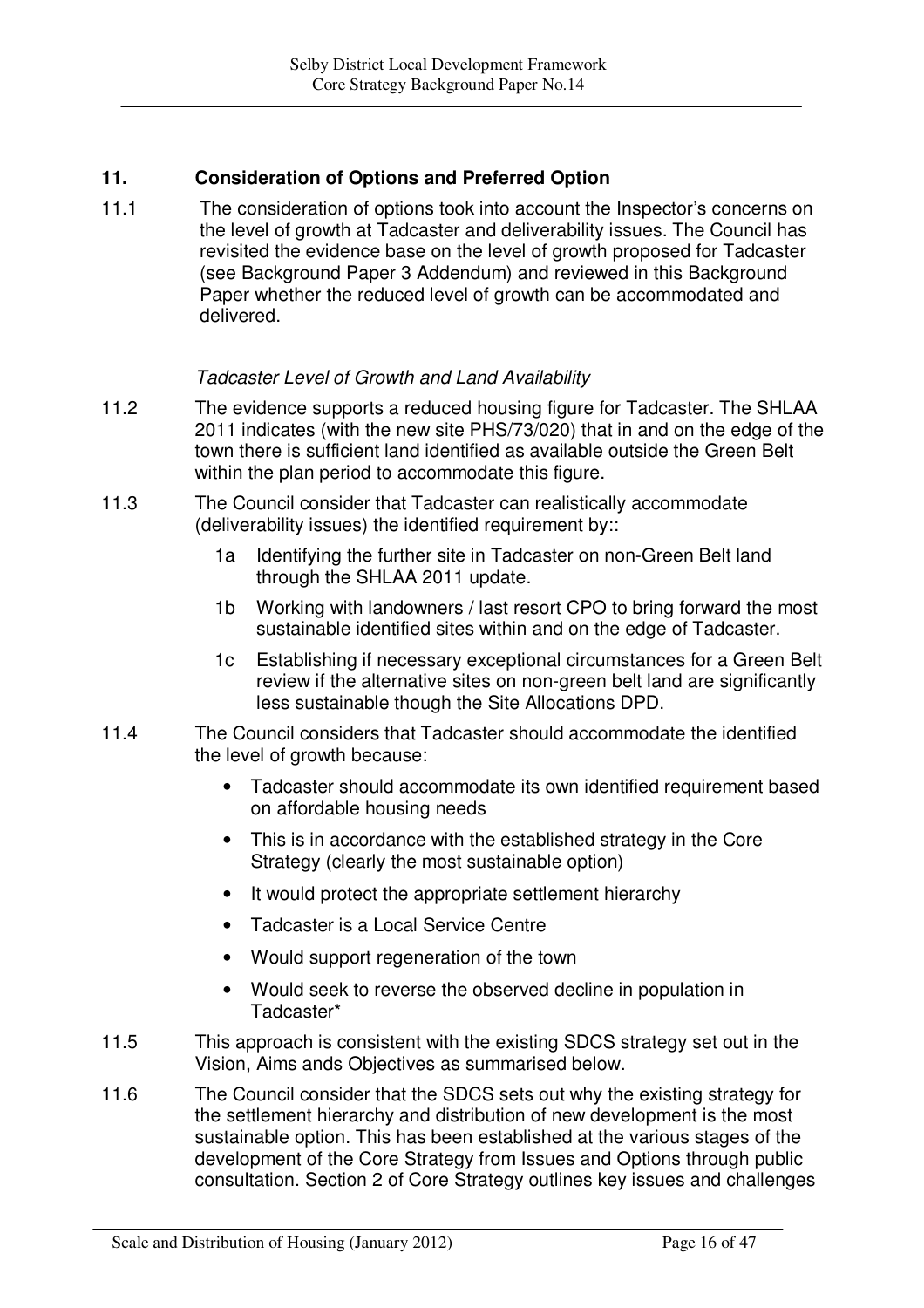which the Core Strategy addresses including moderating unsustainable travel patterns, concentrating growth in the Selby area, flood risks and highways capacity issues, providing affordable housing, developing the economy, strengthening the local economy and increasing sustainability through greater self sufficiency. This builds upon the Sustainable Community Strategy themes of developing three market towns and surrounding rural areas and developing sustainable communities.

- 11.7 Section 3 of the Core Strategy outlines the Core Strategy vision, aims and objectives; tackling issues such as out-commuting, improving selfcontainment, enhancing the role of the three market towns as accessible service centres within the district, concentrating development in the most sustainable locations, and locating new development in areas of low flood risk.
- 11.8 Section 4 of the Core Strategy explains the settlement hierarchy and the location principles of the Core Strategy.
- 11.9 The Council considers there is no reason to depart from this robust approach which is sound and based on evidence and has been through full consultation.
- 11.10 In addition, the Council considers there is evidence to demonstrate why the approach to maintain the focus on the Local Service Centres, and especially to ensure Tadcaster meets its own development needs is a significantly more sustainable option than pursuing an alternative strategy which would include the redistribution of Tadcaster's requirement elsewhere in the District.
- 11.11 The Council considers that a lack of growth would contribute to the decline in the town, which would disadvantage the existing population and that of the surrounding areas it supports. The Council considers that evidence on the health of the town centre from the Selby Retail, Commercial and Leisure Study<sup>6</sup>, (SRCLS) and the loss of population seen in official statistics is at least partly down to the historic lack of development in the town. Appendix 6 of this Background Paper provides some more details.
- 11.12 The SRCLS shows that Tadcaster is significantly under performing. It is notable that Tadcaster Town Centre is under-represented in terms of both convenience and comparison floor space with convenience uses accounting for 13% of all floor space compared to the national average of 17%, and comparison uses only 20%, compared to 50% nationally. Conversely, in terms of both service and 'miscellaneous' uses, Tadcaster is overrepresented, particularly with regard to 'miscellaneous units'. In addition, 12% of floor pace is vacant against a national average of 10%.
- 11.13 The Council considers that reasonable housing development (and employment development) alongside proposed town centre regeneration schemes may reverse the decline.
- 11.14 The Council further considers conversely that accommodating the identified

<sup>&</sup>lt;sup>6</sup> Selby Retail, Commercial and Leisure Study, October 2009 by Drivers Jonas for Selby District Council, Core Document CD/29 and CD/29a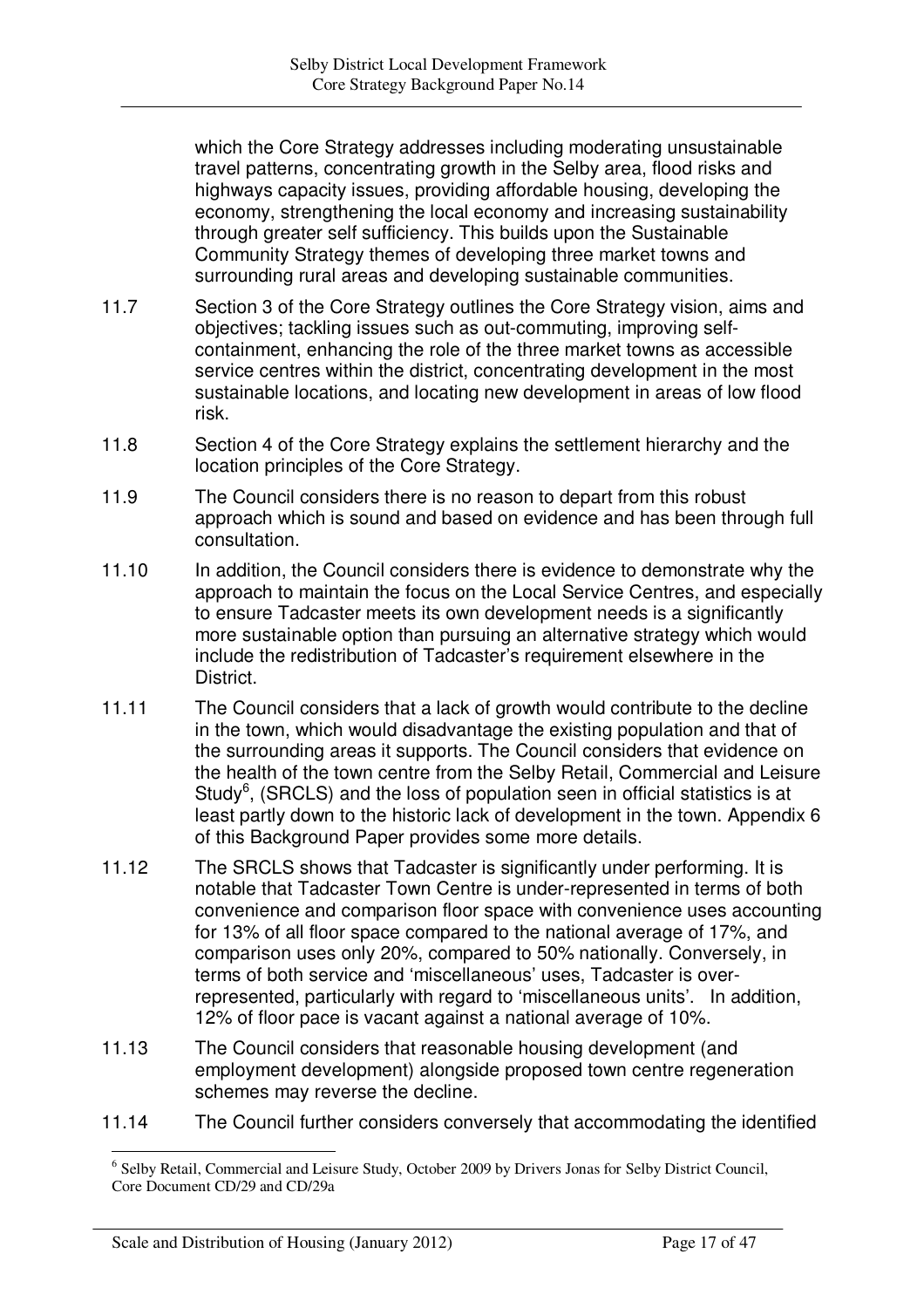growth elsewhere would be a significantly less sustainable option.

11.15 The sustainability of Tadcaster as an LSC and its need for growth, together with the highlighted constraints on land supply would constitute the exceptional circumstances required to undertake a Green Belt review. It is reasonable to reconsider the Green Belt around Tadcaster (and other areas) to facilitate sustainable growth in this plan period and to safeguard land for future plan periods through the Site Allocations DPD. This is discussed in new Background Paper 15.

### **Summary**

11.16 For these reasons the Council considers that Tadcaster is the most sustainable location for development compared to redistribution elsewhere. however although sufficient land has been identified in the SHLAA 2011 update to meet the requirement over the plan period, the Council is also mindful that many of the most sustainable sites identified within the town in the SHLAA are unavailable by the landowners. As such the Council is proposing amendments to the approach for delivering land through Proposed Changes to Policy CP3 (Managing Housing Land Supply) and through a new Green Belt Policy CPXX (see separate Background Paper 15 Green Belt)

# **12. Proposed Changes to the SDCS**

## **CP2 Scale and Distribution of Housing**

- 12.1 This policy sets out the broad target of dwellings required over the plan period taking into account existing commitment and establishing the broad distribution between the settlement hierarchy. Although the broad framework of the SDCS policy remains unchanged Policy CP2 is proposed to be revised in order to take account of:
	- 450 dpa target
	- Phasing of the requirement
	- Amended split between the two LSCs
	- Update base-date of planning permissions to 2011 (see below)
	- Amended plan period to 2027 (to take account of the revised expected date of adoption of 2012 – see below)

## *Base Date and Plan Period*

12.2 The plan period for the Core Strategy is amended to run from 2012 to 2027 (15 years from the expected date of adoption). The base date for the latest 'commitments' from planning permissions is amended to 2011. So, over the 16 years from 2011 to end of the plan period of 2027, this means an increase in the overall housing requirement of 160 dwellings from 7040 dw  $(440 \text{ dw} \times 16 \text{yrs})^7$  to 7200 dw  $(450 \text{ dw} \times 16 \text{yrs}).$ 

 $7$  The current Core Strategy period was also 16 years from 2010 – 2026 because the latest information then was at 2010 and the expected date of adoption was 2011.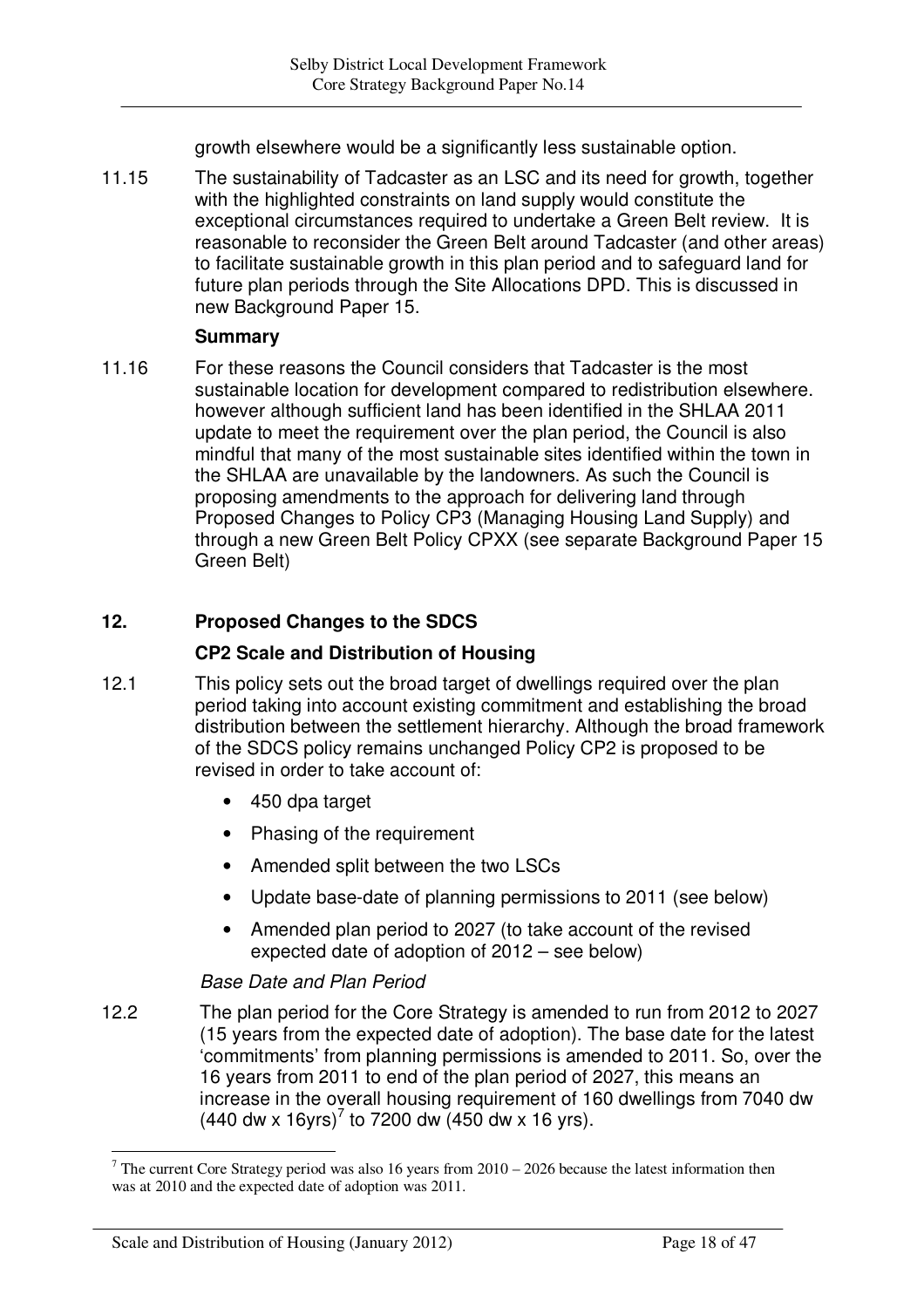12.3 See Schedule of Proposed Changes, with appended supporting text and amended Policy.

## **CP3 Managing Housing Land Supply**

- 12.4 In order to ensure the deliverability of the Strategy it is recommended that Policy CP3 (Managing Housing Land Supply) be amended. The aims of the revised policy are to provide a sound mechanism for ensuring the scale and distribution of housing development is delivered and managed though close monitoring and positive actions.
- 12.5 The proposed revised Policy CP3 and supporting text is provided in the Schedule of Proposed Changes.

### **New CPXX Green Belt**

- 12.6 The new Green Belt Policy (see separate Background Paper 15) also provides the mechanism for altering Green Belt boundaries to accommodate development in exceptional circumstances including the overriding need to deliver the Vision, Aims and Objectives of the Core Strategy (in line with CP2 housing and CP9 employment) and where the need can't be met on non-green belt land or where green belt land offers a significantly more sustainable option overall.
- 12.7 See Schedule of Proposed Changes, with appended supporting text and new Policy CPXX.

### **13. Monitoring**

- 13.1 Proposed revised Policy CP3 (Managing Housing Land Supply) incorporates close monitoring and remedial actions to ensure the deliverability of housing at the required level and in the right location. Remedial action will be taken if there is under-performance of housing delivery and under-performance.
- 13.2 In addition to the monitoring and remedial action built into revised CP3 (and the scope for Green Belt review to accommodate needs) the Core Strategy includes other targets and indicators as part of the Implementation section of the plan. As part of the on-going monitoring which is undertaken (and published through the Council's Annual Monitoring Report); if these triggers are met then the Council will consider remedial actions and their implications.

## **14. Rejected Options**

14.1 In deciding to keep the existing strategy (albeit in the light of up-to-date evidence of requirements and taking into account deliverability issues), the Council also considered the alternative option of reducing the Tadcaster figure and the ways in which some of the requirement might be relocated to other settlements: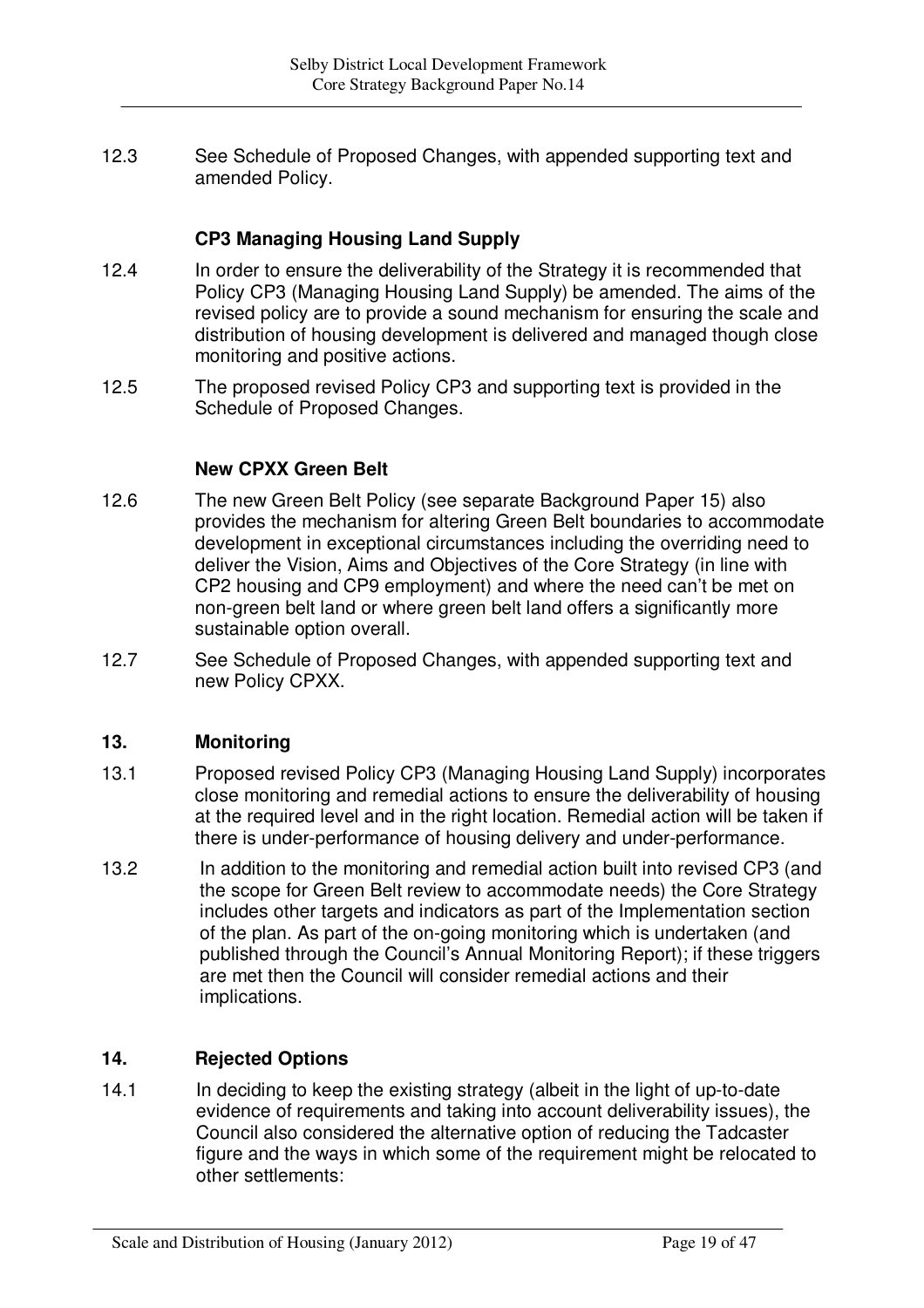- **Selby**
- Shared between Selby and Sherburn in Elmet
- Sherburn in Elmet.
- The 3 settlements closest to Selby town (Barlby/Osgodby, Brayton and Thorpe Willoughby)
- All Designated Service Villages
- 14.2 The summary of the consideration of these rejected options is outlined in Appendix 5.
- 14.3 Redistributing the dwellings to lower order settlements (Secondary Villages) was also a clearly rejected option because that would undermine the overall strategy.

### **15. Conclusions**

- 15.1 It is considered that the proposed changes:
	- o Address the Inspector's concerns
	- o Maintain the Council's original Vision, Aims and Objectives of the Core Strategy
	- o Are soundly based on robust and up-to-date evidence
	- o Are deliverable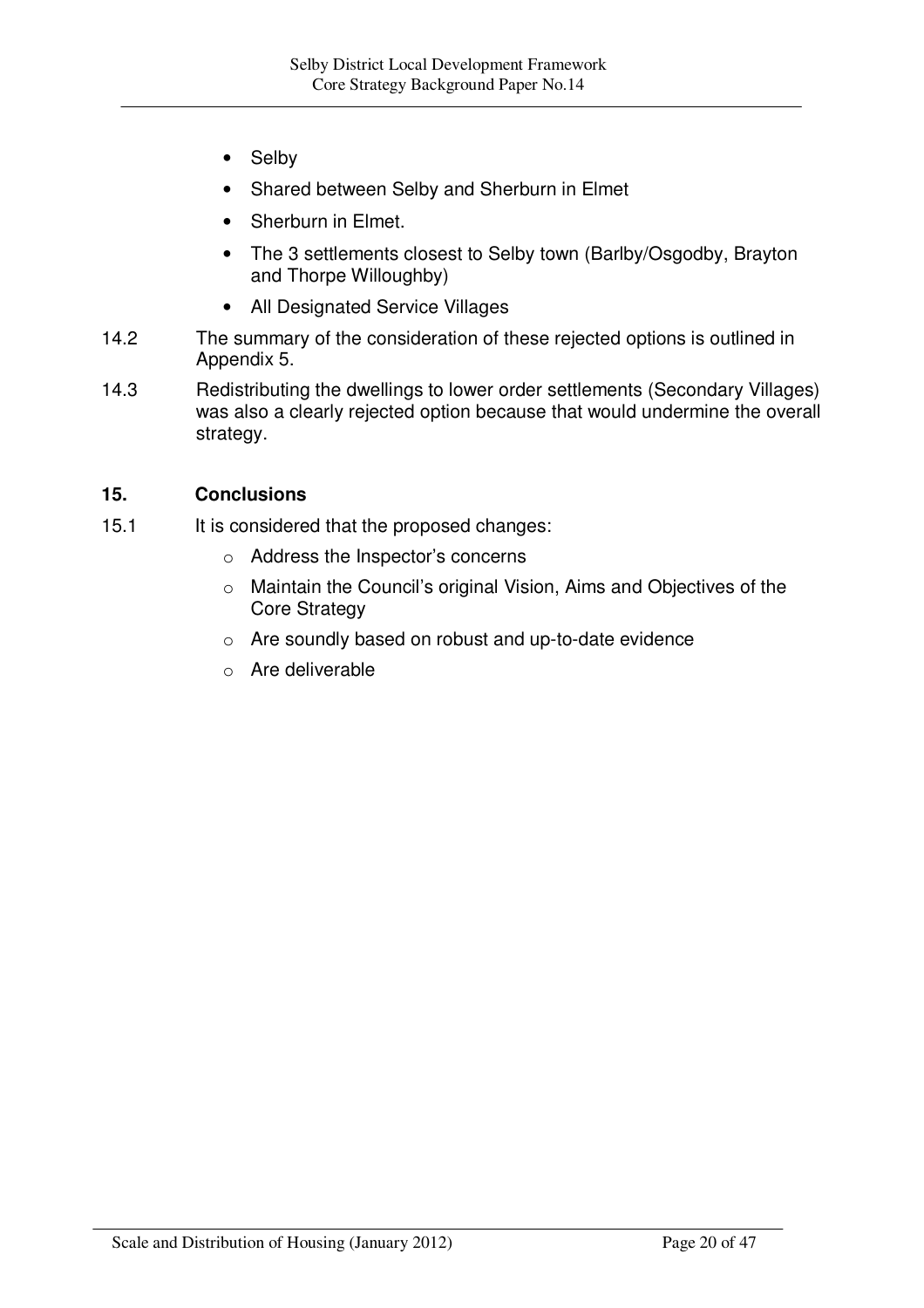# **Appendices:**

- Appendix 1 Arup Housing Paper Executive Summary (30 November 2011)
- Appendix 2 Summary of Key Points of Evidence from Arup Housing Paper
- Appendix 3 Arup Paper Update (29 November 2011)
- Appendix 4 Key Findings of Further SA work (Addendum December 2011)
- Appendix 5 Options Appraisal Matrix
- Appendix 6 Analysis of Evidence relating to the Local Service Centres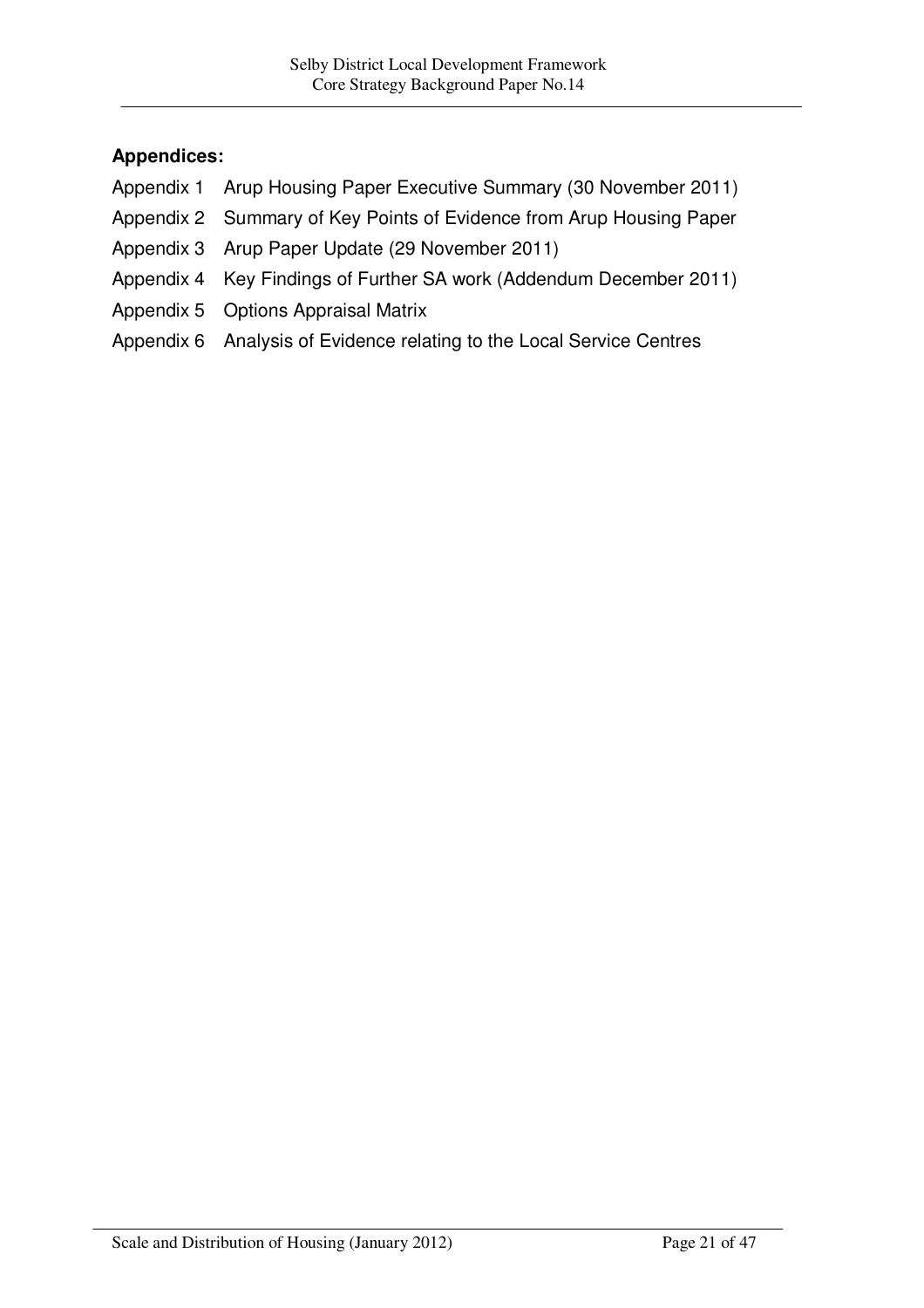# **Appendix 1 Arup Executive Summary 'Scale of Housing Growth in Selby'**

# **Scale of Housing Growth in Selby District – Summary of Main Conclusions**

## **Introduction**

This report considers the evidence on the appropriate levels of population and housing growth that should be identified in the Selby Core Strategy. It assesses whether the housing growth requirements set out in the Regional Spatial Strategy (RSS) are still appropriate in light of the available evidence on population and household projections, housing markets, and the economy.

# **Evidence**

Table 1 sets out the main sources of evidence on projected household growth in Selby District. The table includes our assessment of the robustness of each source of evidence as a basis for identifying housing growth requirements. In doing so, it takes into account past, current and likely future economic, migration and housing market trends.

The CLG household projections reflect ONS population projections and projections on average household size. A major factor in the population projections are forecasts of future migration trends, which in turn are influenced by assumptions on the economy. Generally the CLG household projections reflect the trends over the five years previous to the base-year.

Other relevant evidence is provided by the Strategic Housing Market Assessments (SHMAs), information on housing land supply (including the Strategic Housing Land Availability Assessment), data on housing completions, and data on housing market trends.

## **Conclusions**

We conclude that the 2004 based CLG household projections provide the most robust and appropriate basis for identifying future housing growth requirements in Selby District. The 2004 based household projections are for 450 net additional dwellings per annum. This conclusion is based on the recent evidence on economic and migration trends and forecasts, the housing market, and housing completions.

We conclude that the most recent (2008-based) CLG household projections do not provide the most robust basis for identifying future housing growth requirements in Selby District. The 2008 based projections are for 550 net additional dwellings per annum. The trends over the five years preceding 2008 were of strong economic growth and substantial net international migration. More recent economic and migration trends have been very different and likely future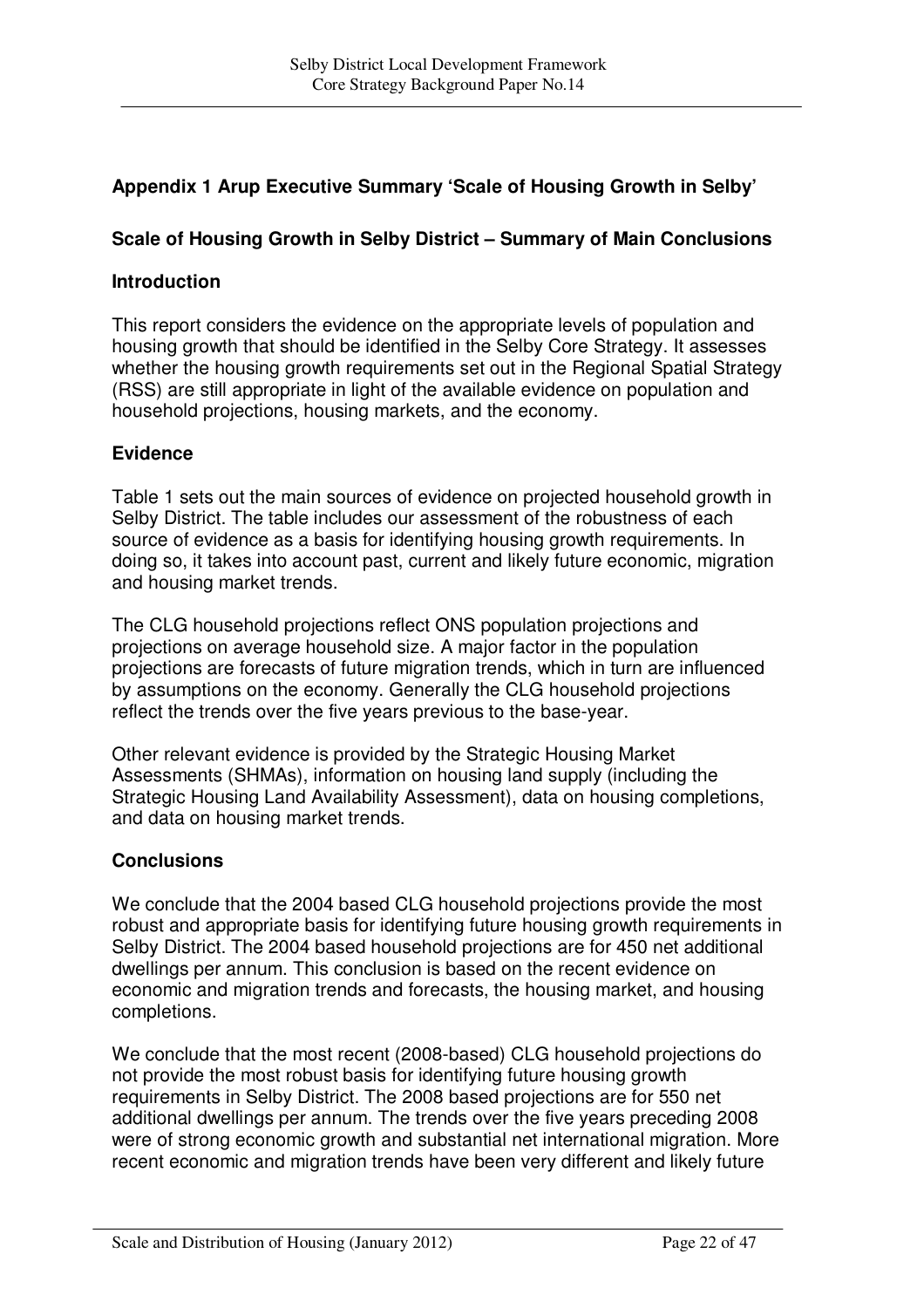trends are very different as a result of the recession and the forecasts of a slow recovery.

In reaching this conclusion we are mindful that PPS3 states that Local Planning Authorities should take into account the *"Government's latest published household projections and the needs of the regional economy, having regard to economic growth forecasts."* Our view is that most recent economic forecasts (including from the Yorkshire and Humber Regional Econometric Model), which indicate a slow recovery to pre-recession levels of employment and economic growth, mean there is a reasonable case for not using the 2008 based forecasts.

This view is supported by the fact that the North Yorkshire Strategic Housing Market Assessment produced recently (September 2011) sets out a scenario for Selby based on up-to-date economic forecasts of only 403 net additional dwellings per annum, even using 2008-based household projections.

Evidence on past housing completions provides further weight to the conclusion that the 2004 based household projections form the most appropriate basis for identifying future requirements. The average housing completion rate between 2003/4 and 2010/11 was 465 per annum, broadly in line with the 2004 based household projections of 450 net additional dwellings per annum. The 2008 based projections are for 550 net additional dwellings per annum, but annual completions only exceeded 500 the three years from 2005/6 to 2007/8 which were at the height of the housing market boom.

Evidence on cross-boundary trends is that there is likely to be under provision of housing against identified housing needs in some surrounding districts. However an important policy principle of the draft Core Strategy is to achieve a better housing-jobs alignment by increasing Selby's economic self containment, and reducing the already high levels of out commuting from the district. Therefore we conclude that it is appropriate for Selby to plan to meet its own housing requirements, but not those of other districts.

The recent evidence on house prices is that housing market trends in Selby district that are broadly in line with neighbouring authorities. There is some evidence that there is a stronger market for market housing at the lower levels of the market. However average house prices in Selby District are still falling. The evidence is that any housing market recovery is likely to be weak in the next few years. Depending on the most recent evidence on the deliverability of housing land, there may be a case for planning for a slightly lower level of housing growth in the first five years of the plan, with this compensated for by slightly higher levels of housing growth thereafter.

### **Therefore, we conclude that an appropriate level of planned housing growth for Selby District is 450 net additional dwellings per annum for the plan period.**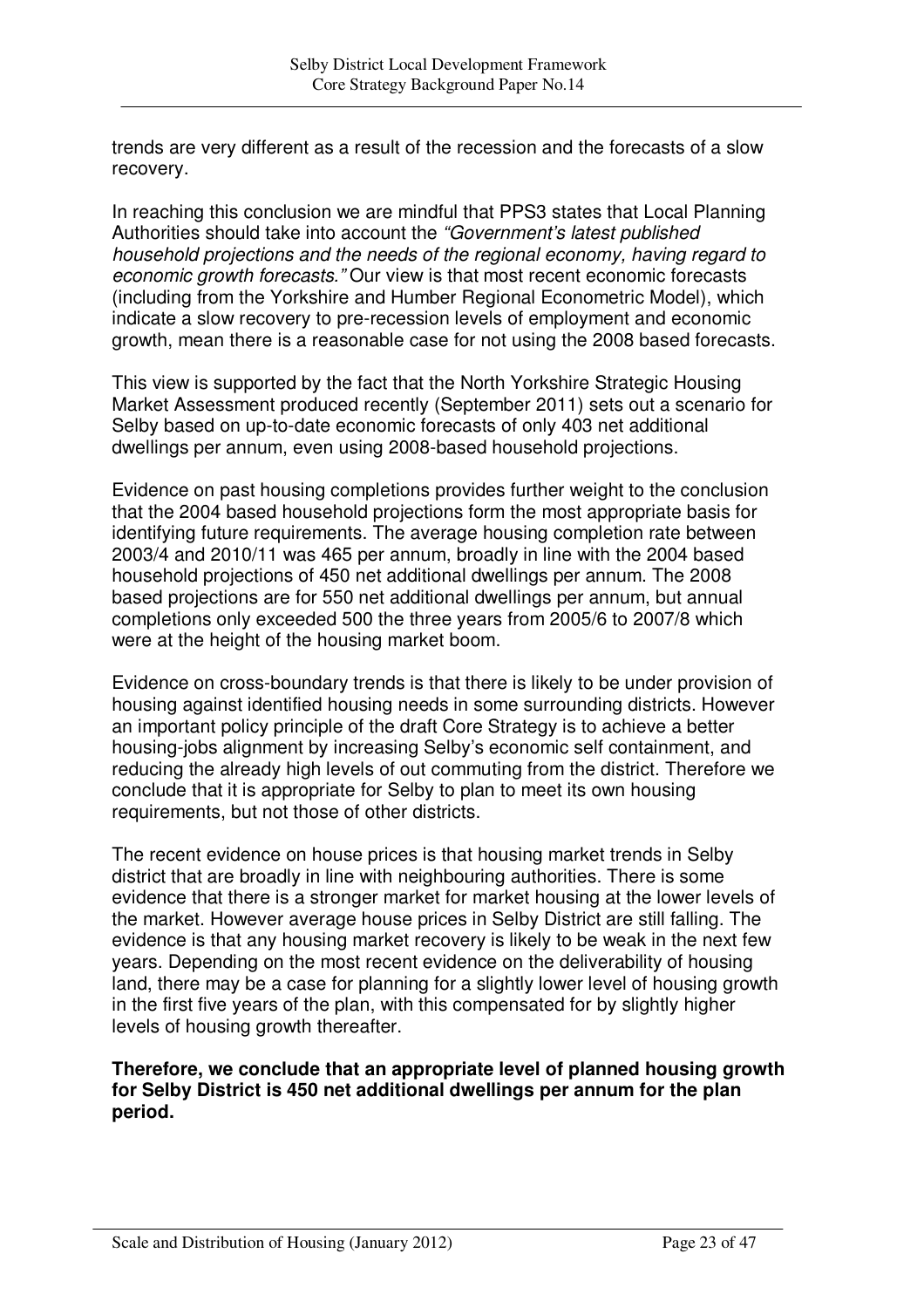#### **Table 1. Evidence sources on future household growth in Selby District, and assessment of their robustness**

| Option                                 | <b>Annual</b><br>net<br>additional<br>dwellings* | <b>Assessment of Robustness</b>                                                                                                                                                                                                                                                                                                                                                                                                                                                                                                                                                                                                                                                                                                                                                                                                                                                                                                                                                                                                                                                                                                    |
|----------------------------------------|--------------------------------------------------|------------------------------------------------------------------------------------------------------------------------------------------------------------------------------------------------------------------------------------------------------------------------------------------------------------------------------------------------------------------------------------------------------------------------------------------------------------------------------------------------------------------------------------------------------------------------------------------------------------------------------------------------------------------------------------------------------------------------------------------------------------------------------------------------------------------------------------------------------------------------------------------------------------------------------------------------------------------------------------------------------------------------------------------------------------------------------------------------------------------------------------|
| 2003 based<br>household<br>projections | 356                                              | • This projection was based on a time of lower economic growth and this lower figure was therefore<br>produced against a backdrop of economic conditions potentially more in-line with those currently<br>experienced compared to those in the years preceding 2008.<br>• The relevance to recent market conditions is indicated by the fact that completions in 2008/09 and<br>2009/10 were below this figure, whilst in 2010/11 360 net additional dwellings were delivered.<br>• As market conditions begin to improve the evidence is that this figure will be too low, as it is below<br>the longer-term average for completions in the district.<br>• The 2003 household projections were only produced at a regional level. Therefore a calculation<br>based on the 2004 household projections has been carried out; this is based on applying the<br>proportional increase in the regional figure between 2003 and 2004 to each district. For this reason we<br>believe that it may be appropriate to express this figure as a range, such as 346-366 (plus or minus 10<br>homes per annum) to take account of this issue. |
| North Yorkshire<br>SHMA - Scenario 3   | 403                                              | • This projection is based on the use of 2008 population and household projections which have been<br>modelled to take into consideration the impact of economic conditions and the most recent economic<br>forecasts on future growth and change.<br>• The relevance of this figure to market completions is evidenced by the level of completions in Selby<br>between 2008 and 2010, which were below this figure, in each of the three monitoring years.<br>Furthermore, the decrease in the number of completions since the start of the recession reflects the<br>strength of the relationship between the economy and housing growth.<br>• However, this figure is below the long term completion rate in the district of 465 net additional<br>dwellings between 2003 and 2010.                                                                                                                                                                                                                                                                                                                                             |
| <b>RSS</b>                             | 440                                              | • The RSS figure was based on the 2004 based household projections and additional modelling<br>undertaken to inform the development of these figures. This additional modelling (using the Chelmer<br>model) is discussed in section 2.2.2 of this report. Ultimately this modelling meant that a housing<br>target was produced for 2008-2026, which in Selby's case was midway between lower Chelmer results<br>and the 2004 based projection.<br>• The RSS figure is below the long term average for completions in the district of 465 net additional<br>dwellings per annum.                                                                                                                                                                                                                                                                                                                                                                                                                                                                                                                                                  |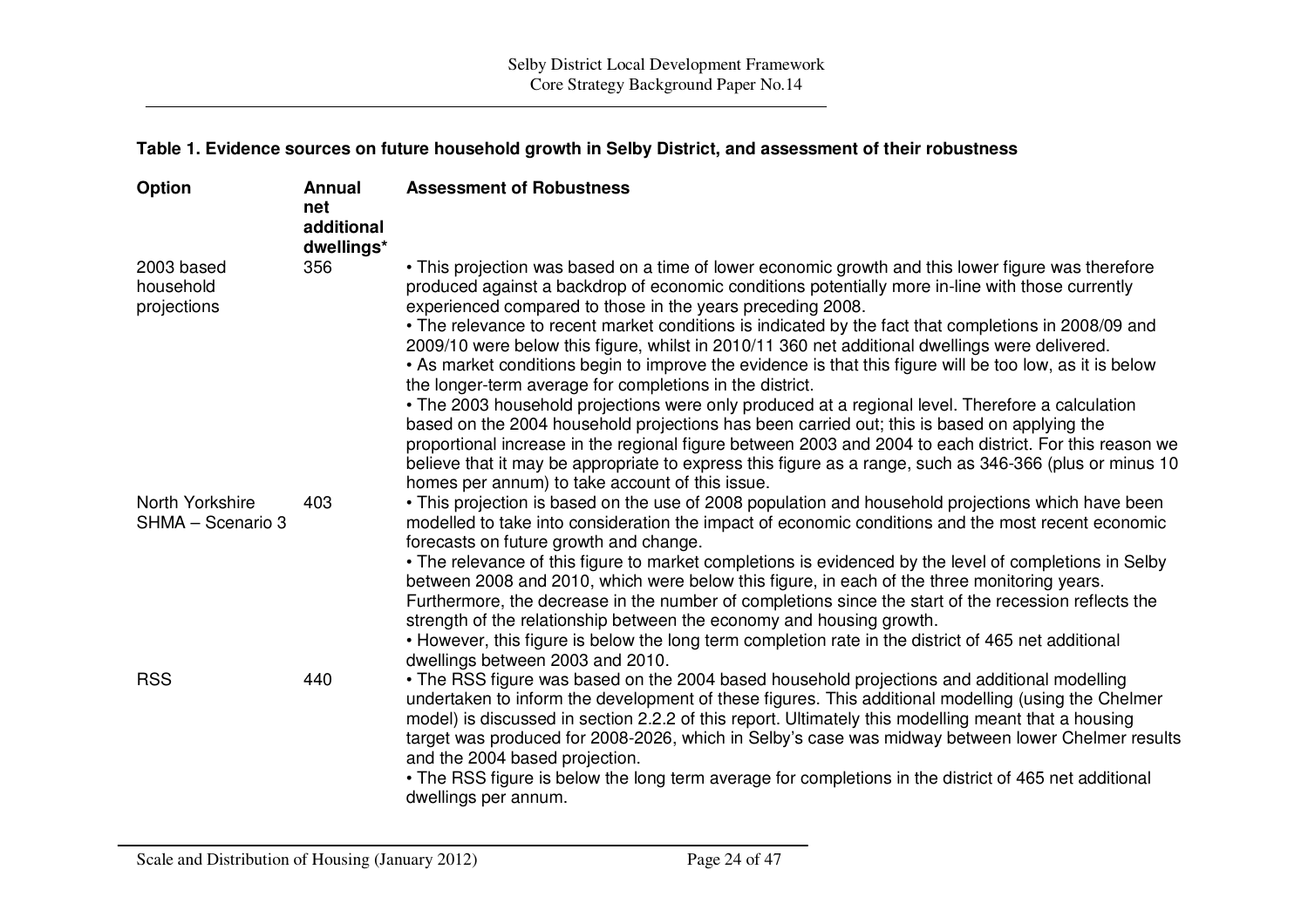| 2004 based                             | 450 | • This approach uses the 2004 based household projections and as such is largely consistent with the<br>target for housing growth set out in the RSS.                                                                                                                                                                                                                                                                                                                                                                                                                                                                                                                                                                                     |
|----------------------------------------|-----|-------------------------------------------------------------------------------------------------------------------------------------------------------------------------------------------------------------------------------------------------------------------------------------------------------------------------------------------------------------------------------------------------------------------------------------------------------------------------------------------------------------------------------------------------------------------------------------------------------------------------------------------------------------------------------------------------------------------------------------------|
|                                        |     | • This target would be above the average achieved in the district since the onset of the recession in<br>2008 (287 net additional dwellings on average between 2008 and 2010), although this would be below<br>that of 465 net additional dwellings completed between 2003/04 and 2010.                                                                                                                                                                                                                                                                                                                                                                                                                                                   |
|                                        |     | • The economic and migration trends in the five years previous to the base year of 2004 are more in<br>line with those in the period previous to late 2011 compared to the 2008 or 2006 based projections.<br>• Evidence on recent housing market trends and completions indicates that it could be challenging to                                                                                                                                                                                                                                                                                                                                                                                                                        |
|                                        |     | deliver this level of completions in the short term, and therefore it would be appropriate to consider<br>how this figure would be phased within the plan period.                                                                                                                                                                                                                                                                                                                                                                                                                                                                                                                                                                         |
| 2006 based<br>household<br>projections | 500 | • The 2006 based projections are based on a more buoyant economic climate than either the 2003<br>based or 2004 based household projections. This would explain the increase in the annual figure<br>between the 2003, 2004 and 2006 figures.                                                                                                                                                                                                                                                                                                                                                                                                                                                                                             |
|                                        |     | • A figure of 500 net additional dwellings in the short to medium term would appear to represent a<br>significant increase on completion levels between 2008 and 2010, which provide an average of 287<br>net additional dwellings per annum. As this represents only 57% of the 500 homes a year figure and in<br>light of the economic forecasts from the REM it would appear unlikely to meet this requirement in the<br>short to medium term. Annual completions in excess of 500 were only achieved in the three years<br>between 2005/6 and 2007/8, at the height of the housing market boom.                                                                                                                                       |
|                                        |     | • This figure is also above the long term average for completions in the district. Furthermore, between<br>2003 and 2010 this target was only reached (and exceeded in all instances) in three monitoring years),                                                                                                                                                                                                                                                                                                                                                                                                                                                                                                                         |
| North Yorkshire<br>SHMA -scenario 1    | 519 | which may also raise questions in regards to its applicability.<br>• This scenario has been developed in the North Yorkshire SHMA using the 2008 based household<br>and population projections for Selby. As they are based on the 2008 data they have been developed<br>on the basis of strong economic performance, including high levels of public sector spending.<br>• Analysis of the recent economic performance and economic forecasts indicates that this scale of<br>growth during this period is unlikely to be achieved in the plan period. This is illustrated by the scale of<br>growth projected to occur within authorities such as Leeds, which has driven employment growth in<br>the City Region over the last decade. |
|                                        |     | • A figure of 519 net additional dwellings is significantly greater than the long term average for the area<br>of 365 net additional dwellings between 2003 and 2010. It is also significantly greater than the average<br>between 2008 and 2010 when 287 net additional dwellings were completed. This would suggest that<br>that in the short term this is not deliverable in the district as a result of market conditions.                                                                                                                                                                                                                                                                                                            |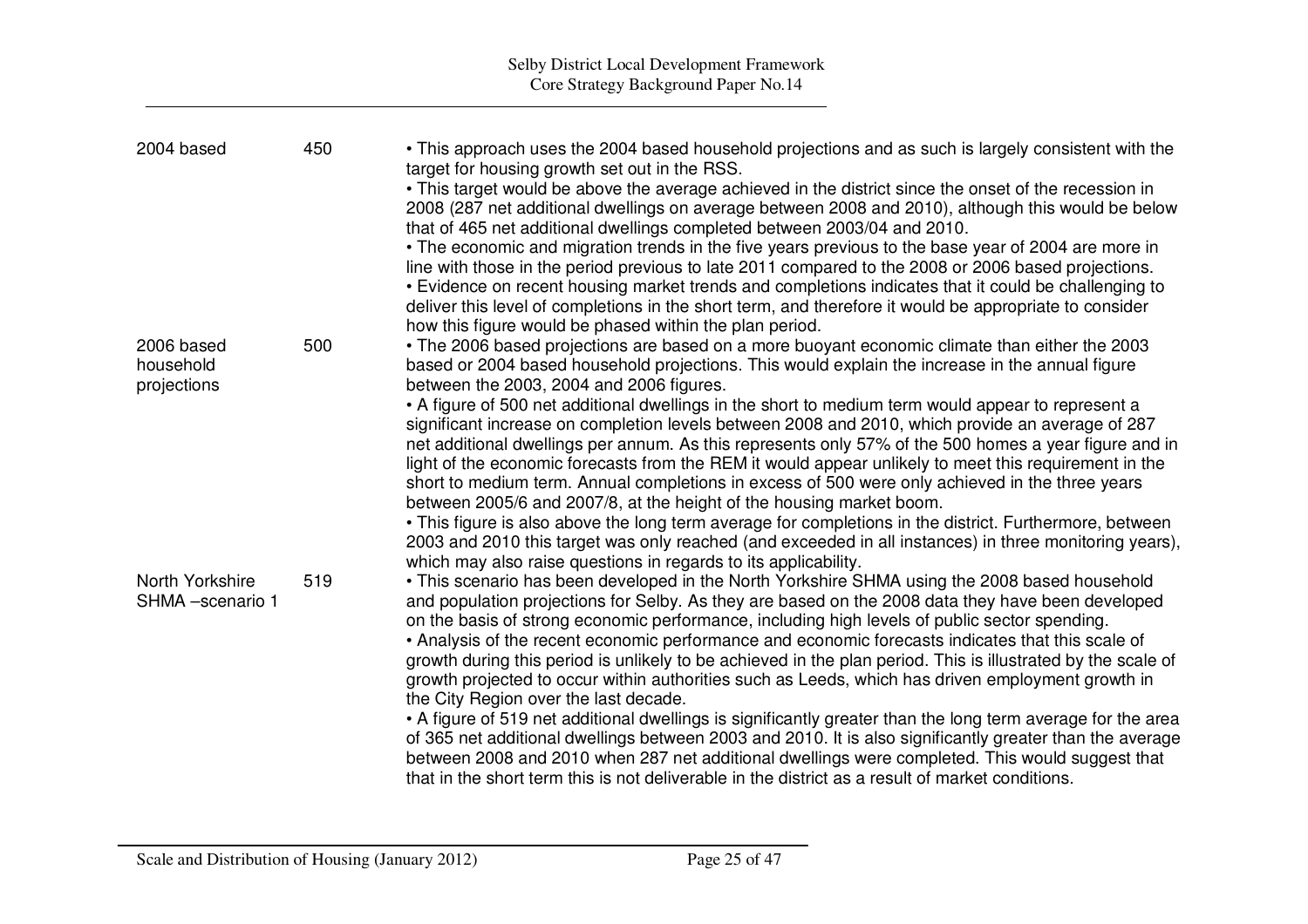| 2008 based<br>household<br>projections | 550 | • The most recently published household projections would provide a higher housing growth target for<br>Selby of 550 dwellings per annum when compared with the other housing projections that have been<br>produced.<br>. When compared to past completion rates of 465 net additional dwellings between 2003 and 2010 it is<br>clear that this 2008 based figure of 550 net additional dwellings per annum would represent a<br>significant step change in housing delivery for Selby District.                                                                                                                                                                                                                                                                                                                      |
|----------------------------------------|-----|------------------------------------------------------------------------------------------------------------------------------------------------------------------------------------------------------------------------------------------------------------------------------------------------------------------------------------------------------------------------------------------------------------------------------------------------------------------------------------------------------------------------------------------------------------------------------------------------------------------------------------------------------------------------------------------------------------------------------------------------------------------------------------------------------------------------|
|                                        |     | • In the short term based on an analysis of recent completions and forecast economic growth from the<br>REM it appears unlikely that it will be possible to deliver this level of housing growth in the district.<br>. By providing a higher housing target more land will need to be allocated for residential development<br>through the Local Plan. If this figure cannot be reached then this will potentially make it more difficult to<br>focus development in the desired locations. This could have subsequent knock-on impacts for<br>example in making it difficult to create the appropriate critical mass of development to make public<br>transport services to new development viable. As such this may make it difficult for the council and<br>stakeholders to realise their aspirations for the area. |
| Selby SHMA                             | 710 | • This figure is taken from the Selby SHMA (2009) and represents the gross annual requirement for<br>market housing in the district. Furthermore, this document also set out a requirement for 409<br>affordable homes per annum during the plan period. This study therefore concluded that there was an<br>overall requirement for 1,119 gross dwellings per annum in the district.<br>• In establishing the requirement for affordable housing it seems appropriate to use gross figures; it                                                                                                                                                                                                                                                                                                                        |
|                                        |     | would appear less appropriate in establishing the overall figure for housing growth in the district in this<br>context. This is because other figures such as the RSS and household projections are based on net<br>requirements. Therefore these figures should not be directly compared as they are<br>providing/measuring different information.                                                                                                                                                                                                                                                                                                                                                                                                                                                                    |
|                                        |     | • A figure such as 710 net additional dwellings would represent a significant step change in housing<br>delivery within the authority. Based on analysis of past completions this figure has only been<br>met/exceeded in a single monitoring year between 2003 and 2010. Furthermore, this is also<br>significantly above the long term average of 465 net additional dwellings per annum, achieved<br>between 2003 and 2010.                                                                                                                                                                                                                                                                                                                                                                                         |
|                                        |     | . Such a step change in housing delivery appears particularly unlikely to be achieved in the short term<br>in light of average completions between 2008 and 2010 (287 net additional dwellings) and forecast<br>economic growth.                                                                                                                                                                                                                                                                                                                                                                                                                                                                                                                                                                                       |
|                                        |     | • This would require a significant increase in the amount of land allocated for housing growth. Based<br>on the results of the SHLAA there is sufficient available land to deliver 22,318 homes by 2026 in the<br>district and therefore there would appear to be sufficient land to meet this requirement (710 net                                                                                                                                                                                                                                                                                                                                                                                                                                                                                                    |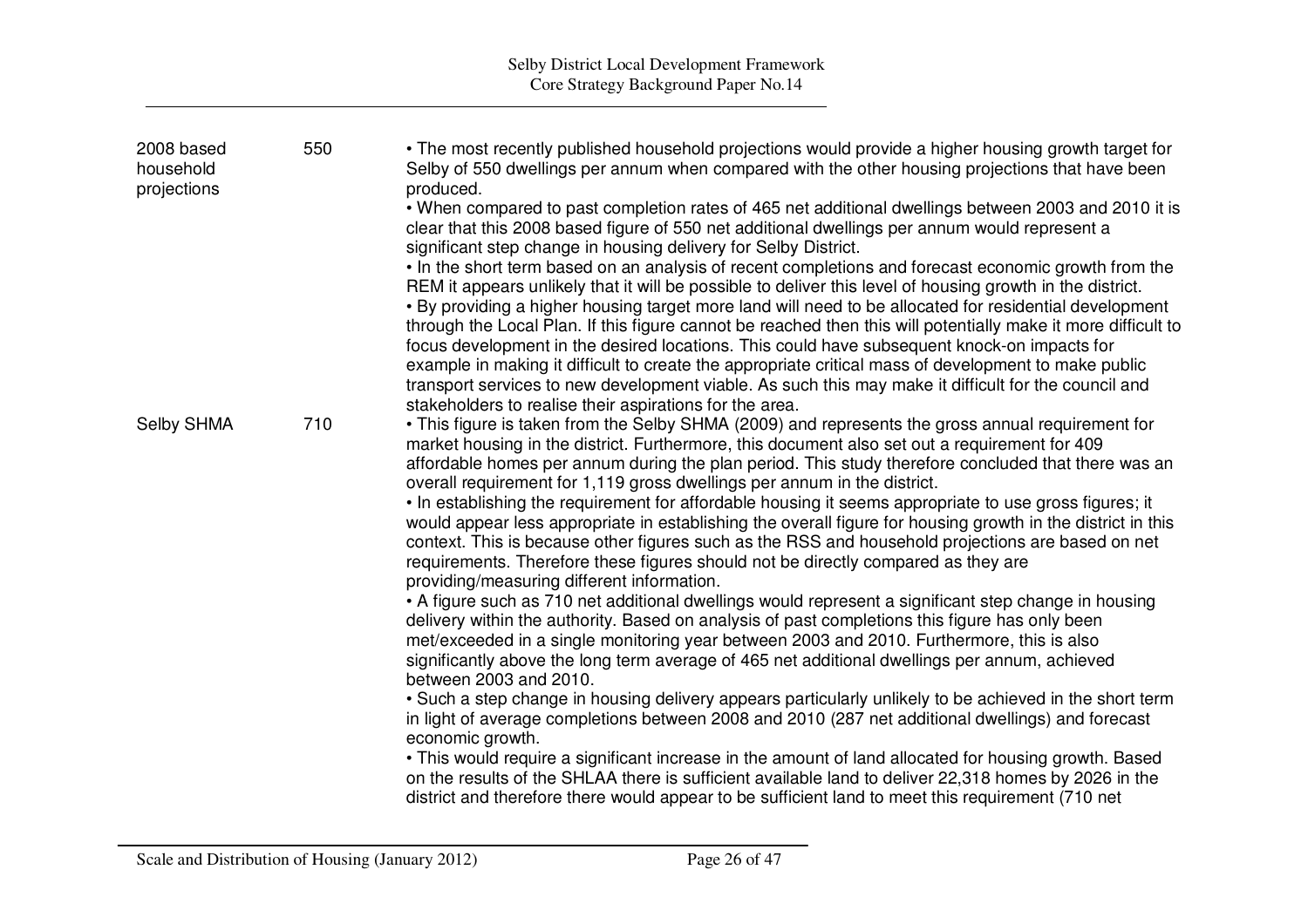additional dwellings over <sup>a</sup> 15 year plan period would create <sup>a</sup> requirement for 10,650 net additional dwellings over this period).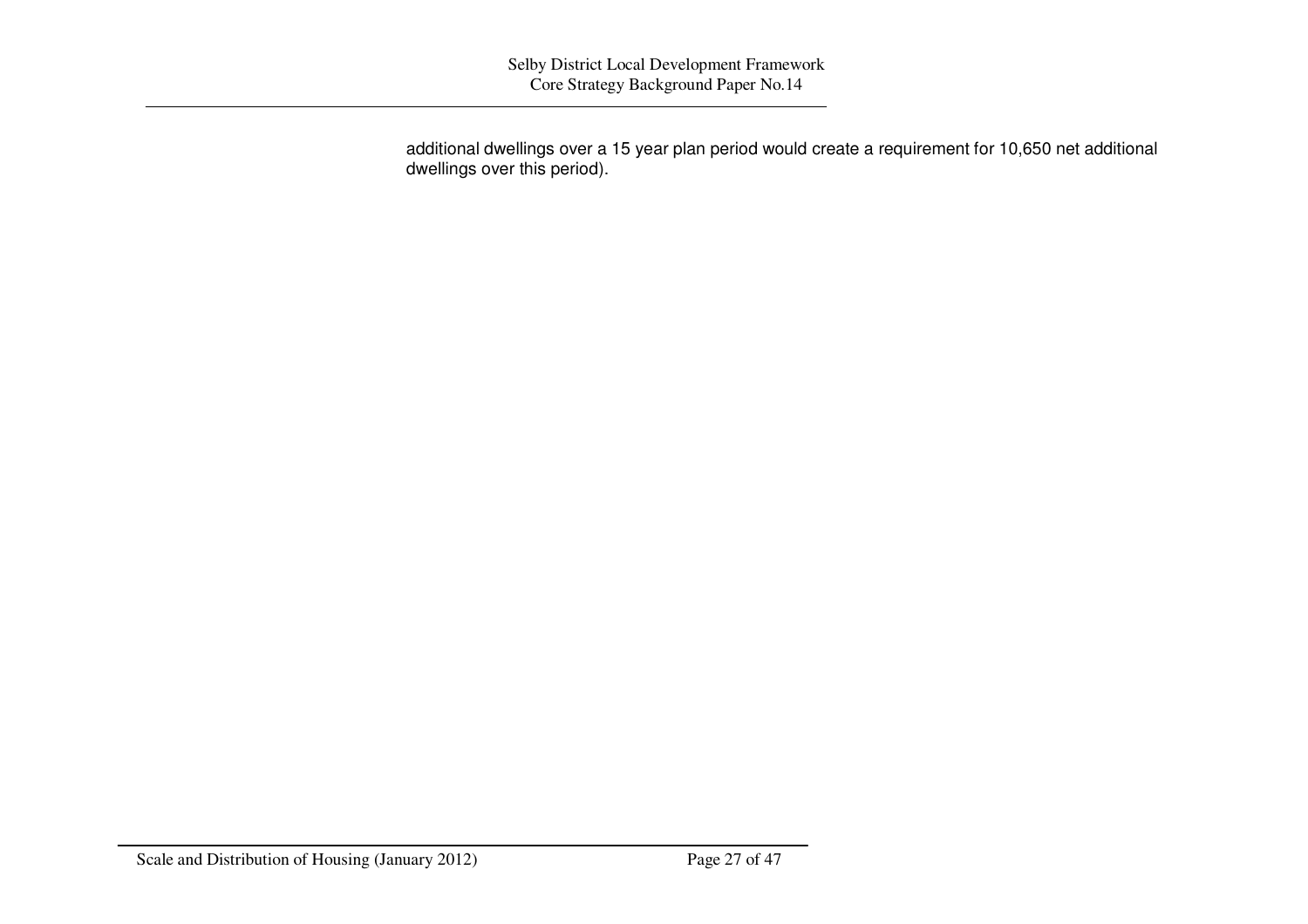# **Appendix 2 Summary of Key Points of Evidence from Arup Housing Paper**

**The full Arup "Scale of Housing Growth in Selby" (30 November 2011) report is available as a Core Document. It also contains an Executive Summary including a matrix comparing the various date-based housing projections sources. This is a brief summary of the Arup Housing Paper Key Points:**

### **1. Introduction**

The Main Report provides the full information and also includes a Summary of the findings. This short paper highlights the key points of evidence.

The review includes consideration of:

- o A review of the evidence base for the Yorkshire and Humber Plan;
- o Office for National Statistics (ONS) population and Communities and Local Government (CLG) household projections
- o Evidence on the effect of the recession on projections for population and household growth, including the Regional Econometric Model forecasts for future employment growth and change (almost all sources, including official sources, still predate the recession); and
- $\circ$  A review of the housing market in Selby
- o Data on trends in the housing market in terms of housing completions, house prices, affordability and housing capacity.

### **2. Recent Evidence on Population, Migration and Household Growth**

The following evidence has been analysed to show the range of evidence that exists on how the population and household formation is projected to change in the future:

- o The most recent, 2008-based, ONS population projections;
- $\circ$  ONS Midyear population estimates;
- o CLG household projections, including a comparison of 2003, 2004, 2006 and 2008 based projections;
- o The North Yorkshire and Selby District Strategic Housing Market Assessments; and
- o The link between economic conditions and migration.

### **Household Projections**

The 2008-based projections reflect the trends of the 5 years up to 2008, which were of rapid economic growth, substantial public spending, and increases in net inward migration. The projections based on 2003 and 2004, reflect less buoyant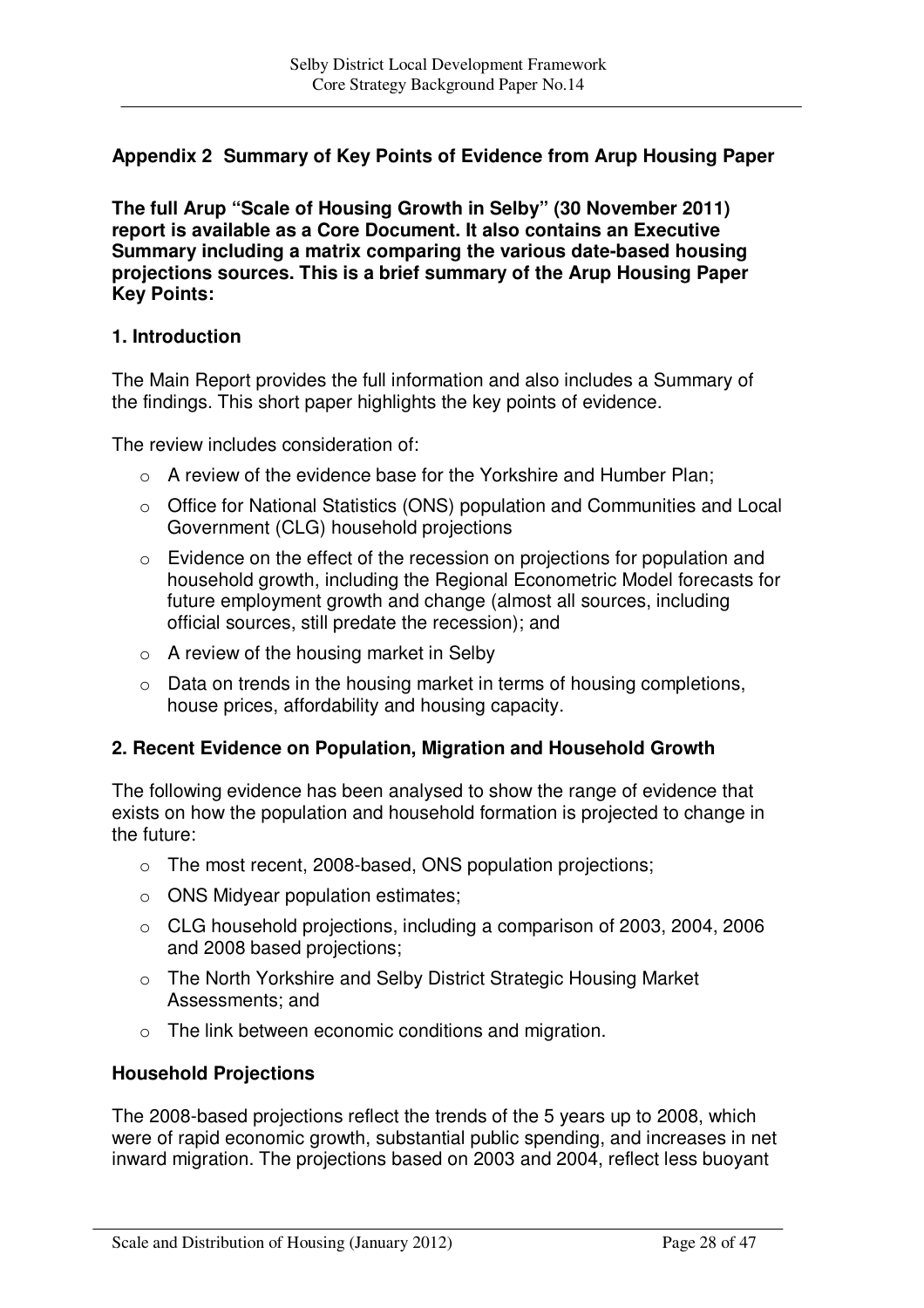economic conditions and lower levels of net inward migration in the preceding 5 years.

An important consideration will be what is the most plausible view of future economic growth and migration trends. This will need to take into account recent changes to the economy, and the current economic outlook (which provides a very different context to that for the 5 years which the 2008-based projections reflect).

The 2004 based projections forecast an annual average increase of 450 dwellings per annum in Selby. The paper concludes that for the reasons summarised above and in the following sections that the 2004-based household projections provide a more robust basis for identifying future housing growth requirements.

### **Migration**

An important consideration in identifying housing growth requirements will be making the most appropriate assumptions on future economic change and migration. Migration is driven mainly by employment and economic growth; therefore in times of economic success there will be higher levels of migration, which would be likely to lead to a rising population and household numbers and in time of recession migration is lower. The report provides evidence of this relationship.

The 2008-based population projections suggest an increase of just over 900 persons per annum in Selby District. The projections are based on an assumption that the major component of growth will be migration, particularly international migration. However, the estimated population change has been lower than projected by the 2008-based figures

Analysis of the 2009/10 mid-year sub national population estimates indicates there has been a slowdown in migration since 2007/08 in Selby, with the figure halving,

Between 2008 and 2009 net migration into Selby was projected to be 500 but estimates of actual in-migration was only 305.

Between 2009 and 2010 projections show an increase of 1,100 people with the estimates of actual in-migration showing only 430.

This would appear to undermine the 2008 population projections as growth has been overestimated.

## **3. Cross Boundary Issues**

The District has strong functional relationships with the cities of York and Leeds, and also important links with East Riding, Hull and the Humber, and Wakefield. These functional relationships are manifested through large commuting flows,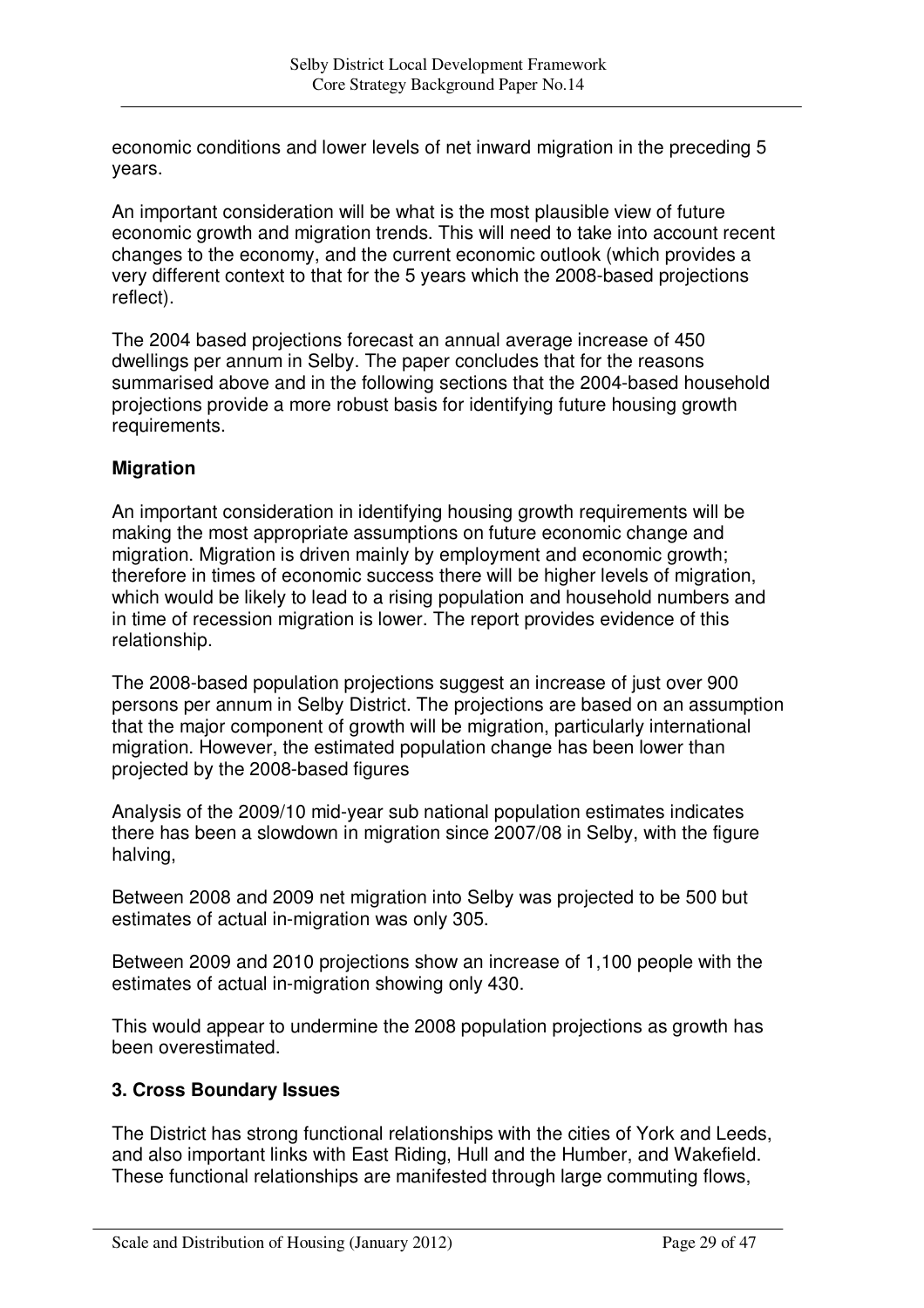strong economic influences, and coherent housing markets that cut across the district's boundaries. This chapter considers the commuter and economic relationships to consider the potential implications for housing growth requirements.

## *Commuting*

Selby District fulfils an important economic role as a residential base for commuters to these cities. Selby District has the highest level of out-commuting of any district in the Yorkshire and Humber region with almost half (49%) of the working population travelling to access employment outside of the local authority boundary (the 2009 SHMA data suggests that the figure is now 59%). Leeds, York and Wakefield are the most significant destinations for out-commuters from Selby

## *Adjoining LPAs Housing Requirements*

Recent (separate) work by City of York Council and East Riding of Yorkshire Council has led to revised approach to managing the level of housing supply in light of previous projections, recent delivery and short to medium term consequences of the global recession. Their current publicised housing delivery targets take account of this work and as such appear to be able to broadly meet the housing demand requirements.

It should be noted that the two authorities have come to slightly different conclusions on the most appropriate base-year household projections:

East Riding has concluded that the most recent (2008-based projections) provide the most appropriate initial basis for identifying future housing requirements. However, they have set out that they believe this overestimates the level of household growth in the district, due to the impact of the economic climate on migration and thus forecast household growth. They have therefore set out a target that is in line with a past completions average (1,489 dwellings per annum between 2004 and 2008) and additional modelling work (1,434) for the district.

York have concluded that, because the five year period prior to 2008 saw very rapid economic growth and substantial net inward migration in York, the 2008 based projections do not accurately reflect current and recent economic conditions and population trends.

Selby is part of a wider strategic housing market and there is potential for the under provision (in terms of planning and / or actual delivery) of housing in parts of this wider area, particularly in Harrogate, Leeds and York. This under provision is likely to increase pressures in the wider housing markets, including in Selby District.

However we conclude that would be inappropriate for Selby District to accommodate additional housing growth as a result of potential under provision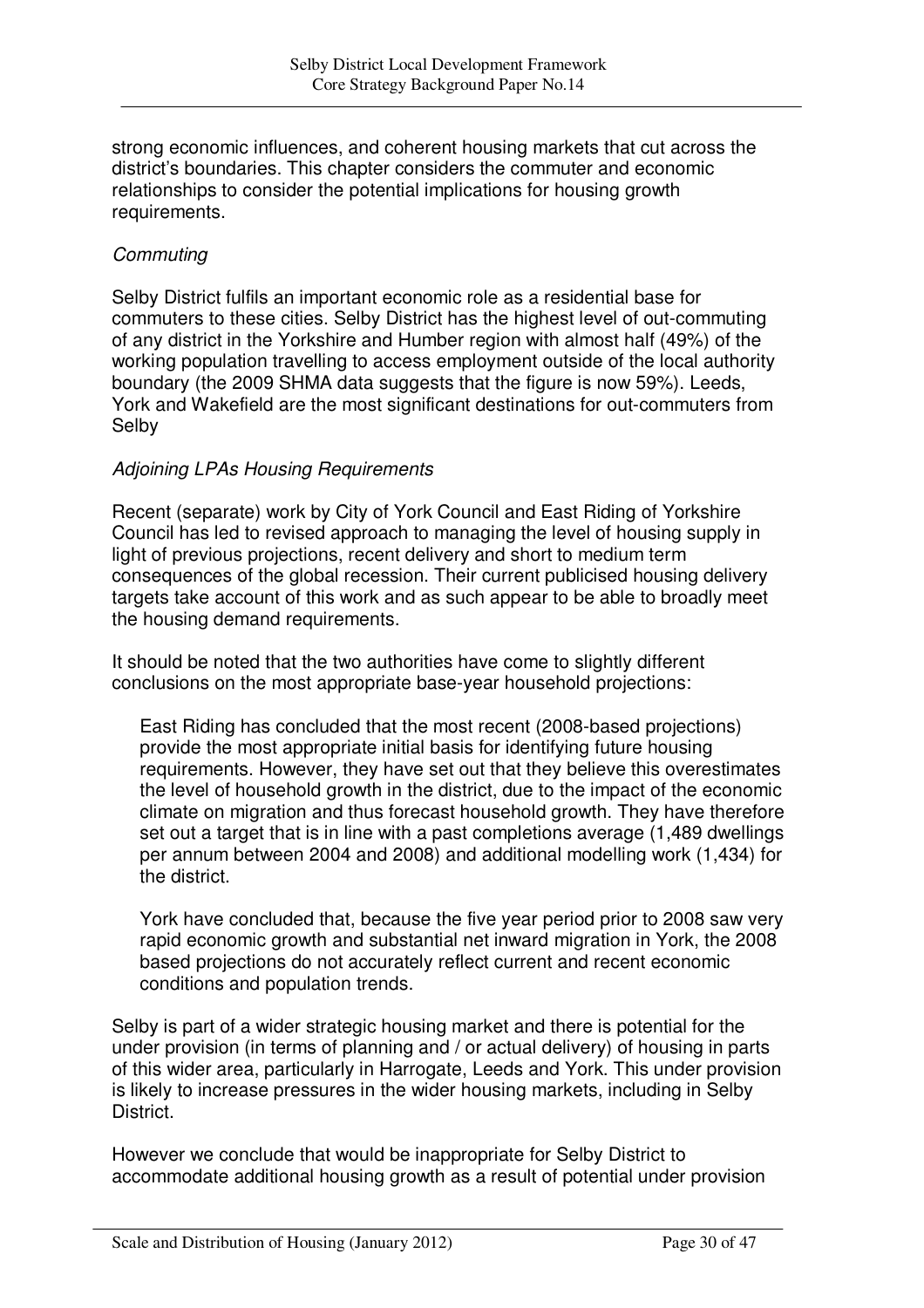by others. It would be contrary to the policy approach of the draft Core Strategy to increase Selby District's self containment economically, and to the overarching policy approach of the RSS to focus growth in the main urban areas. Other than the RSS there is no clear agreed sub-regional spatial strategy or approach between local authorities in the Leeds City Region or the York Sub Area for dealing with cross-boundary housing market pressures.

### **4. Recent Evidence on Deliverability of Housing Growth**

Evidence on housing completions indicates the overall capacity for delivery and house prices trends and affordability provide some indication of the extent to which demand is being matched by supply.

### *Housing Completions*

The effectiveness test of soundness requires Core Strategies to be deliverable and therefore it is appropriate to compare housing targets against past housing completions.

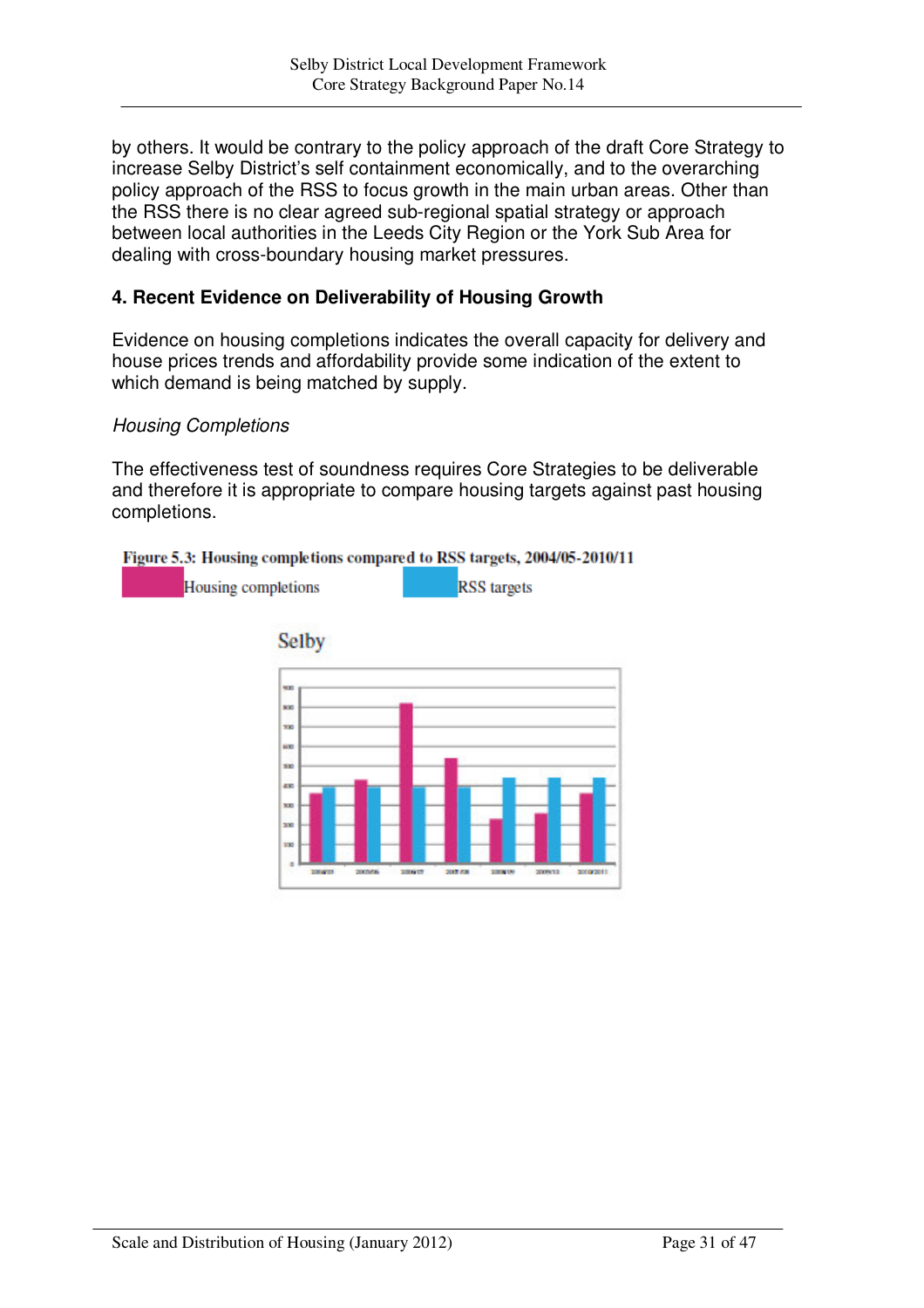| Year                      | <b>CLG Live Tables</b> | <b>SDC</b> Monitoring Data |
|---------------------------|------------------------|----------------------------|
| 2000/01                   | n/a                    | 389                        |
| 2001/02                   | n/a                    | 137                        |
| 2002/03                   | n/a                    | 33                         |
| 2003/04                   | n/a                    | 297                        |
| 2004/5                    | 360                    | 469                        |
| 2005/6                    | 430                    | 638                        |
| 2006/7                    | 820                    | 874                        |
| 2007/8                    | 540                    | 583                        |
| 2008/9                    | 230                    | 226                        |
| 2009/10                   | 260                    | 270                        |
| 2010/11                   | 360                    | 366                        |
| A verage (2003/04 - 2011) | N/A                    | 465                        |

Table 5.1: Comparison of completions data in Selby using CLG and SDC  $A<sub>m</sub>$ 

Sources: CLG (2011) Live Table 253 - House building: permanent dwellings started and completed, by tenure and district, 2004/05; SDC(2011) Housing Completions Monitoring Data

Past completion rates have fluctuated significantly. This reflects changes in the housing market, and also the impact of large schemes being developed in certain years. The extent of these fluctuations means care is needed in considering completion rates as a basis for planning future housing provision.

The long term average taking into account both boom and recessionary conditions, suggests trends in completions averaging 465 net additional dwellings per annum between 2003/04 and 2010/11.

This provides an indication of the housing development market's capacity to deliver housing growth. A housing requirement figure significantly below the long term average completion rate would raise questions as to whether housing needs were being met. A housing requirement figure significantly above the long term average completion rate would raise questions about the deliverability in terms of market capacity of the planned housing growth.

Completions in 2010/11 were 366 net additional dwellings, reflecting the effects of the recession and a broader context in which the availability of finance for housing (for developers, mortgages and affordable provision) has been very tight. However, these were higher than the previous two years (226 and 270 net additional dwellings per annum respectively), indicating that market conditions in Selby are beginning to improve albeit from a low base.

There have been significant effects of the recession on housing completions in the district. However the evidence is that high levels of completions have been achieved in the past. There may be merit in considering a phased approach with a lower housing requirement for the first five years of the plan, reflecting market conditions, and the challenges of bringing schemes forward in the context of limited public spending on housing, regeneration and infrastructure.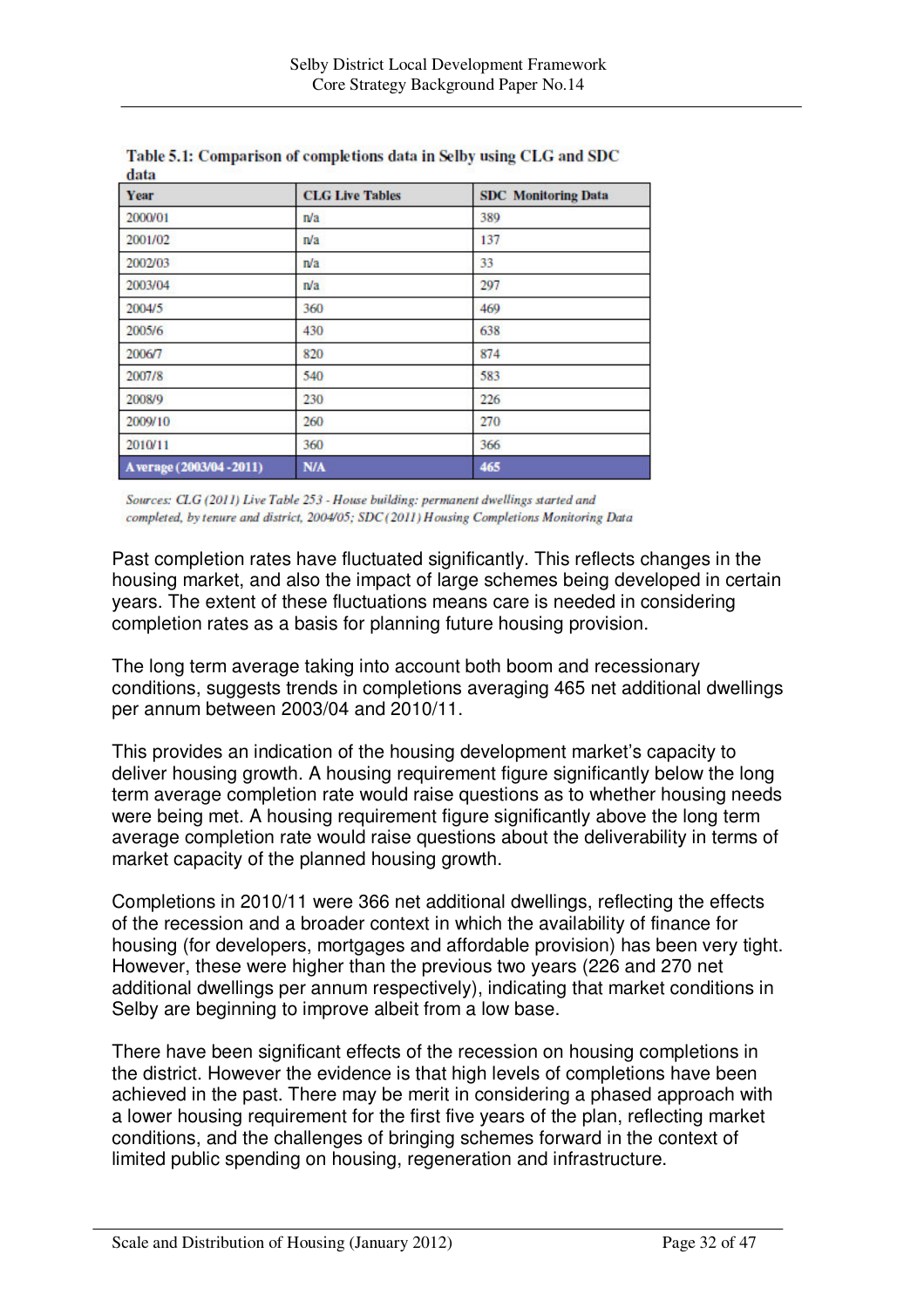## *House Prices*

Evidence on house price trends can help inform the assessment of levels of market demand, and deliverability. The evidence points to reasonably robust demand in Selby at the entry and lower levels of the housing market but predictions are for prices to remain at current levels or decrease slightly over the next year (the most recent data shows average house prices still falling), and to grow very slowly over the next 5 years. This means there will be lower deliverable housing market demand than previously.

### *Housing Affordability*

This evidence shows that Selby does not face as severe affordability issues as surrounding Districts, which indicates less severe housing market pressure. Lower house prices than the surrounding areas can help create housing market demand, particularly in the context of constrained consumer credit markets.

### *Conclusions on Evidence on Completions, House Prices and Affordability*

In line with many other places there are weaknesses in the housing development market in Selby District, and significant price increases or increases in development activity are unlikely in the next 2 to 3 years.

The fact that annual housing completions exceeded 500 in only three years, at the height of the housing boom, provides a further indication of the deliverability constraints, particularly given current market conditions. Therefore we conclude that a housing requirement figure significantly above the long term average completion rate would not be sound.

Based on the evidence on completions and the fact housing market conditions are likely to be weak for the near future, there could be a case for slightly lower levels of housing delivery in the first 5 years of the plan.

## **5. Assessment of the Appropriate Housing Growth Requirement**

We conclude that, taking into account recent evidence on economic, migration and housing market trends the 2004 household projections provide the most appropriate basis for planning for housing growth.

### **Therefore we conclude the overall provision should be in the region of 450 net additional dwellings per annum.**

The evidence on completions, which between 2003/04 and 2010/11 averaged 465 per annum, is that this figure is deliverable. However there is a case that could be made for a slightly lower rate of delivery in the first five years of the plan, to be compensated for in late years. This would depend on the detailed evidence on the market deliverability of housing land, and the view on future trends in the housing market.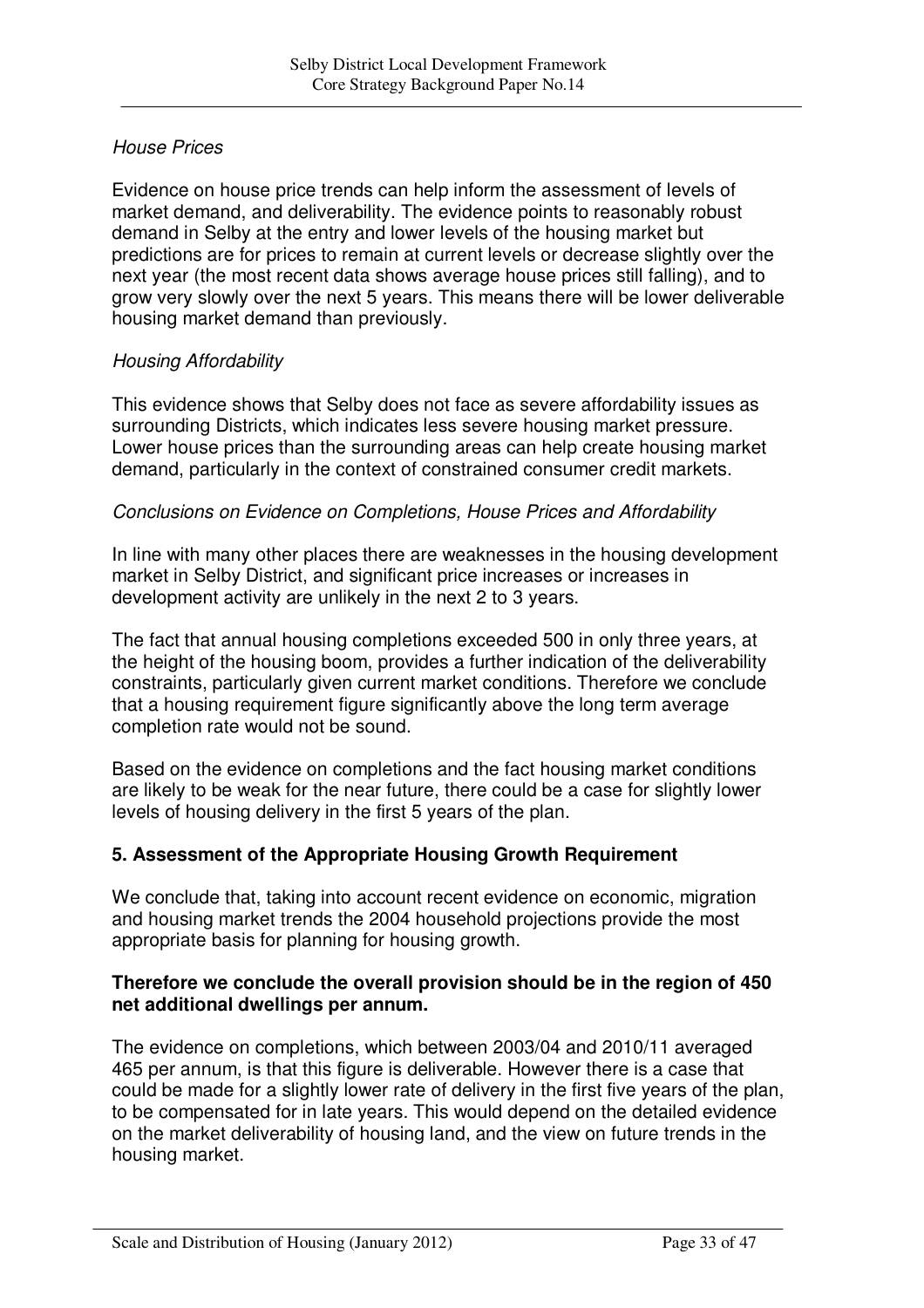# **Appendix 3 Arup Paper Update (29 November 2011)**

**This is a full copy of the paper presented to Councillors at Executive on 1 December 2011 as an update to the main report.**

## **1. Selby District Housing Requirements – Supplementary Paper**

### **Introduction**

This is a supplementary note to the Arup report for Selby District Council, *Scale of Housing growth in Selby*. This note has been produced in response to points made by Selby District Council Members at the committee meeting on 24 November 2011. Our understanding is that Members expressed the following concerns regarding the annual housing requirement figure of 450 net additional dwellings recommended in the Arup report:

- The figure of 450 is similar to the RSS figure of 440 have Arup considered the issue of the appropriate housing figure robustly and from first principles?
- Should not the most recent evidence, particularly the 2008-based household projections, be used as the basis for identifying future housing growth requirements?
- To what extent is the recommended figure of 450 based on a cautious view of future economic performance, and what would be the implications of economic recovery and faster growth in the future?
- What would be the pros and cons of a figure of 465 net additional dwellings per anum?
- Given the content of the Inspector's letter when suspending the Inquiry into the Core Strategy, what are the risks to Selby District Council recommending a figure of 450?

This note considers each of these points.

### **2. Evidence Base and Methodology**

#### **The figure of 450 is similar to the RSS figure of 440 – have Arup considered the issue of the appropriate housing figure robustly and from first principles?**

We are confident that we have undertaken a robust and rigorous review of all of the available sources of evidence on future housing growth requirements. We have considered carefully, from first principles, the various sources of evidence on population growth, household formation, the housing market, housing completions, housing land availability, and the economy.

Our conclusions are our independent professional opinion and judgement, which we have reached on the basis of the available sources evidence and our assessment of the robustness and relevance of the sources. We have not built a quantitative model to identify the most appropriate housing growth requirement. Whilst it would be possible to do this given sufficient time and budget, in our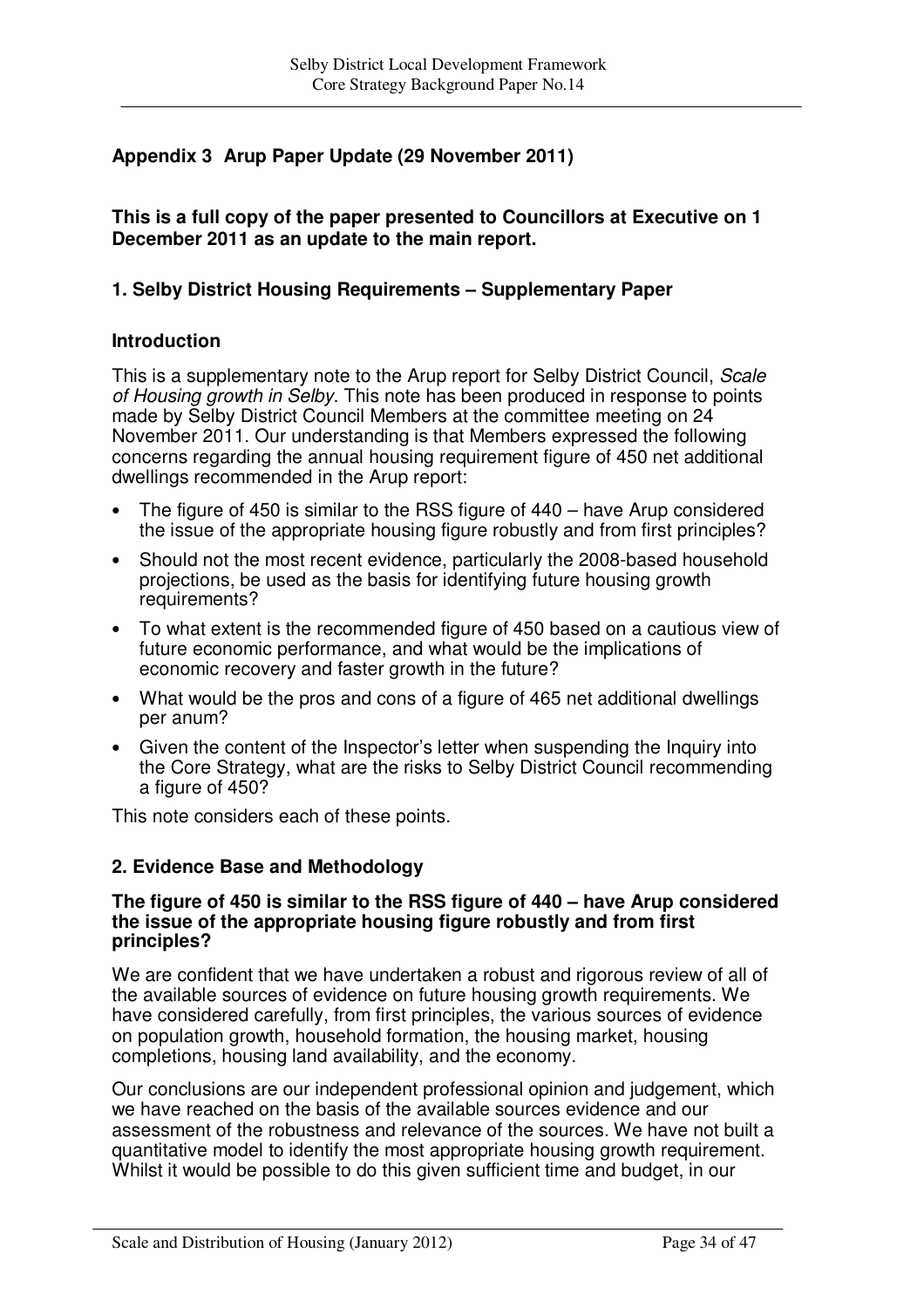experience the outputs from such models depend greatly on the professional judgements made on the most appropriate inputs.

The reason our recommendation of a figure of 450 net additional dwellings per annum is similar to the RSS figure of 440 is because, in our professional opinion, the 2004 based CLG household projections provide the most appropriate basis for planning for future housing growth. The RSS housing growth requirements also used the 2004-based CLG household projections as the starting point for identifying future housing growth.

Our 40 page report is thorough and comprehensive. The project team have discussed the conclusions internally with senior technical staff within Arup's planning practice.

We would be willing to defend our work at the Inquiry should we be requested and commissioned to do so.

### **3. Robustness of the 2008-based household projections**

#### **Should not the most recent evidence, particularly the 2008-based household projections be used as the basis for identifying future housing growth requirements?**

Our professional opinion is that the 2008-based CLG household projections do not provide the most appropriate basis for planning for housing growth in the current economic circumstances and future economic prospects.

The CLG household projections are based on ONS population projections, which generally project forward the trends observed in the five year period prior to the base year. The five years prior to 2008 were a period of economic boom and substantial immigration. The economic conditions today and those of the past 3 years are very different, with recent trends and future forecasts being for recession or very slow growth. In particular, weak economic growth will affect migration trends. Migration assumptions (which are influenced significantly by the economy) are a major factor in the population forecasts, and therefore also the household projections.

We are mindful in the advice in PPS3 that that Local Planning Authorities should take into account the *"Government's latest published household projections".* However we note that PPS3 goes on to say that account should also be taken of *"the needs of the regional economy, having regard to economic growth forecasts."* Our view is that most recent economic forecasts, which indicate a slow recovery to pre-recession levels of employment and economic growth, mean there is a reasonable case for not using the 2008 based forecasts. This view is supported by the fact that the North Yorkshire Strategic Market Assessment produced recently (September 2011) sets out a scenario for Selby based on upto-date economic forecasts of only 403 net additional dwellings per annum.

Our conclusion that the 2008-based projections are not the appropriate basis for planning for housing growth is in line with other similar to the similar work we undertook for the City of York Council, and the conclusions reached by the City of York on the most appropriate basis to plan for housing growth in their draft Core Strategy.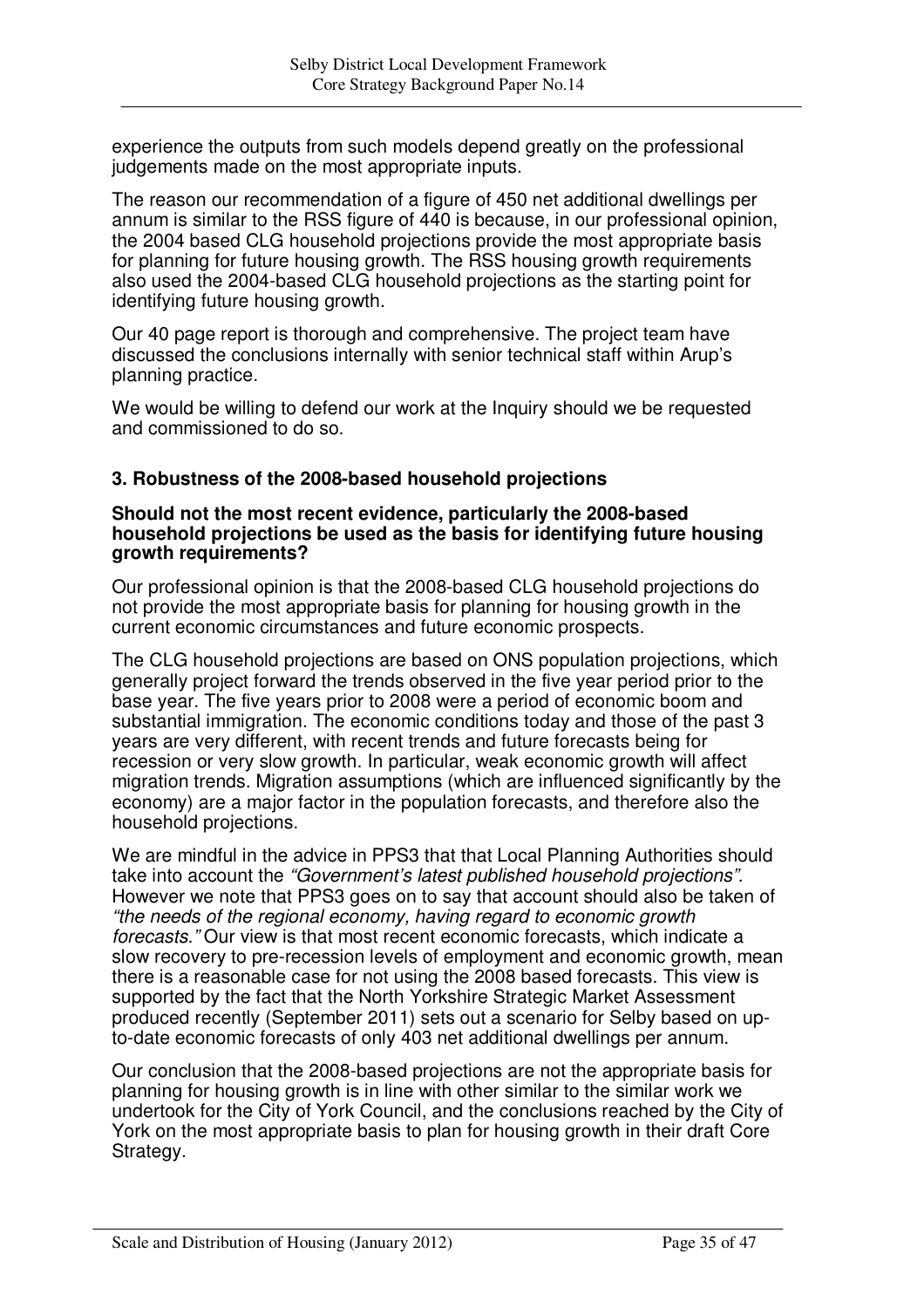Our view is that the 2004-based projections provide a more appropriate basis for planning for housing growth, because the economic conditions and migration patterns in the five year period up to 2004 were more similar to the current circumstances.

Evidence on past housing completions provides further weight to the conclusion that the 2004 based household projections form the most appropriate basis for identifying future requirements. The average housing completion rate between 2003/4 and 2010/11 was 465 per annum, broadly in line with the 2004 based household projections of 450 net additional dwellings per annum. The 2008 based projections are for 550 net additional dwellings per annum, but annual completions only exceeded 500 the three years from 2005/6 to 2007/8 which were at the height of the housing market boom.

In reaching our conclusion we have assumed that Selby will not accommodate housing growth generated by neighbouring authorities, as to do so would undermine one of the central policy principles of the draft Core Strategy.

### **4. Assumptions on future economic change**

#### **To what extent is the recommended figure of 450, based on a cautious view of future economic performance, and what would be the implications of economic recovery and faster growth in the future?**

The recommendation of an annual housing growth requirement of 450 net additional dwellings is based on our view that the economic recovery is likely to be slow, with pre recession employment levels not returning until at least 2017. This view is supported by the latest available economic forecasts from the Regional Econometric Model, and it should be noted that these most recent forecasts predate the recent worsening of the Eurozone crisis. The OECD is predicting now that the UK will experience a "double-dip recession", and that recovery from this will be slow. Our view is that there is unlikely to be rapid economic an employment growth in the next 5 years, and this is supported by most of the available evidence, and by most economic commentators.

Given the extent of current economic uncertainty, our view is that there is a case for considering planning for a rate of housing delivery that is lower in the first five years of the plan period than it is in the period from 6 to 20 years, with this being reviewed in due course once future economic and demographic prospects become clearer.

### **5. Robustness of planning for 465 net additional dwellings per annum**

### **What would be the pros and cons of a figure of 465 net additional dwellings per annum?**

An annual housing growth figure of 465 is similar to our recommended figure of 450. Therefore our view is that a figure of 465 would be reasonably robust given current economic circumstances and future prospects.

The basis for a figure of 465 is the long-term average completion rate. Our view is that past evidence on completions is useful to sense-check planned housing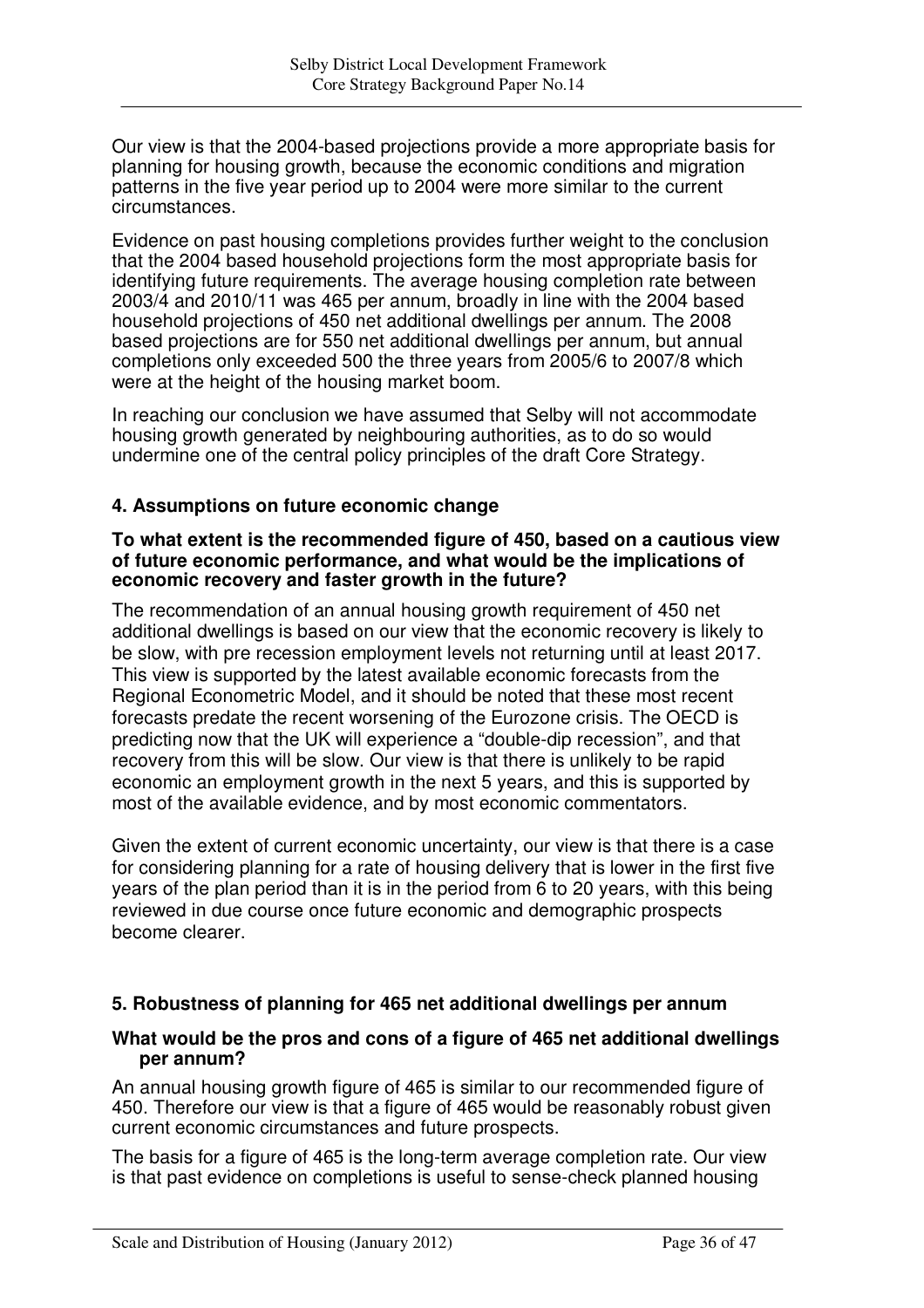growth requirements derived from household projections, but should not be the primary basis for planning for housing growth. Evidence on completions can be lumpy (as a result of large schemes being delivered in any one year) and is dependent on the quality of monitoring by the local planning authority. If completions data is used as the primary basis for identifying a future housing growth requirement, some housebuilders are likely to argue a different range should be used, or that there has been undercounting of completions.

It would be possible to make a plausible case for an increase on the recommended figure of 450 net addition dwellings per annum in order to take into account under-provision or under-delivery in neighbouring authorities. However this would not be appropriate given the policy principle of the draft core Strategy to increase the economic self containment of Selby District and to reduce levels of out-commuting.

### **6. Risks**

### **Given the content of the Inspector's letter when suspending the Inquiry into the Core Strategy, what are the risks of SDC recommending a figure of 450?**

We are confident that the recommended figure of 450 net additional dwellings per annum is robust, evidence based, and appropriate in the current circumstances. However we appreciate that this position is not without risks for Selby District Council. Housebuilders and their representatives will make a forceful case that the most recent household projections should provide the basis for identifying a future housing growth requirement, and they will cite PPS3 in support of this position. Our view is that PPS3 provides sufficient flexibility to depart from the most recent household projections, particularly given recent significant changes in the economy. However, there is a danger that the Inspector may not agree with our interpretation of PPS3.

There is also a danger that housebuilders might claim that the cautious view of future economic growth prospects that underpin the figure of 450 net additional dwellings per annum are not commensurate with the economic assumptions on which future employment land requirements have been based.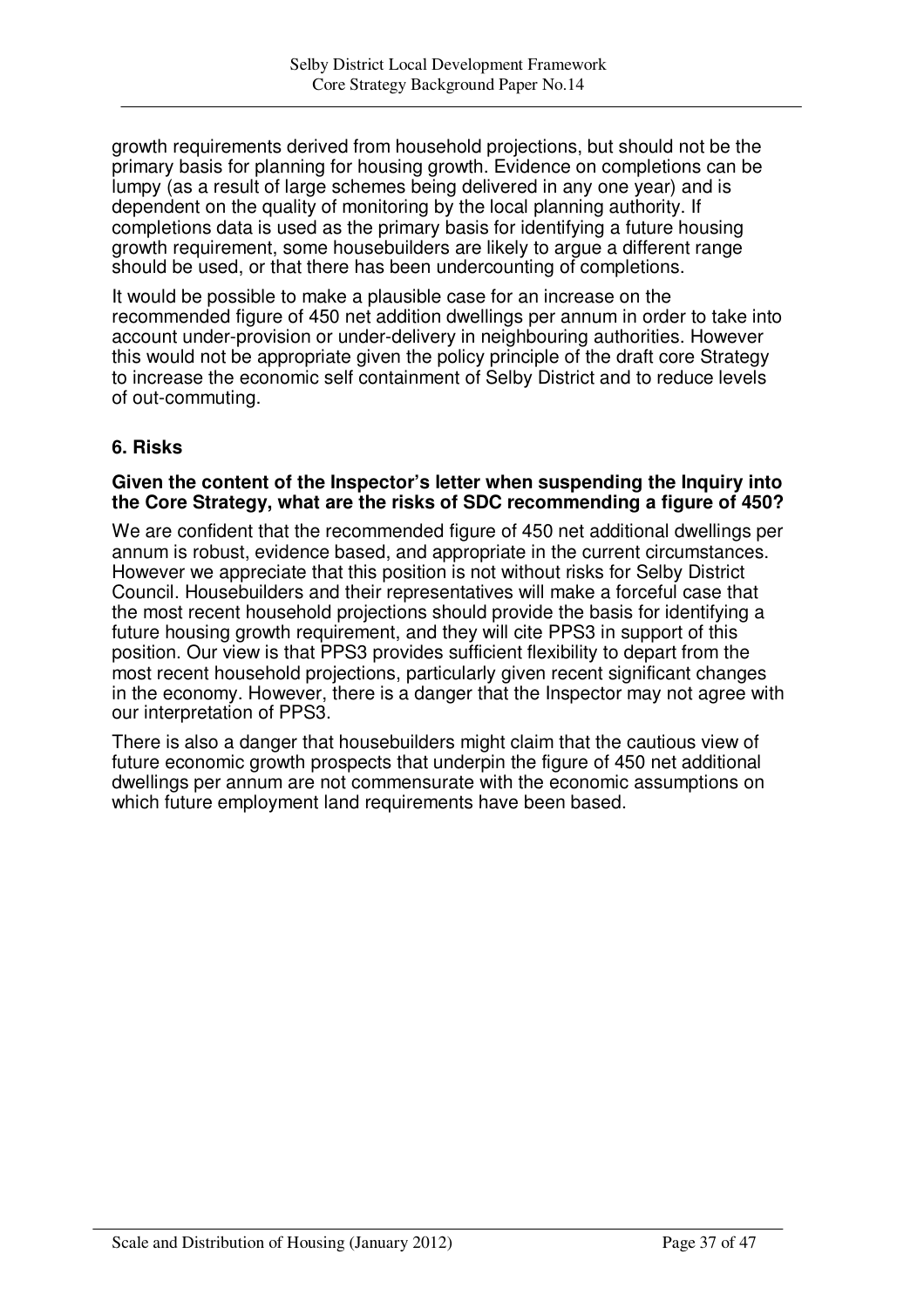### **Appendix 4 Key Findings of Further SA work (Addendum December 2011)**

The SA Addendum should be read in conjunction with the 2010 SA Report. Consultants have undertaken a Sustainability Appraisal of:

a) the Distribution Options for accommodating a revised district wide housing land requirement of 450 dpa and 465 dpa; and

b) the Proposed Changes to revised Policies CP2 and CP3 and new Policy CPXX (Green Belt).

The full appraisal of the Options is provided at the back of the SA Addendum.

The SA of the above options concluded that Options 1c and 6 perform the worst against the SA Framework. Option 1c performs badly against biodiversity objectives and does not encourage the use of brownfield land. These options are less likely to encourage development in close proximity to existing public transport facilities and other services. However, when considering Option 1c it should be recognised that the aim of the policy option is to facilitate development at Tadcaster, which is considered to be a more sustainable settlement than other settlements such as the Designated Service Villages. Tadcaster also has less constraints than Selby town when it comes to flood risk. Option 1b performs very well, but it should also be recognised that as the site allocations for this Option are known there are less uncertainties for this Option, and this is reflected in the appraisal.

Uncertainties were identified in the appraisal predominantly due to the size and location of additional site allocations being unknown at this stage.

In addition, as the location of any additional allocations was not known when appraising the options, uncertainties were identified regarding the effects on biodiversity, heritage, flood risk and the promotion of brownfield sites. Other Core Strategy Policies largely seek to mitigate against any potential adverse effects, however these issues should be considered in more detail as part of any additional work to the Site Allocations DPD. The Level 2 Strategic Flood Risk Assessment (SFRA) should inform the selection of any additional sites to avoid allocations to flood risk zones.

In addition to the above, SDC subsequently considered the option of changing the overall housing figure from 440 dpa to 465 dpa. It was considered that this change in housing figures would not alter the conclusions of the above options appraisal, other than providing additional benefits in relation to the delivery of housing. As such, this option was not subject to a full SA.

SDC has incorporated sub Options 1a to 1c in the revised Core Strategy. Options 1a and 1b are incorporated into revised Policy CP3 and 1c is included in the new Green Belt policy (Policy CPXX).

With respect to the proposed revised Policies CP2 and CP3 and new Policy CPXX, in summary, the SA found that the majority of the policies were sustainable, particularly in the short and medium-term.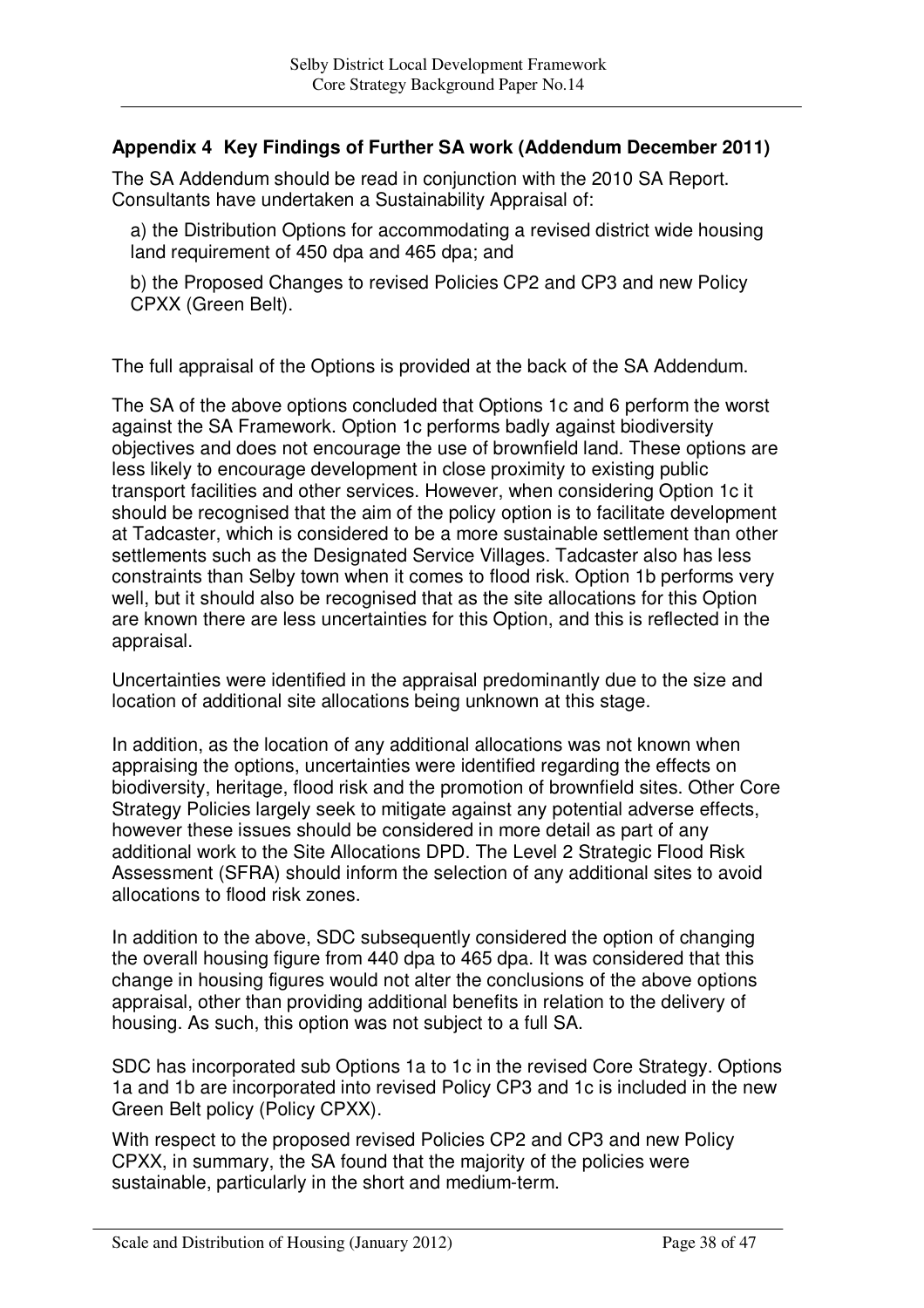The SA identified potentially adverse effects relating to the sustainability of the Core Strategy policies were predominantly associated with new development taking place: both housing and employment development will increase the use of natural resources and is likely to produce an increase in greenhouse gas emissions. The operation of the new development and associated traffic flow increases will most likely contribute to an increase in greenhouse gas emissions. However, other Core Strategy policies aim to minimise these effects where possible.

Due to the high level, strategic nature of many of the Core Strategy policies, the appraisal has identified a relatively high level of uncertainty when predicting the effects. This is often down to the necessary lack of detail provided in the options with regard to the locations for future development. Those effects can be more accurately assessed at a later date when more detail is known/proposed, for example through the Site Allocations DPD.

The revisions to Policies CP2 and CP3 do not result in any changes to the conclusions of the previous SA, however the proposed changes to the Core Strategy result in some additional negative sustainability effects due to the possibility of developing on Green Belt land which would not encourage the development of previously developed land. However, these negative effects must be weighed up against SDCs overall objective of directing development to the more sustainable settlements, and only releasing land from the Green Belt where the need cannot be met on non-Green Belt land or, or where Green Belt land offers a significantly more sustainable option.

Mitigation measures and identification of issues requiring further consideration during the consultation stage of the adoption process have been identified. Where uncertain and/or negative effects have been identified, appropriate mitigation measures have been recommended, where possible.

Overall, it is considered that the SA/SEA finds no significant negative effects either alone or in combination with other plans and strategies that would result in the CS being found unsound.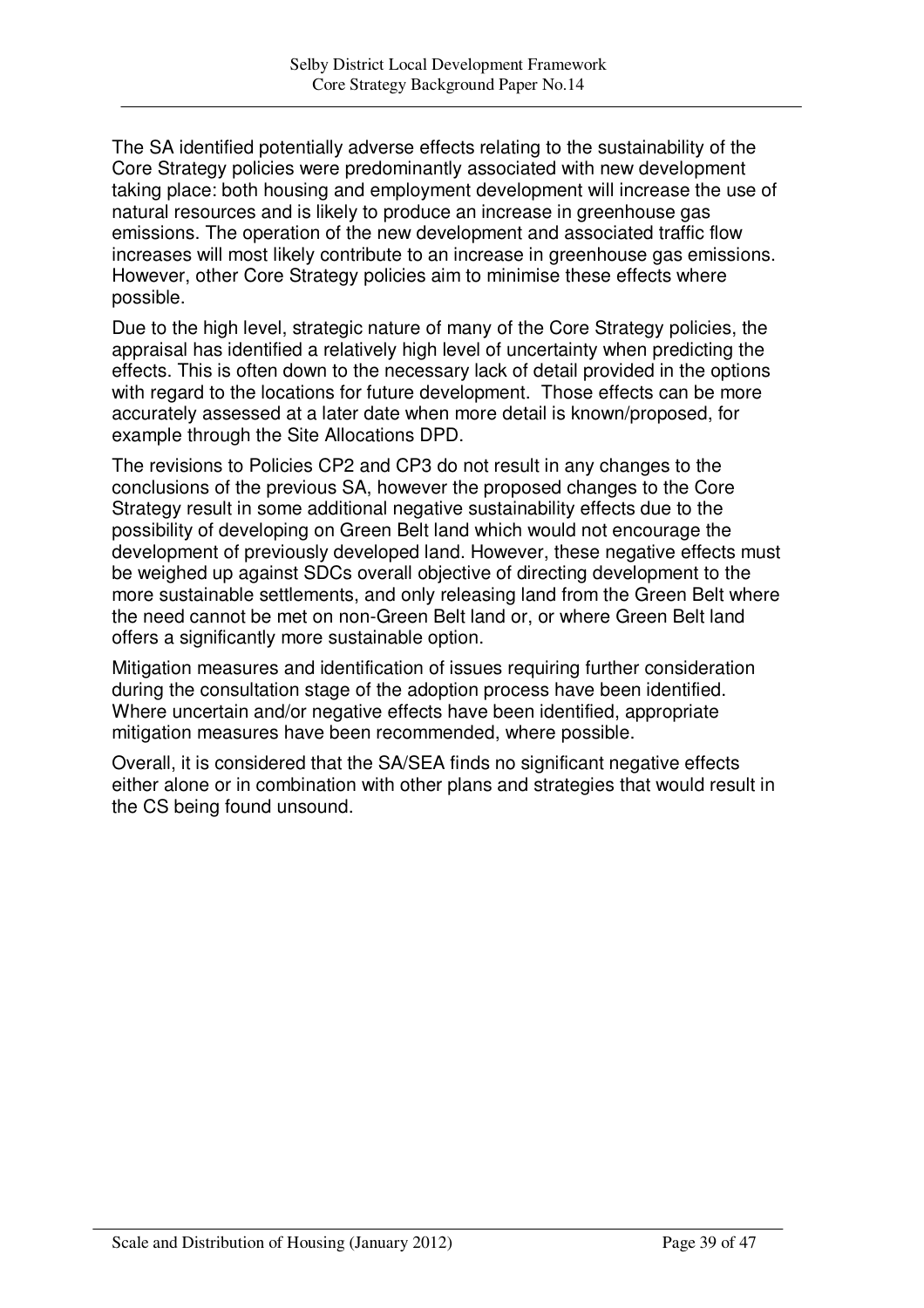# **Appendix 5 Options Appraisal**

|    | <b>Scenario</b>                                                                                                | <b>Benefits</b>                                                                                                                                                                                                                           |                                                                                                                                                                                                                  |                                                                                                                                                                                                                                                              |                                                                                                                                                                                                                                                                                                                                                                                                                                                                                                                                                                                                                                                                                                                                                                                                                                                     | <b>Decision</b>                                                              |  |  |  |
|----|----------------------------------------------------------------------------------------------------------------|-------------------------------------------------------------------------------------------------------------------------------------------------------------------------------------------------------------------------------------------|------------------------------------------------------------------------------------------------------------------------------------------------------------------------------------------------------------------|--------------------------------------------------------------------------------------------------------------------------------------------------------------------------------------------------------------------------------------------------------------|-----------------------------------------------------------------------------------------------------------------------------------------------------------------------------------------------------------------------------------------------------------------------------------------------------------------------------------------------------------------------------------------------------------------------------------------------------------------------------------------------------------------------------------------------------------------------------------------------------------------------------------------------------------------------------------------------------------------------------------------------------------------------------------------------------------------------------------------------------|------------------------------------------------------------------------------|--|--|--|
|    |                                                                                                                |                                                                                                                                                                                                                                           | <b>Challenges</b>                                                                                                                                                                                                | <b>Impact on Core</b><br><b>Strategy Policy and</b>                                                                                                                                                                                                          | <b>Summary</b>                                                                                                                                                                                                                                                                                                                                                                                                                                                                                                                                                                                                                                                                                                                                                                                                                                      |                                                                              |  |  |  |
|    |                                                                                                                |                                                                                                                                                                                                                                           |                                                                                                                                                                                                                  | Implementation                                                                                                                                                                                                                                               | <b>SA, SHLAA, IDP</b>                                                                                                                                                                                                                                                                                                                                                                                                                                                                                                                                                                                                                                                                                                                                                                                                                               |                                                                              |  |  |  |
|    | A. Tadcaster meets its own housing needs                                                                       |                                                                                                                                                                                                                                           |                                                                                                                                                                                                                  |                                                                                                                                                                                                                                                              |                                                                                                                                                                                                                                                                                                                                                                                                                                                                                                                                                                                                                                                                                                                                                                                                                                                     |                                                                              |  |  |  |
| 1. | No change to<br>distribution<br>Consider:<br>- Scale required<br>in Tadcaster<br>- Amount of land<br>available | Tadcaster as an LSC<br>would accommodate<br>its own identified<br>housing needs.<br>Strengthen role to<br>serve surrounding<br>rural areas.<br>Would support<br>regeneration of the<br>town.<br>Seek to reverse<br>decline in population. | Working positively<br>with all landowners to<br>bring land forward.<br>Consideration of<br>alternative action as<br>last resort (CPO).<br>Exceptional<br>circumstances to<br>consider Green Belt<br>alterations. | <b>Strong Positive</b><br>Protects the<br>appropriate settlement<br>hierarchy.<br>Tadcaster own housing<br>needs met.<br>Support town centre.<br>Strengthen role.<br><b>Negative</b><br>Close monitoring.<br>Resource implications.<br>Impact on Green Belt. | Removing land from Green Belt<br>performs the worst against the<br>SA Framework taken in<br>isolation. It performs badly<br>against biodiversity objectives<br>and does not encourage the<br>use of brown field land but this<br>would be a similar outcome to<br>taking green field land in non-<br>Green Belt areas too.<br>Because land would be taken<br>from the edge of the settlement<br>rather than in the centre of<br>town, this is less likely to<br>encourage development in<br>close proximity to existing<br>public transport facilities and<br>other services. However,<br>facilitating development at<br>Tadcaster, is more sustainable<br>than other settlements such as<br>the Designated Service Villages<br>which have poorer public<br>transport and fewer services.<br>Tadcaster also has less<br>constraints than Selby town | Overall a<br>significantly<br>more<br>sustainable<br>option<br><b>ACCEPT</b> |  |  |  |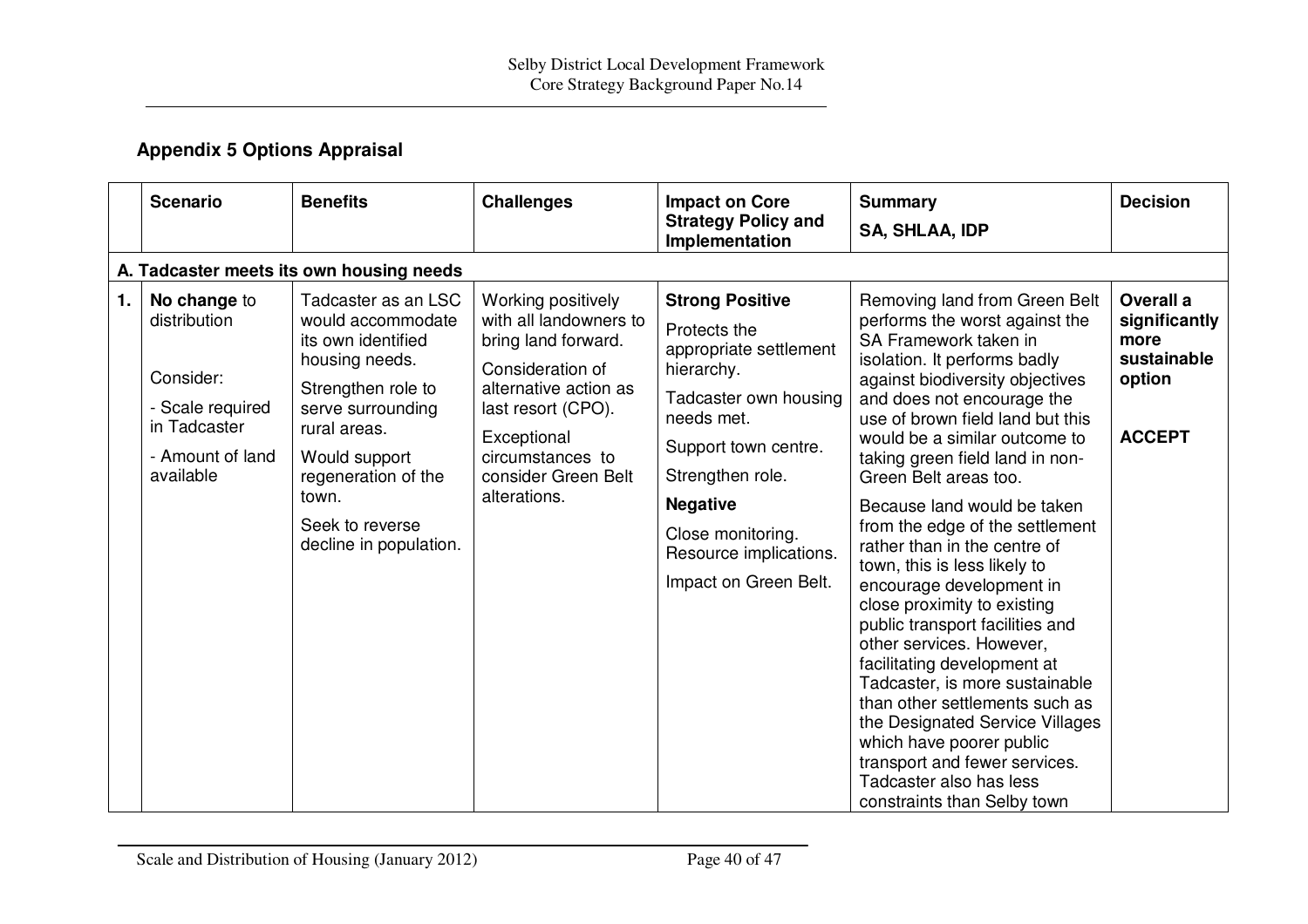|    | <b>Scenario</b>                                                                              | <b>Benefits</b>                                                                                                                                                                                                                                                | <b>Challenges</b>                                                                                                                                                                                                           | <b>Impact on Core</b><br><b>Strategy Policy and</b><br>Implementation                                                                                                                                                                                                                                                        | <b>Summary</b><br><b>SA, SHLAA, IDP</b>                                                                                                                                                                                                                                                                                                                                                                                                                                                         | <b>Decision</b>                                                                                         |
|----|----------------------------------------------------------------------------------------------|----------------------------------------------------------------------------------------------------------------------------------------------------------------------------------------------------------------------------------------------------------------|-----------------------------------------------------------------------------------------------------------------------------------------------------------------------------------------------------------------------------|------------------------------------------------------------------------------------------------------------------------------------------------------------------------------------------------------------------------------------------------------------------------------------------------------------------------------|-------------------------------------------------------------------------------------------------------------------------------------------------------------------------------------------------------------------------------------------------------------------------------------------------------------------------------------------------------------------------------------------------------------------------------------------------------------------------------------------------|---------------------------------------------------------------------------------------------------------|
|    |                                                                                              |                                                                                                                                                                                                                                                                |                                                                                                                                                                                                                             |                                                                                                                                                                                                                                                                                                                              | when it comes to flood risk.<br>SHLAA 2011 indicates a<br>possible 587 dw outside the<br>Green Belt to meet identified<br>requirement.<br>No significant impacts on<br>infrastructure identified. Note<br>that the reduction in numbers<br>will have a reduced impact on<br>waste water treatment works<br>and Strategic Road Network at<br>A64.                                                                                                                                                |                                                                                                         |
|    |                                                                                              |                                                                                                                                                                                                                                                                | B. Reduce figure in Tadcaster and transfer the requirement elsewhere:                                                                                                                                                       |                                                                                                                                                                                                                                                                                                                              |                                                                                                                                                                                                                                                                                                                                                                                                                                                                                                 |                                                                                                         |
| 2. | Increase figures<br>at Selby<br>(up the<br>settlement<br>hierarchy as the<br>Principal Town) | Would accord with<br>strategy to focus the<br>majority of growth in<br>the Principal Town<br>No effect on Green<br>Belt.<br>Linked to<br>employment growth.<br>Access to job<br>opportunities, and<br>facilities and public<br>transport is generally<br>good. | Land availability due<br>to flood risk<br>constraints. Increase<br>pressure on flood risk<br>area.<br>Increase pressure on<br>Local Road Network.<br>Highway<br>infrastructure<br>capacity.<br>Ignores need in<br>Tadcaster | Positive - Would<br>protect Principal<br>Town's role in<br>settlement hierarchy.<br><b>Negative - Fails to</b><br>provide for Tadcaster's<br>needs and would<br>weaken its LSC role in<br>the settlement<br>hierarchy.<br>Implementation issue -<br>through site allocations<br>difficulty identifying<br>sufficient land in | Access to employment and<br>services would reduce the need<br>to travel. Selby has more<br>leisure, culture and recreation<br>(LCR) facilities so would<br>increase non-car based access.<br>New development would be on<br>the edge of the urban area and<br>risk of isolation unless suitably<br>integrated to support vibrancy<br>of town. Most of land around<br>Selby is Flood Zone 2 and 3<br>(although benefit of flood<br>defences). Unlikely that<br>sufficient suitable sites located | Already<br>taking<br>majority of<br>growth and<br>constraints<br>on further<br>growth.<br><b>REJECT</b> |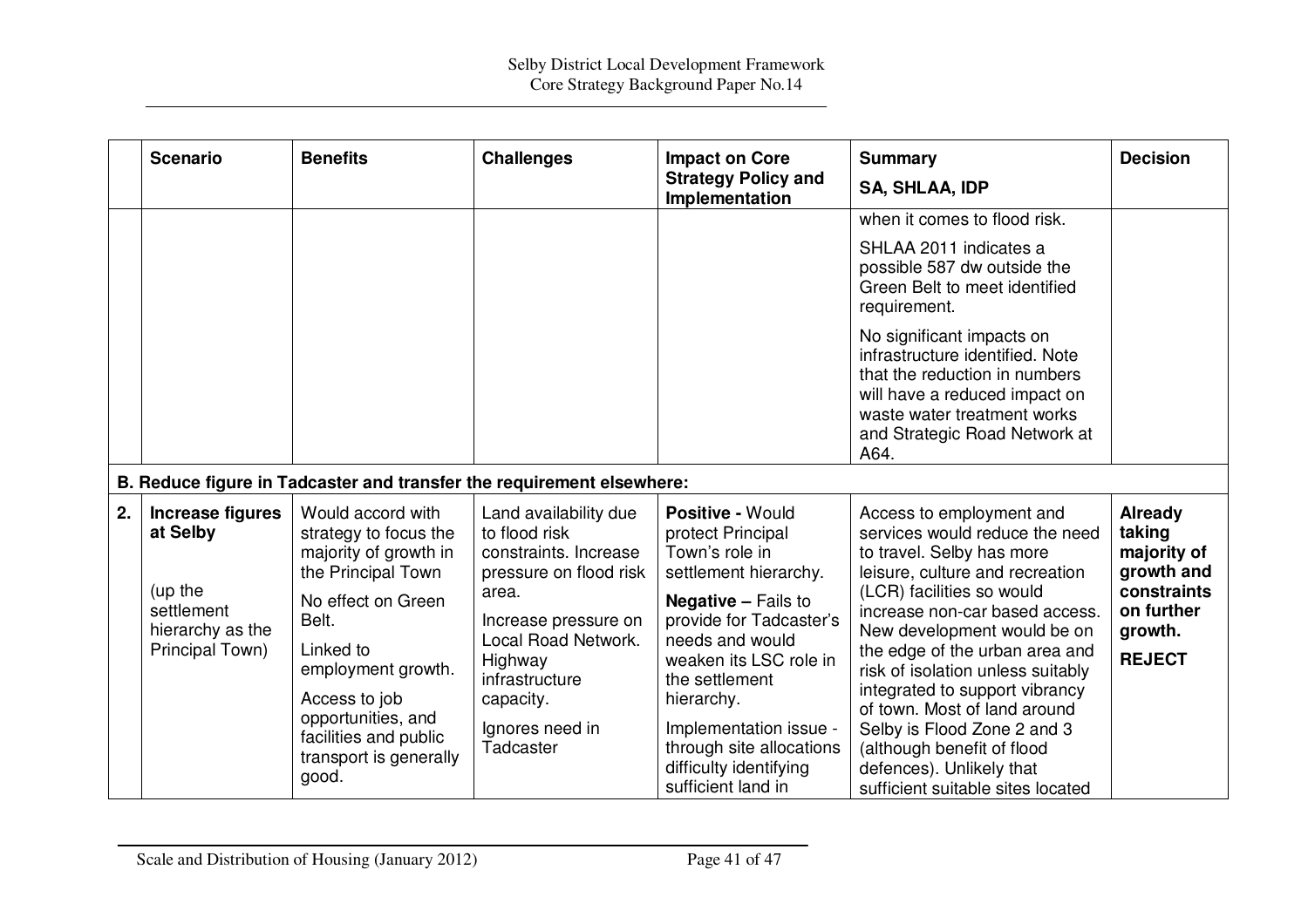|    | <b>Scenario</b>                                                                                        | <b>Benefits</b>                                                                                                                                | <b>Challenges</b>                                                                                                                                                     | <b>Impact on Core</b><br><b>Strategy Policy and</b><br>Implementation                                                                                                                                                                                                    | <b>Summary</b><br><b>SA, SHLAA, IDP</b>                                                                                                                                                                                          | <b>Decision</b>                                             |
|----|--------------------------------------------------------------------------------------------------------|------------------------------------------------------------------------------------------------------------------------------------------------|-----------------------------------------------------------------------------------------------------------------------------------------------------------------------|--------------------------------------------------------------------------------------------------------------------------------------------------------------------------------------------------------------------------------------------------------------------------|----------------------------------------------------------------------------------------------------------------------------------------------------------------------------------------------------------------------------------|-------------------------------------------------------------|
|    |                                                                                                        | More potential to<br>reduce out-<br>commuting                                                                                                  |                                                                                                                                                                       | Selby?                                                                                                                                                                                                                                                                   | outside of the flood zone.<br><b>SHLAA</b> indicates sufficient land<br>to meet identified requirement<br>(but many affected by flooding)<br>Identified limits to schools<br>capacity. Additional doctor's<br>capacity required. |                                                             |
| 3. | Share the<br>increase<br>between Selby<br>and Sherburn in<br><b>Elmet</b>                              | Mix of 2 and 4                                                                                                                                 | Mix of 2 and 4                                                                                                                                                        | Positive/Negative -<br>sharing the increase<br>between the two<br>settlements would<br>protect appropriate<br>settlement hierarchy<br>and reduce the<br>impacts of the flood<br>and highways<br>constraints in Selby<br>and reduce the<br>negative affects of 2<br>and 4 | Mix of 2 and 4                                                                                                                                                                                                                   | <b>REJECT</b>                                               |
| 4. | Increase figures<br>at Sherburn in<br><b>Elmet</b><br>(across to the<br>other Local<br>Service Centre) | Increased scale of<br>development could<br>bring improvements<br>to local services and<br>facilities.<br>Close link with<br>employment growth. | West side<br>constrained by Green<br>Belt. Sherburn<br>already seen higher<br>performance in<br>housing delivery and<br>existing service /<br>facility base is weaker | Positive - Would<br>protect Sherburn's<br>LSC role in settlement<br>hierarchy and provide<br>link to jobs and public<br>transport<br><b>Negative - Increased</b><br>development would be                                                                                 | School capacity. Impact on the<br>$A1(M)$ .<br>Due to lack of services and<br>facilities in Sherburn, access to<br>LCR would be in Selby or<br>outside the district. Likely to be<br>out commuting for employment.               | <b>Would be</b><br>exacerbate<br>out<br>commuting<br>Reject |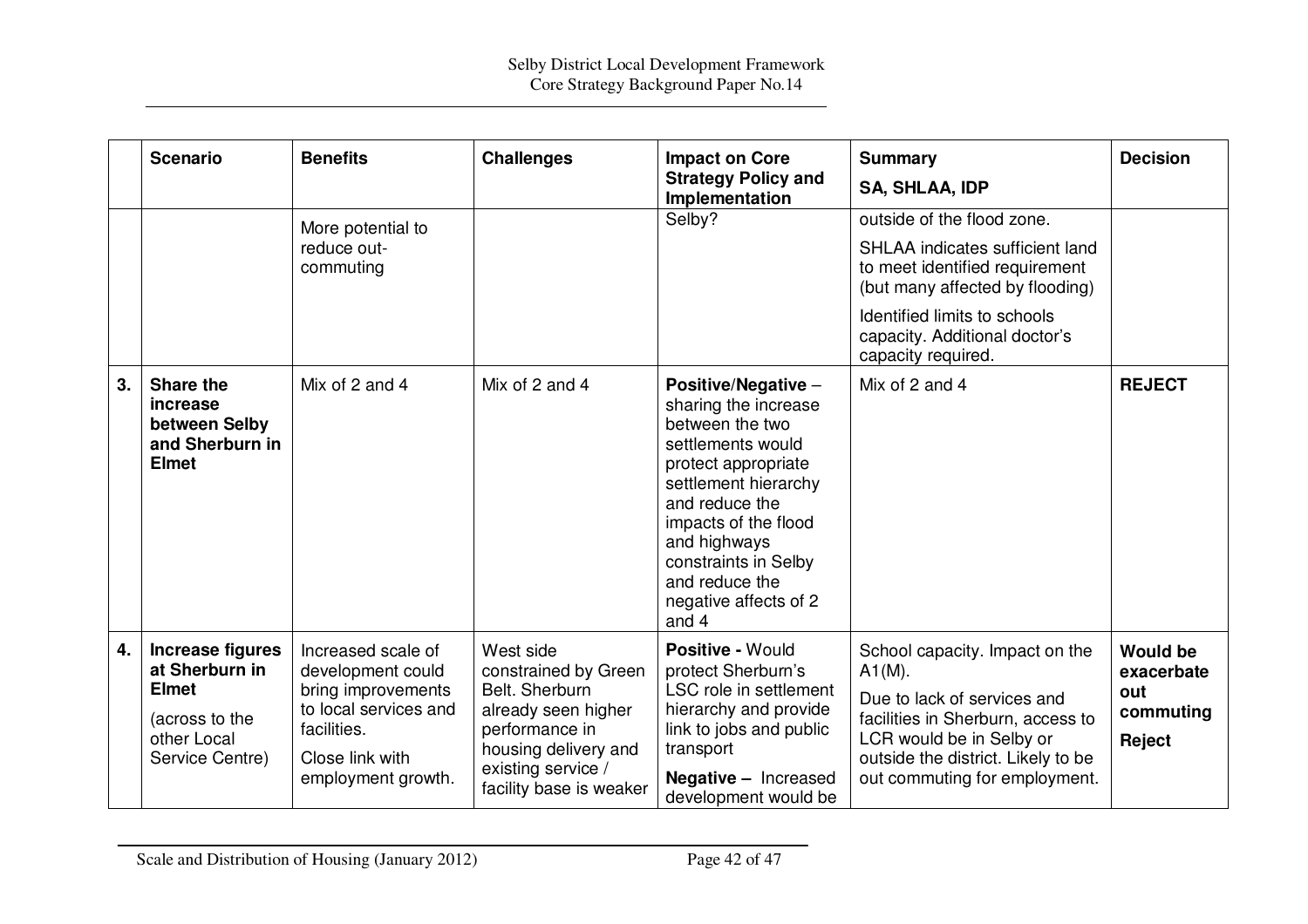|    | <b>Scenario</b>                                                                                                                        | <b>Benefits</b>                                                                                                                                 | <b>Challenges</b>                                                                                                                  | <b>Impact on Core</b><br><b>Strategy Policy and</b><br>Implementation                                                                     | <b>Summary</b><br><b>SA, SHLAA, IDP</b>                                                                                                                                                                                                | <b>Decision</b>                                                                        |
|----|----------------------------------------------------------------------------------------------------------------------------------------|-------------------------------------------------------------------------------------------------------------------------------------------------|------------------------------------------------------------------------------------------------------------------------------------|-------------------------------------------------------------------------------------------------------------------------------------------|----------------------------------------------------------------------------------------------------------------------------------------------------------------------------------------------------------------------------------------|----------------------------------------------------------------------------------------|
|    |                                                                                                                                        | Sustainable location<br>- good public<br>transport.                                                                                             | than Tadcaster and<br>there are deficiencies<br>in infrastructure<br>provision and the<br>town is less self                        | at odds with the town's<br>role as a Local Service<br>Centre and would be<br>more likely to<br>exacerbate out                             | SHLAA indicates land for a<br>possible 2,295 dw outside the<br>Green Belt to meet identified<br>requirement.                                                                                                                           |                                                                                        |
|    |                                                                                                                                        |                                                                                                                                                 | contained - (only<br>18%, of residents<br>work in town)                                                                            | commuting than<br>growth at Tadcaster.                                                                                                    | Potentially, use of Green Belt<br>land would discourage use of<br>brown field land.                                                                                                                                                    |                                                                                        |
|    |                                                                                                                                        |                                                                                                                                                 | Town centre<br>highways capacity.                                                                                                  |                                                                                                                                           | Predominantly Flood Zone 1<br>with small areas in 2 and 3.<br>Should be possible locate                                                                                                                                                |                                                                                        |
|    |                                                                                                                                        |                                                                                                                                                 | Increase out-<br>commuting.                                                                                                        |                                                                                                                                           | allocations outside the flood<br>zone.                                                                                                                                                                                                 |                                                                                        |
|    |                                                                                                                                        |                                                                                                                                                 | Ignores need in<br>Tadcaster                                                                                                       |                                                                                                                                           |                                                                                                                                                                                                                                        |                                                                                        |
| 5. | Increasing<br>figures for the 3<br>settlements<br>closest to Selby<br>town<br>(Barlby/Osgodby,<br>Brayton and<br>Thorpe<br>Willoughby) | Focus development<br>in most sustainable<br><b>DSVs</b><br>Benefits from close<br>association with<br>services and facilities<br>in Selby town. | May increase<br>development in these<br>villages above that<br>proposed in the LSCs<br>which is out of scale<br>with the hierarchy | <b>Negative - Would tip</b><br>the balance of<br>development towards<br>villages and away for<br>the focus on higher<br>order settlements | Exceed capacity at local<br>schools. Adequate selection of<br>LCR facilities and good access<br>to Selby. Limited local<br>employment so would increase<br>travel to access jobs. Unlikely to<br>encourage use of brown field<br>land. | Would<br>undermine<br>the<br>settlement<br>hierarchy-<br>less<br>sustainable<br>growth |
|    |                                                                                                                                        |                                                                                                                                                 |                                                                                                                                    |                                                                                                                                           |                                                                                                                                                                                                                                        | <b>REJECT</b>                                                                          |
| 6. | <b>Increasing</b><br>figures in the<br><b>Designated</b><br><b>Service Villages</b>                                                    | Provide opportunities<br>to deliver affordable<br>housing more locally                                                                          | Capacity in some<br>DSV <sub>s</sub> to<br>accommodate<br>increased amount of                                                      | <b>Strong Negative -</b><br>Would tip the balance<br>of development<br>towards villages and                                               | Option 6 performed the worst<br>against the SA Framework. This<br>option is less likely to<br>encourage development in                                                                                                                 | Significant<br>departure<br>from Core<br>Strategy.                                     |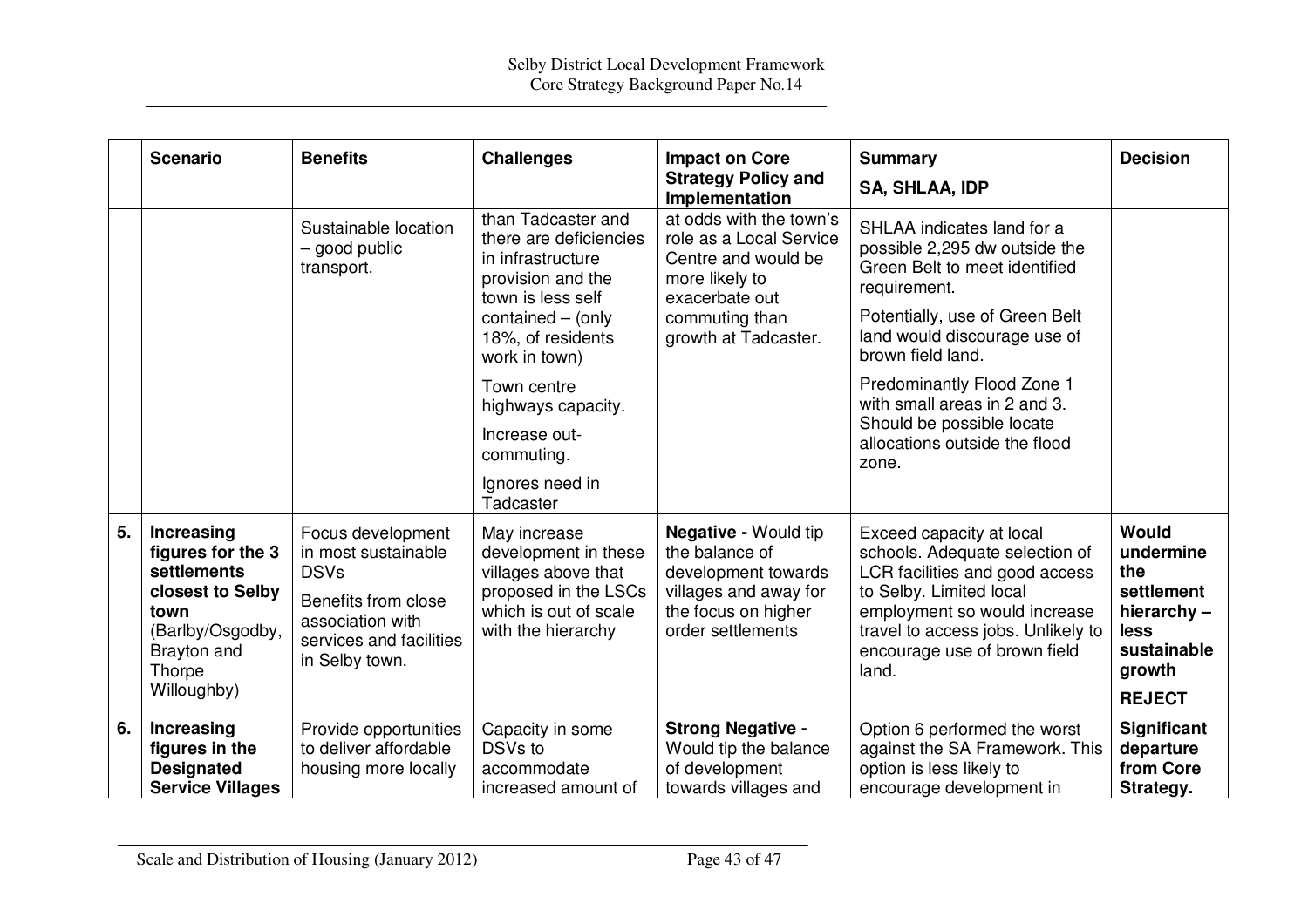| <b>Scenario</b> | <b>Benefits</b> | <b>Challenges</b>                                                                | <b>Impact on Core</b><br><b>Strategy Policy and</b><br>Implementation | <b>Summary</b><br><b>SA, SHLAA, IDP</b>                                                                                                                                                                                    | <b>Decision</b> |
|-----------------|-----------------|----------------------------------------------------------------------------------|-----------------------------------------------------------------------|----------------------------------------------------------------------------------------------------------------------------------------------------------------------------------------------------------------------------|-----------------|
|                 |                 | housing.<br>Affect on form and<br>character?<br>Flood risk in some<br>locations. | away for the focus on<br>higher order<br>settlements                  | close proximity to existing<br>public transport facilities and<br>other services.<br>Impractical to test land<br>availability and Infrastructure<br>capacity in each DSVs for the<br>purposes of this option<br>appraisal. | <b>REJECT</b>   |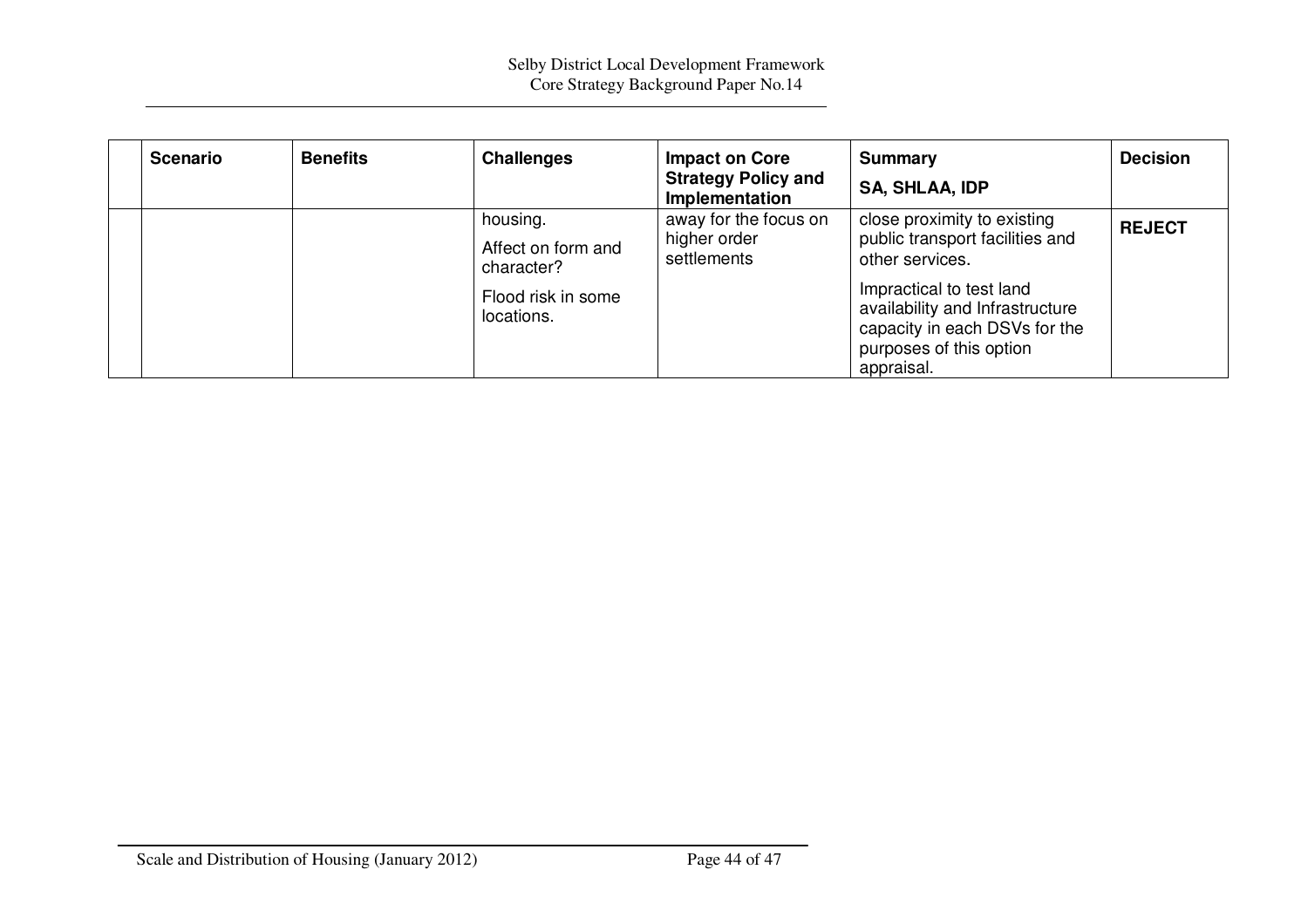# **Appendix 6 Analysis of Evidence relating to the Local Service Centres**

## **The Health of Tadcaster and Sherburn in Elmet's Town Centres**

The two Local Service Centres in Selby District fulfil an important function for wider rural catchments, providing services for an area that goes beyond the boundaries of these settlements. However, there are questions surrounding the vitality and vibrancy of Tadcaster as it increasingly functions as a commuter town. Questions surrounding the health of the town centre were raised in the District's Retail, Commercial and Leisure Study, which highlighted the high vacancy rates in the retail units here. This study highlighted the need to lower this vacancy rate to enhance the vitality and viability of the town centre, rather than the need to create additional floorspace in the town.

The Retail, Commercial and Leisure Study for Selby highlighted that Sherburn in Elmet ranked higher than Tadcaster as a Minor Local Centre in the Management Horizons Index. This is primarily as a result of Sherburn in Elmet having a higher proportion of national retailers than Tadcaster and it also has a strong independent sector. Furthermore, Sherburn in Elmet has a low vacancy rate of just 3%, a figure considerably below the national average. This would indicate that Sherburn in Elmet is a more vibrant and viable centre when compared with Tadcaster.

## **Population Change**

Over recent years evidence suggests that the population of Tadcaster has declined, in spite of the population within the district as whole increasing. Between 2002 and 2009 the population of Tadcaster decreased by 1.1% to 7,228 people, whilst the district's population as a whole increased by 6.6% to in excess of 82,000 people living in the district. This trend also contrasts with that in Sherburn in Elmet where the population increased by 2.5% during this time period.

This is interesting as it shows that both Local Service Centres in the District have not grown at the same rate as the district as a whole. The population decline experienced in Tadcaster would appear to reinforce conclusions from the Retail, Commercial and Leisure Study that the vitality and vibrancy of this town is struggling.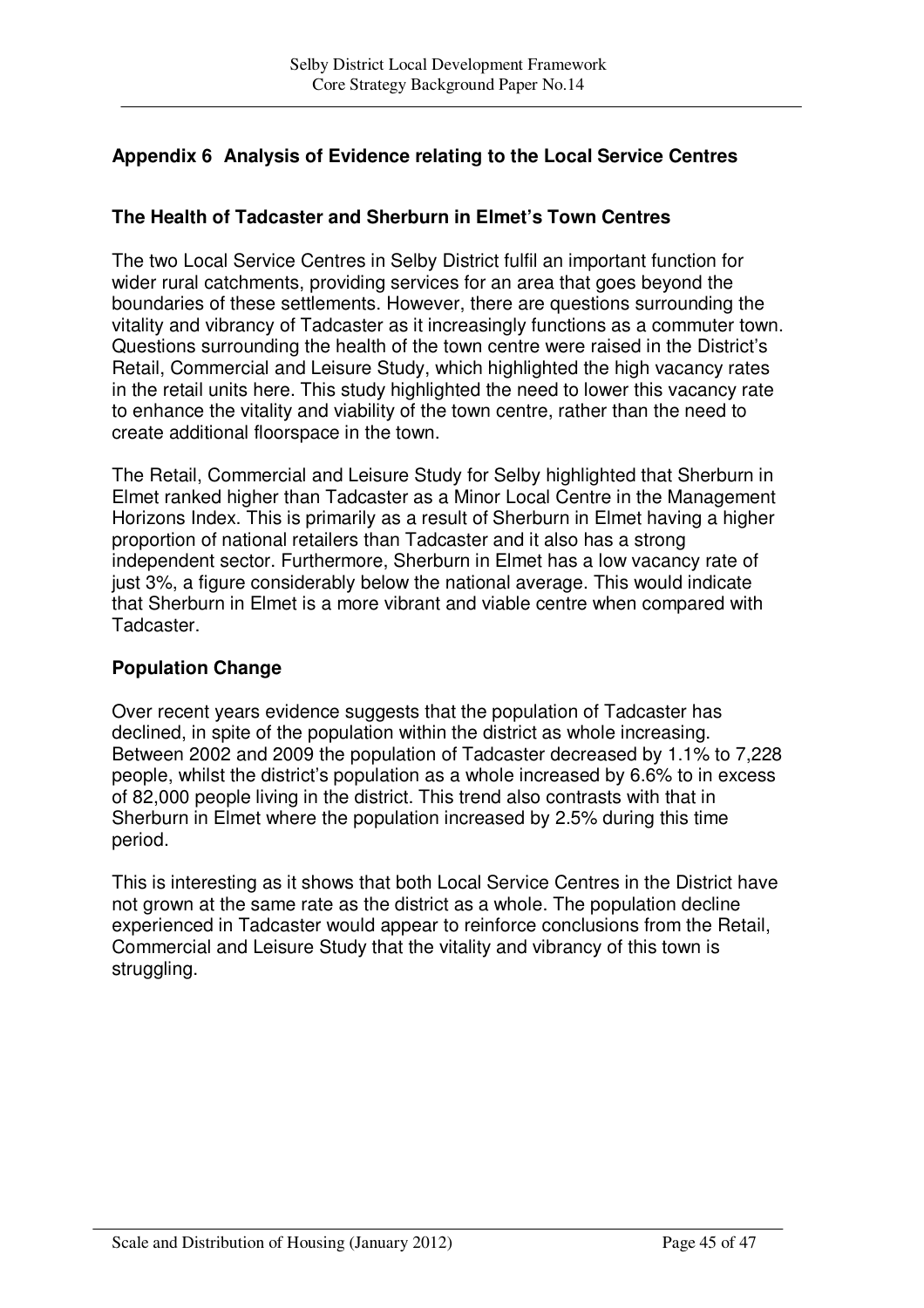



Source: ONS, 2002 and 2009 midvear ward based population estimates

## **Housing Completions**

It is useful to analyse housing completions in the two Local Service Centres to understand what can and has been delivered in these markets in recent years. Analysis of this data indicates that Tadcaster experienced a relatively low number of net annual household completions between 2003/04 and 2010/11, when compared to those for Sherburn in Elmet. On average in spite of containing 9% of the district population only 4% of the net additional dwellings were delivered in Tadcaster between 2003/04 and 2010/11. This would indicate that new residential developments have not been brought forward in-line with the area's population level.

A comparison of the net annual additional dwellings delivered in Tadcaster and Sherburn-in-Elmet is provided in the figure below. This indicates that delivery in Tadcaster has been very uneven across this period and that in every year apart from 2006/07 more homes have been delivered in Sherburn-in-Elmet. This is significant when it is considered that there were approximately 1,000 more people in Tadcaster than Sherburn-in-Elmet in 2009. Furthermore, it should be noted that on average between 2003/04 and 2010/11, 15 net additional dwellings were delivered per annum in Tadcaster, whilst the rate for Sherburn in Elmet was more than double this at 36 net additional dwellings per annum.